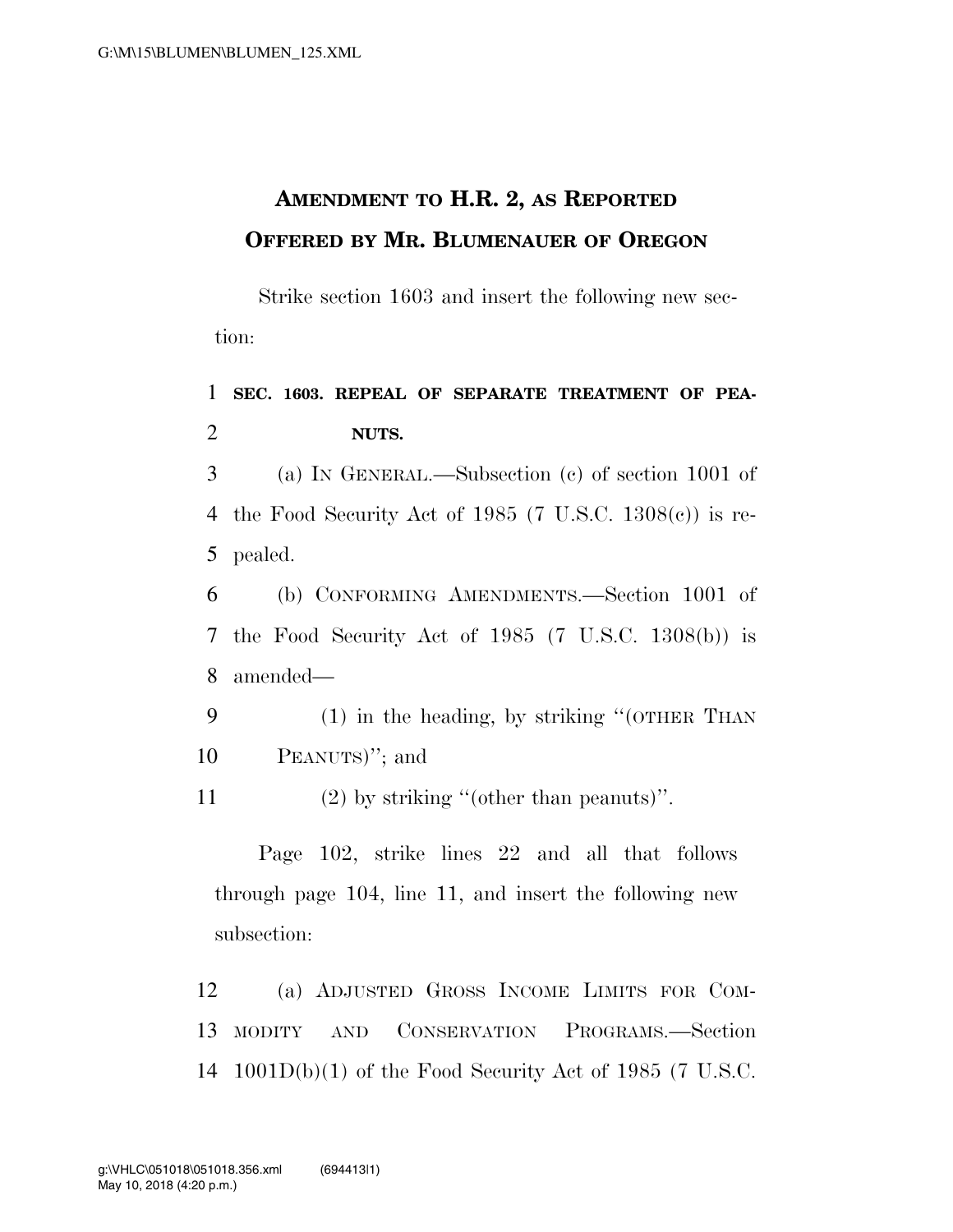1 1308-3a(b)(1)) is amended by striking " $$900,000$ " and 2 inserting ''\$500,000''.

Page 105, beginning line 24, strike '', entity, or qualified pass through entity (as such term is defined in paragraph  $(5)$  of section  $1001(a)$  of the Food Security Act of 1985 (7 U.S.C. 1308(a))'' and insert ''or entity''.

Strike sections 2301 through 2304 and insert the following:

#### 3 **SEC. 2301. PURPOSES.**

4 Section 1240 of the Food Security Act of 1985 (16 5 U.S.C. 3839aa) is amended to read as follows:

#### 6 **''SEC. 1240. PURPOSES.**

 ''The purpose of the environmental quality incentives program established by this chapter is to assist producers in implementing conservation systems, practices, and ac-tivities on their operations in order to—

11 ''(1) improve water quality, with special empha-12 sis on reducing nutrient pollution and protecting 13 sources of drinking water;

14 ''(2) avoid, to the maximum extent practicable, the need for resource and regulatory programs by assisting producers in protecting soil, water, air, and related natural resources and meeting environmental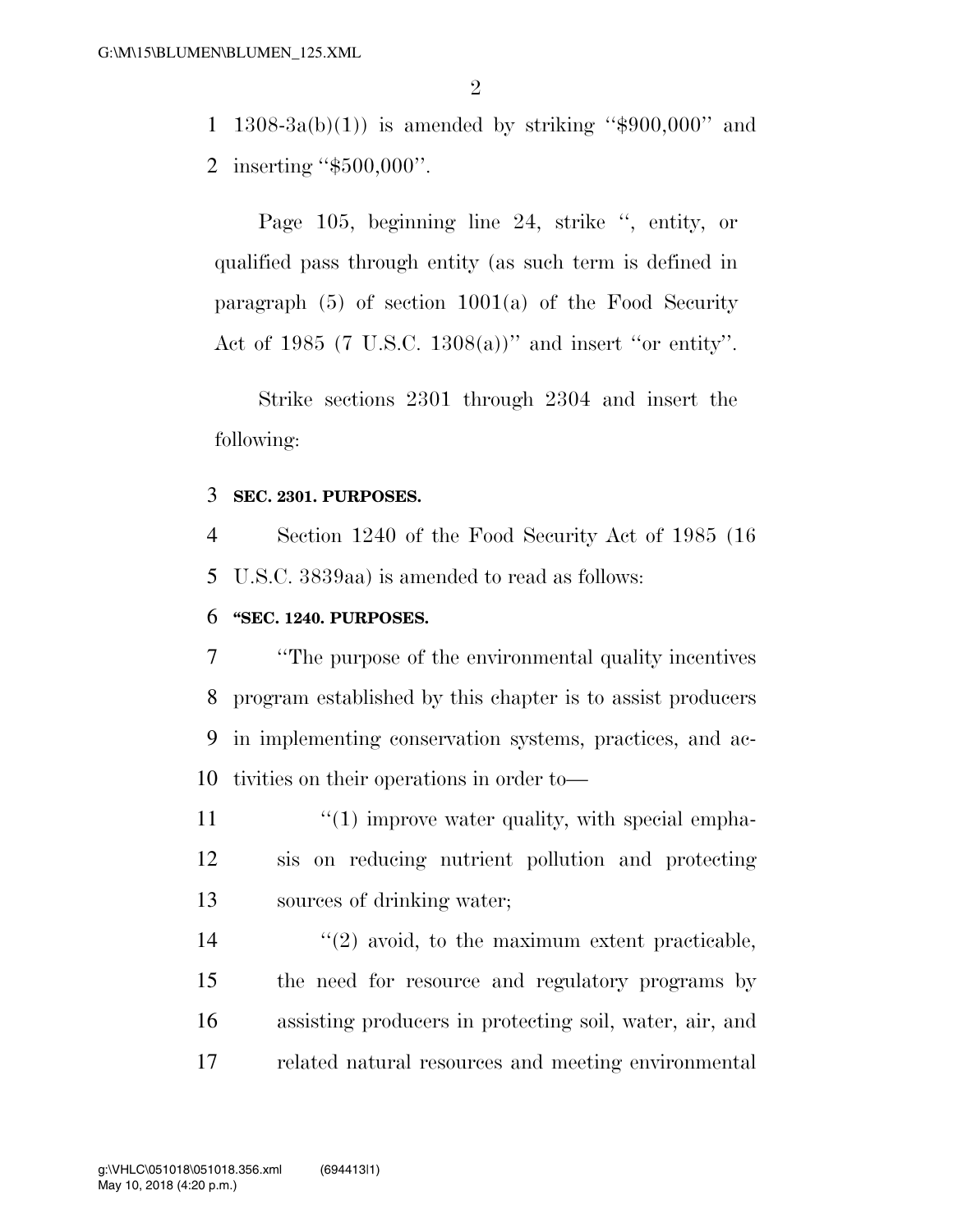| $\mathbf{1}$   | quality criteria established by Federal, State, tribal,    |
|----------------|------------------------------------------------------------|
| $\overline{2}$ | and local agencies;                                        |
| 3              | $\cdot\cdot$ (3) conserve ground and surface water to sus- |
| $\overline{4}$ | tain or improve in-stream flows;                           |
| 5              | "(4) enhance the quality of soil fertility and             |
| 6              | health;                                                    |
| $\overline{7}$ | $\cdot\cdot$ (5) control invasive species;                 |
| 8              | "(6) enhance critical aquatic and terrestrial              |
| 9              | wildlife habitat for at-risk species;                      |
| 10             | $\lq(7)$ reduce the amount and toxicity of pes-            |
| 11             | ticides and other agricultural chemicals found on          |
| 12             | food and in water or the air;                              |
| 13             | $\cdot$ (8) reduce the nontherapeutic use of medically     |
| 14             | important antibiotics in food-producing animals in         |
| 15             | order to preserve the effectiveness of antibiotics used    |
| 16             | in the treatment of human and animal disease;              |
| $17\,$         | $(9)$ help producers adapt to a changing and               |
| 18             | unpredictable climate and increase resiliency to cli-      |
| 19             | mate change impacts, including rising temperatures         |
| <b>20</b>      | and extreme weather events, while reducing green-          |
| 21             | house gas emissions; and                                   |
| 22             | $\lq(10)$ address additional priority resource con-        |
| 23             | cerns, as determined by the Secretary.".                   |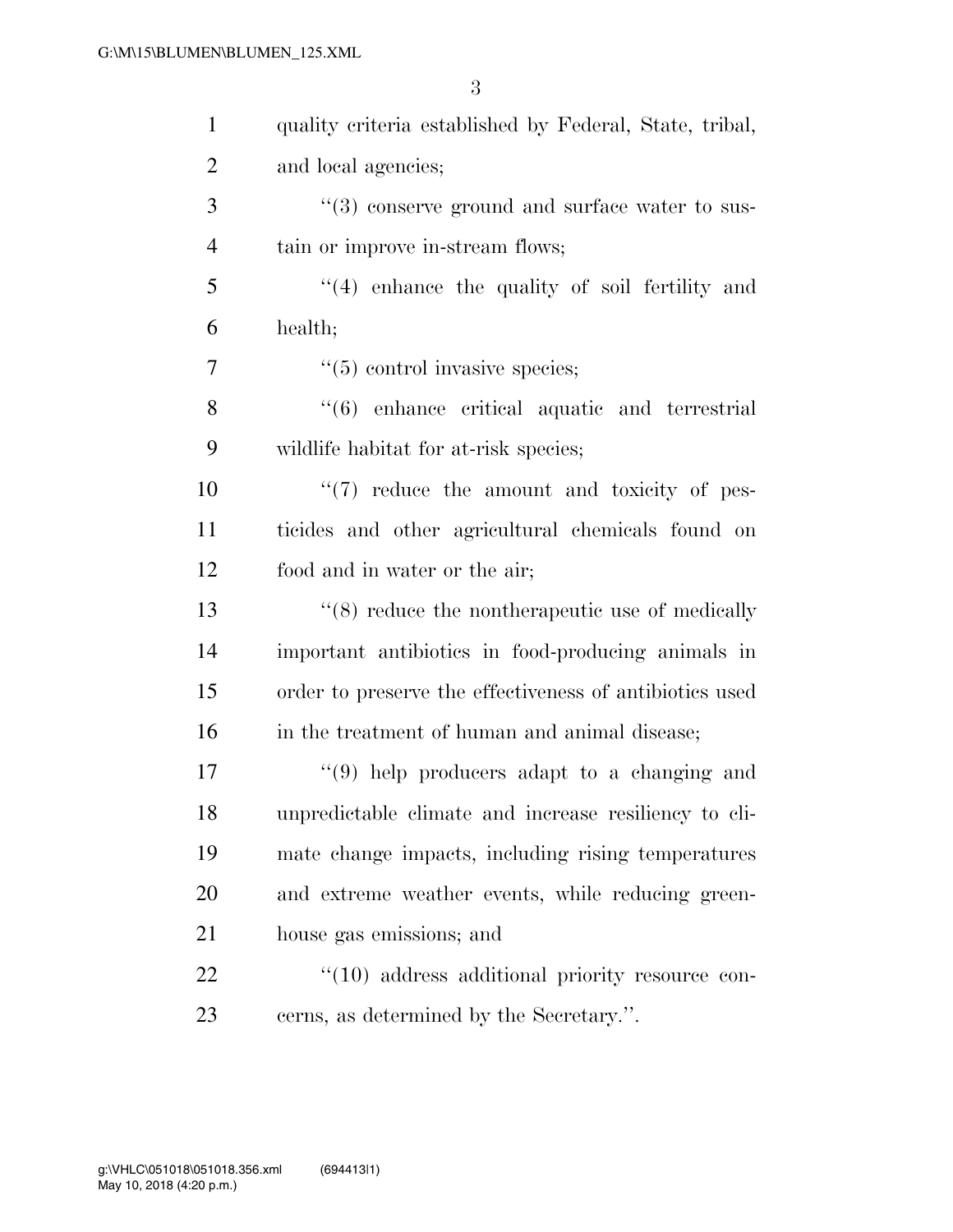#### **SEC. 2302. DEFINITIONS.**

 (a) ORGANIC SYSTEM PLAN.—Section 1240A of the Food Security Act of 1985 (16 U.S.C. 3839aa–1) is amended by striking paragraph (2) and redesignating paragraphs (3) through (5) as paragraphs (2) through (4), respectively.

 (b) PRACTICE.—Section 1240A of the Food Security Act of 1985 (16 U.S.C. 3839aa–1) is further amended in 9 paragraph  $(3)(B)$  (as redesignated by subsection  $(a)$ )—

10 (1) in clause (i), by striking "; and insert-11 ing a semicolon;

 (2) by redesignating clause (ii) as clause (iii); and

 (3) by inserting after clause (i) the following new clause:

16  $\frac{1}{\sin}$  comprehensive conservation plan-17 ning; and".

**SEC. 2303. ESTABLISHMENT AND ADMINISTRATION.** 

 (a) ESTABLISHMENT.—Section 1240B(a) of the Food Security Act of 1985 (16 U.S.C. 3839aa–2(a)) is amended by striking ''2002 through 2015'' and inserting ''2019 through 2023''.

 (b) TERM.—Section 1240B(b)(2) of the Food Secu- rity Act of 1985 (16 U.S.C. 3839aa–2(b)(2)(B)) is amended by striking ''10 years'' and inserting ''5 years''.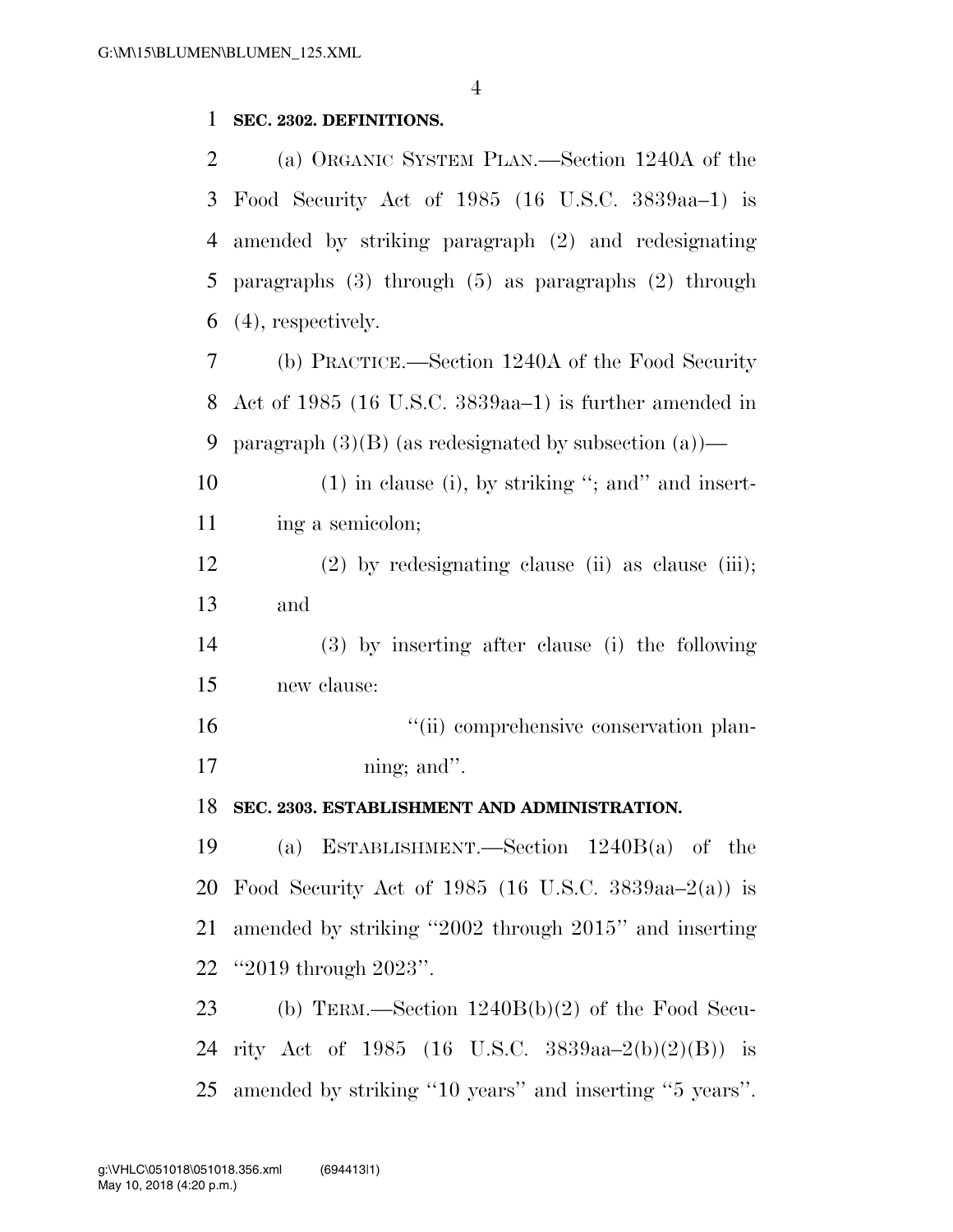1 (c) PRIORITY.—Section 1240B(c) of the Food Secu-2 rity Act of 1985 (16 U.S.C. 3839aa– $2(e)$ ) is amended to 3 read as follows:

 ''(c) PRIORITY.—If the Secretary determines that the environmental values of two or more applications for pay- ments are comparable, the Secretary shall assign a higher priority to a program application which will achieve the environment and conservation values using practices and systems the assessed cost of which is lower.''.

10 (d) PAYMENTS.—

 (1) LIMITATION ON SUBSTANTIAL AND PRI- MARY BENEFITS.—Section 1240B(d) of the Food Security Act of 1985 (16 U.S.C. 3839aa–2(d)) is amended—

15 (A) in paragraph  $(2)$ —

16 (i) in subparagraph (B), by striking 17  $\qquad \qquad$  "or" at the end:

18 (ii) in subparagraph  $(C)(ii)$ , by strik-19 ing the period at the end and inserting "; 20 or''; and

21 (iii) by adding at the end the fol-22 lowing:

23 "(D) 50 percent of the cost of a practice 24 that substantially benefits the producer, as de-25 termined by the Secretary."; and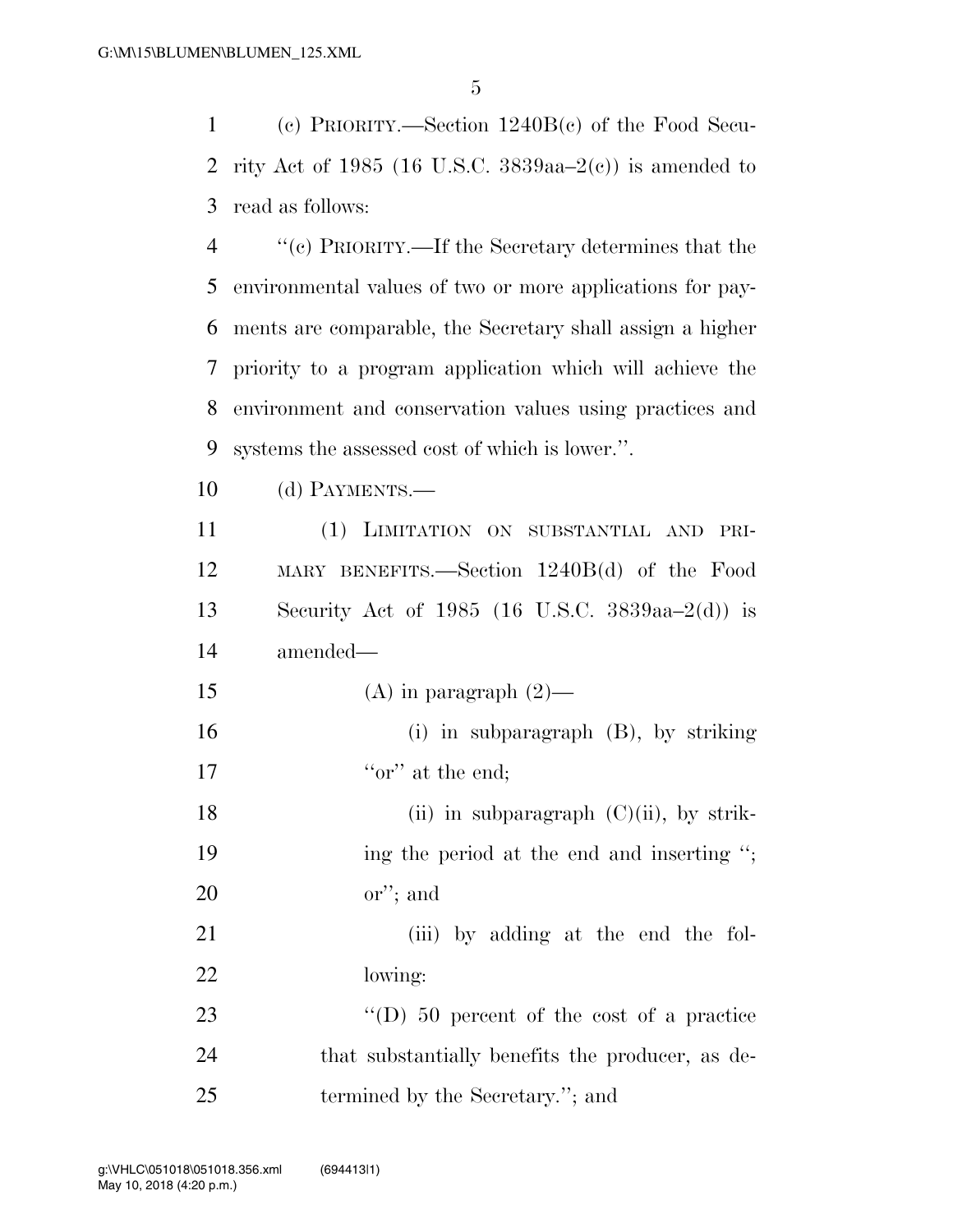(B) by adding at the end the following: 2 "(7) PRIMARY BENEFIT TO PRODUCER.—A pro- ducer shall not be eligible for payments for a prac- tice on eligible land under the program that pri- marily benefits the producer, as determined by the Secretary.''. (2) INCREASED PAYMENTS FOR CERTAIN PRAC- TICES.—Section 1240B(d)(3) of the Food Security Act of 1985 (16 U.S.C. 3839aa–2(d)(3)) is amended to read as follows: 11 ''(3) INCREASED PAYMENTS FOR CERTAIN PRACTICES.—The Secretary shall provide supple- mental payments and enhanced technical assistance to producers implementing land management and vegetative practices at a level that, as determined by the Secretary, results in highly cost-effective treat- ment of priority resource concerns, including—  $\langle (A) \rangle$  residue and tillage management;  $"$ (B) contour farming;  $\text{``(C) cover cropping;}$  $\text{``(D)}$  integrated pest management;  $\text{``(E)}$  nutrient management;  $\text{``(F)}$  stream corridor improvement;  $\text{``(G)}$  invasive plant species control; 25 ''(H) contour buffer strips;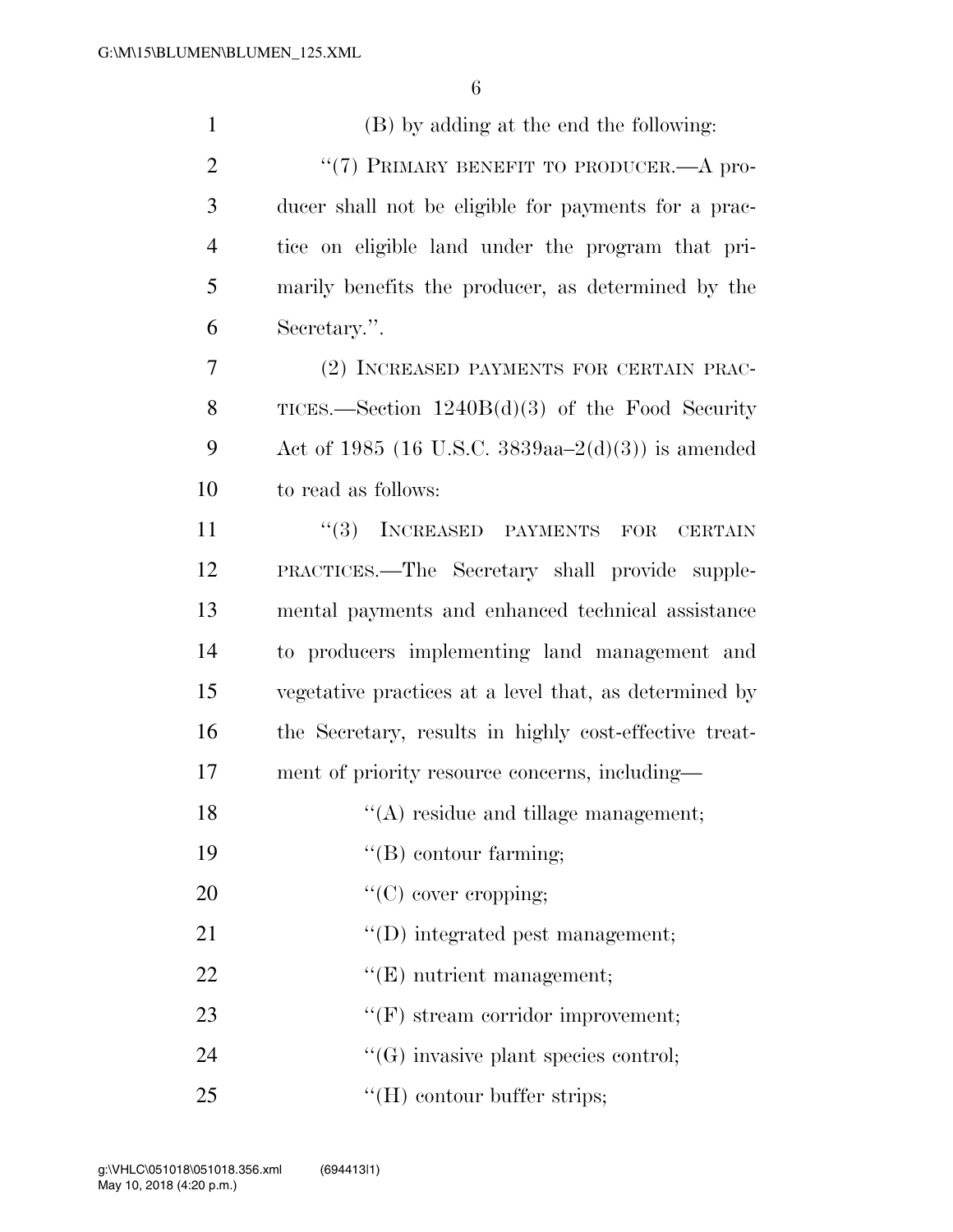| $\mathbf{1}$   | "(I) riparian herbaceous and forest buff-             |
|----------------|-------------------------------------------------------|
| $\overline{2}$ | ers;                                                  |
| 3              | $\lq\lq(J)$ filterstrips;                             |
| $\overline{4}$ | $\lq\lq$ stream habitat improvement and               |
| 5              | management;                                           |
| 6              | $\lq\lq(L)$ grassed waterways;                        |
| 7              | $\lq\lq (M)$ wetland restoration and enhance-         |
| 8              | ment;                                                 |
| 9              | $\lq\lq(N)$ pollinator habitat; or                    |
| 10             | $\lq\lq$ conservation erop rotation.".                |
| 11             | (3) LIMITATION ON PAYMENTS FOR CERTAIN                |
| 12             | PRACTICES.—Section $1240B(d)$ of the Food Security    |
| 13             | Act of 1985 (16 U.S.C. 3839aa-2(d)) is further        |
| 14             | amended by adding at the end the following new        |
| 15             | paragraph:                                            |
| 16             | "(8) LIMITATION ON PAYMENTS FOR CERTAIN               |
| 17             | PRACTICES.—A producer who owns or operates a          |
| 18             | large confined animal feeding operation (as defined   |
| 19             | by the Secretary) shall not be eligible for payments  |
| 20             | under this chapter to construct an animal waste       |
| 21             | management facility or any associated waste trans-    |
| 22             | port or transfer device.".                            |
| 23             | (e) ALLOCATION OF FUNDING.—Section 1240B(f) of        |
| 24             | the Food Security Act of 1985 (16 U.S.C. 3839aa–2(f)) |
| 25             | is amended to read as follows:                        |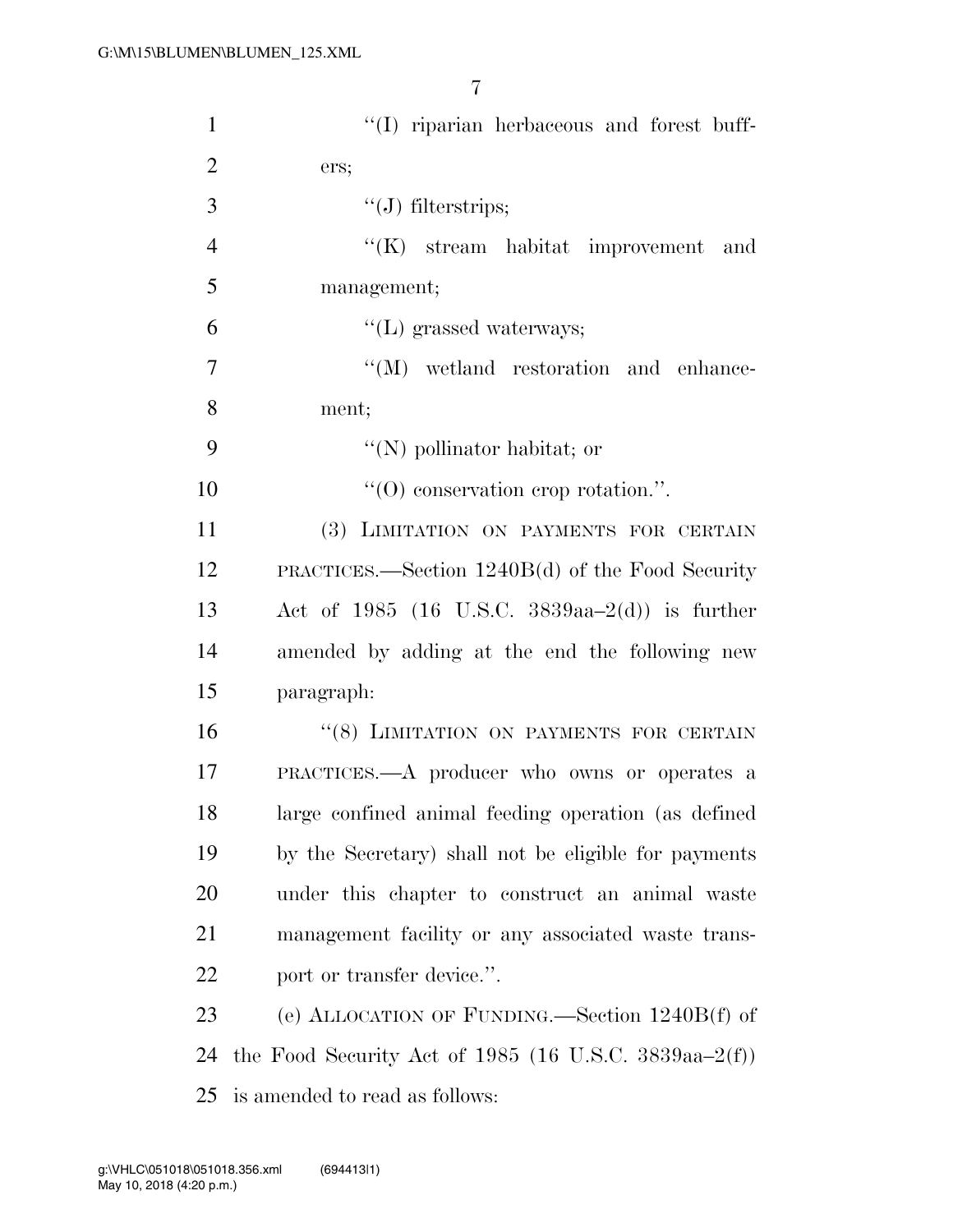''(f) ALLOCATION OF FUNDING.—Of the funds made available for payments for each of fiscal years 2019 through 2023, not less than 10 percent shall be targeted at practices relating to improvement of fish and wildlife habitat.''.

 (f) WATER CONSERVATION OR IRRIGATION EFFI-CIENCY PRACTICE.—

 (1) AVAILABILITY OF PAYMENTS.—Section 1240B(h)(1) of the Food Security Act of 1985 (16 10 U.S.C.  $3839aa-2(h)(1)$  is amended to read as fol-lows:

12 "(1) AVAILABILITY OF PAYMENTS.—The Sec- retary may provide payments under this subsection to a producer for a water conservation or irrigation practice that promotes ground and surface water conservation on the agricultural operation of the producer by—

 $\cdot$  (A) improvements to irrigation systems;  $''(B)$  enhancement of irrigation efficiencies;  $\cdot$  (C) conversion of the agricultural oper- ation to—  $\frac{1}{1}$  the production of less water-in- tensive agricultural commodities; or 24 ''(ii) dryland farming;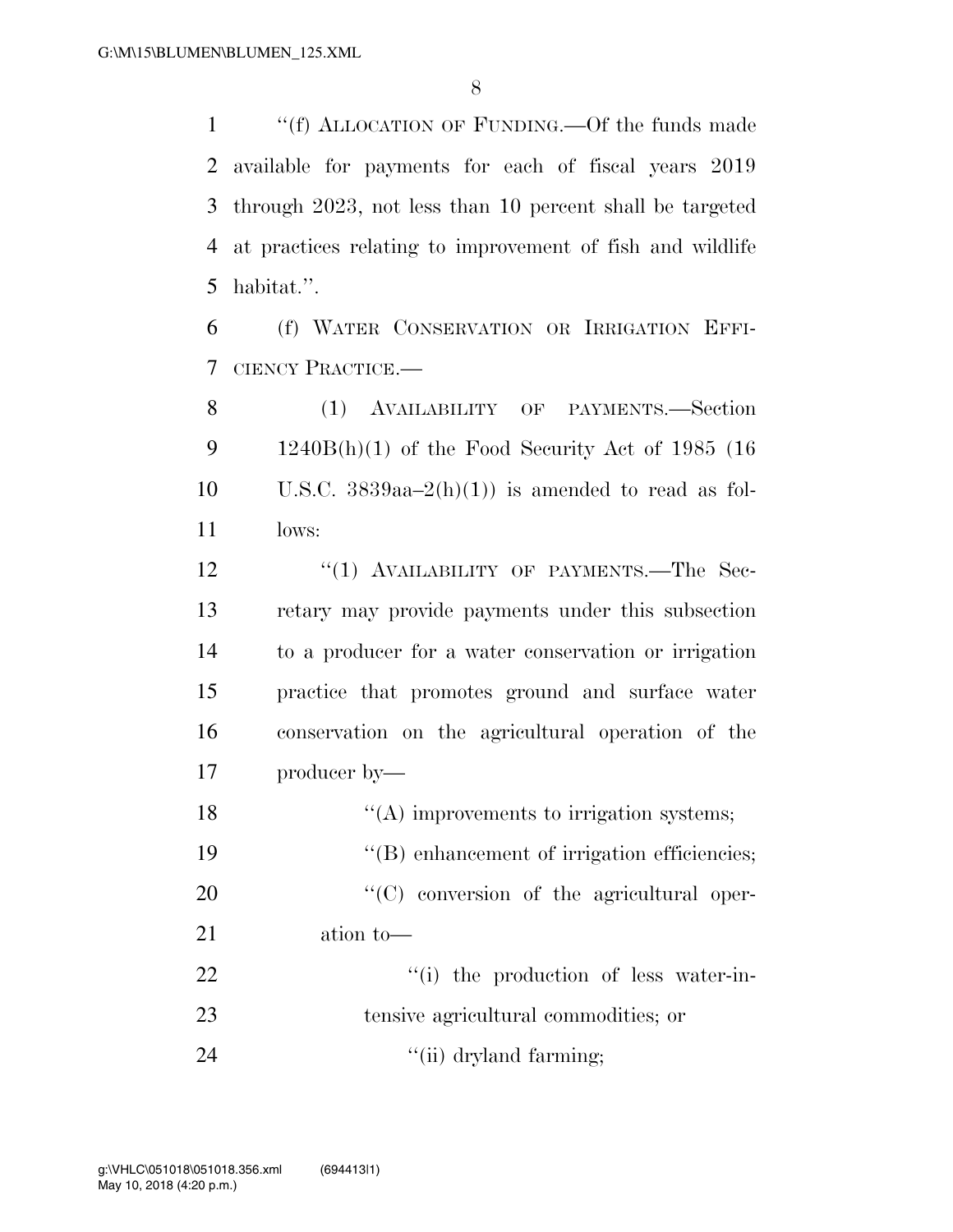| $\mathbf{1}$   | "(D) improvement of the storage of water          |
|----------------|---------------------------------------------------|
| $\overline{2}$ | through measures such as water banking and        |
| 3              | groundwater recharge;                             |
| $\overline{4}$ | $\lq\lq$ (E) enhancement of fish and wildlife     |
| 5              | habitat associated with irrigation systems, in-   |
| 6              | cluding pivot corners and areas with irregular    |
| $\overline{7}$ | boundaries; or                                    |
| 8              | $\lq\lq(F)$ establishment of other measures, as   |
| 9              | determined by the Secretary, that improve         |
| 10             | groundwater and surface water conservation in     |
| 11             | agricultural operations.".                        |
| 12             | (2) PRIORITY.—Section $1240B(h)(2)$ of the        |
| 13             | Food Security Act of 1985 (16 U.S.C. 3839aa-      |
| 14             | $2(h)(2)$ is amended—                             |
| 15             | $(A)$ in subparagraph $(A)$ , by striking ";      |
| 16             | or" and inserting "; and"; and                    |
| 17             | $(B)$ by amending subparagraph $(B)$ to read      |
| 18             | as follows:                                       |
| 19             | "(B) any associated water savings remain          |
| 20             | in the original source of such water for the use- |
| 21             | ful life of the practice.".                       |
| 22             | $(3)$ DUTY OF PRODUCERS.—Section $1240B(h)$       |
| 23             | of the Food Security Act of 1985 (16 U.S.C.       |
| 24             | $3839aa-2(h)$ is amended by adding at the end the |
| 25             | following new paragraph:                          |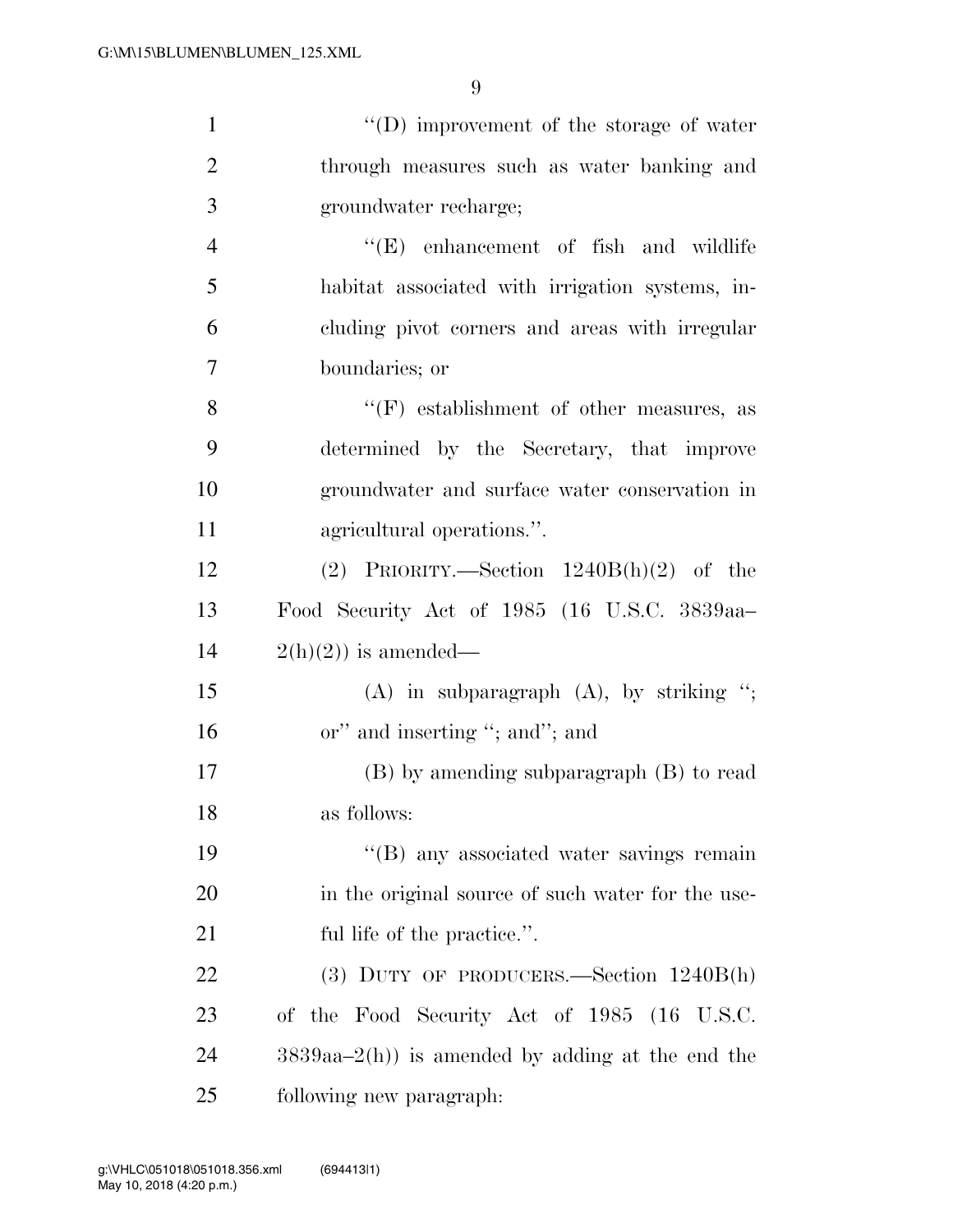1 "(3) DUTY OF PRODUCERS.—The Secretary may not provide payments to a producer for a water conservation or irrigation practice under this chapter unless the producer agrees not to use any associated water savings to bring new land, other than inci- dental land needed for efficient operations, under ir- rigated production, except where the producer is participating in a watershed-wide project that will effectively conserve water, as determined by the Sec-retary.''.

 (g) PAYMENTS FOR CONSERVATION PRACTICES RE-LATED TO ORGANIC PRODUCTION.—

 (1) PAYMENTS AUTHORIZED.—Section 1240B(i)(1) of the Food Security Act of 1985 (16 15 U.S.C.  $3839aa-2(i)(1)$  is amended by striking ''subsection'' and inserting ''chapter''.

 (2) ELIGIBILITY REQUIREMENTS.—Section 1240B(i)(2) of the Food Security Act of 1985 (16 19 U.S.C.  $3839aa-2(i)(2)$  is amended to read as fol-lows:

21 "(2) ELIGIBILITY REQUIREMENTS.—As a condi- tion for receiving payments under this subsection, a producer shall agree to develop and implement con- servation practices for certified organic production that are consistent with the regulations promulgated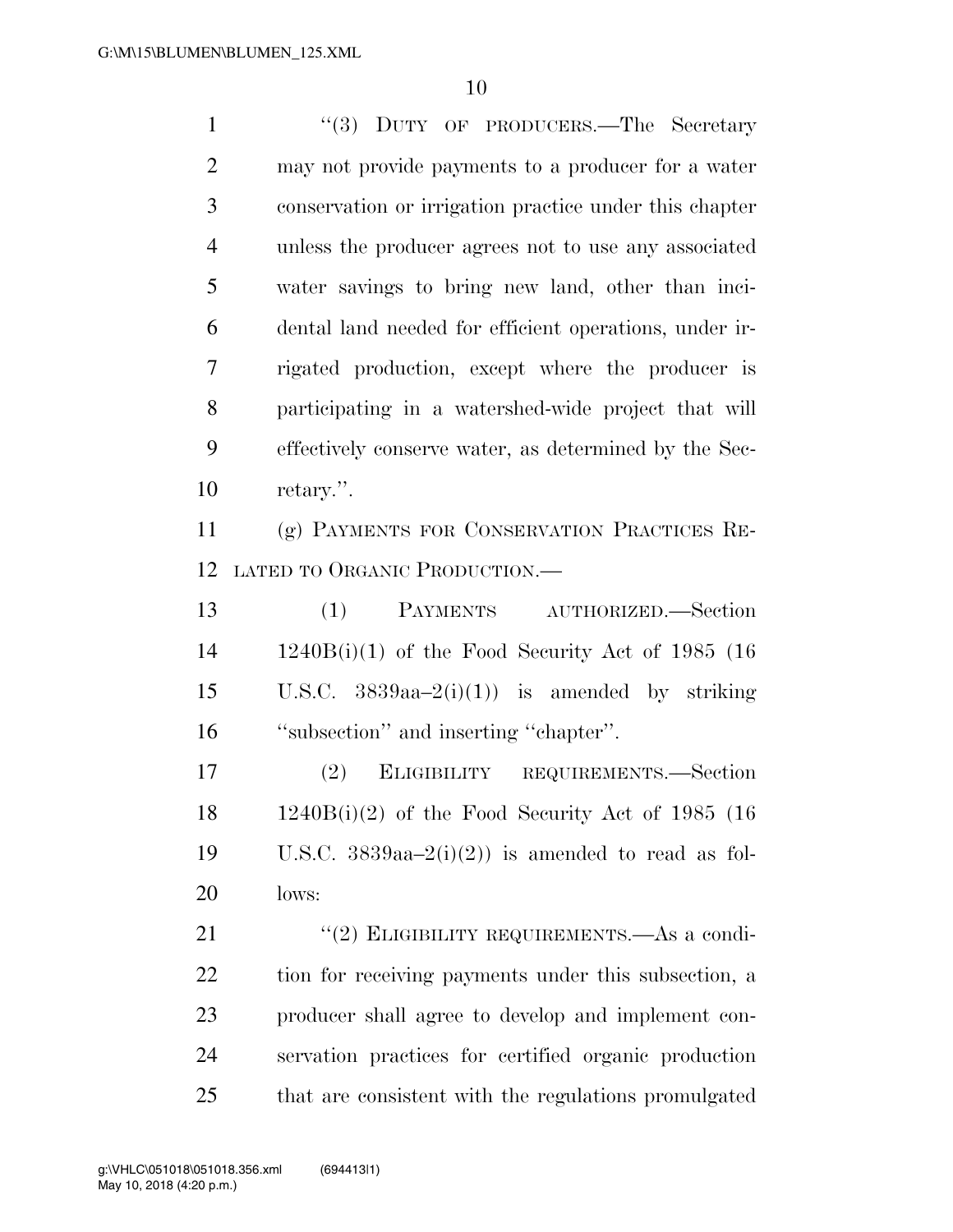| $\mathbf{1}$   | under the Organic Foods Production Act of 1990 (7)  |
|----------------|-----------------------------------------------------|
| $\overline{2}$ | U.S.C. 6501 et seq.) and the purposes of this chap- |
| 3              | ter.".                                              |
| $\overline{4}$ | <b>(3)</b><br>PAYMENT LIMITATIONS; COORDINATION     |
| 5              | WITH ORGANIC CERTIFICATION; PLANNING.—Section       |
| 6              | $1240B(i)$ of the Food Security Act of 1985 (16)    |
| 7              | U.S.C. $3839aa-2(i)$ is amended—                    |
| 8              | $(A)$ by striking paragraph $(3)$ and redesig-      |
| 9              | nating paragraphs $(4)$ and $(5)$ as paragraphs     |
| 10             | $(5)$ and $(6)$ , respectively; and                 |
| 11             | $(B)$ by inserting after paragraph $(2)$ the        |
| 12             | following new paragraphs:                           |
| 13             | "(3) COORDINATION WITH ORGANIC CERTIFI-             |
| 14             | CATION.—The Secretary shall establish a trans-      |
| 15             | parent means by which producers may initiate or-    |
| 16             | ganic certification under the Organic Foods Produc- |
| 17             | tion Act of 1990 (7 U.S.C. 6501 et seq.) while par- |
| 18             | ticipating in a contract under this chapter.        |
| 19             | $``(4)$ PLANNING.—                                  |
| 20             | "(A) IN GENERAL.—The Secretary shall                |
| 21             | provide planning assistance to producers            |
| 22             | transitioning to certified organic production       |
| 23             | consistent with the requirements of the Organic     |
| 24             | Foods Production Act of 1990 (7 U.S.C. 6501)        |
| 25             | et seq.) and the purposes of this chapter.          |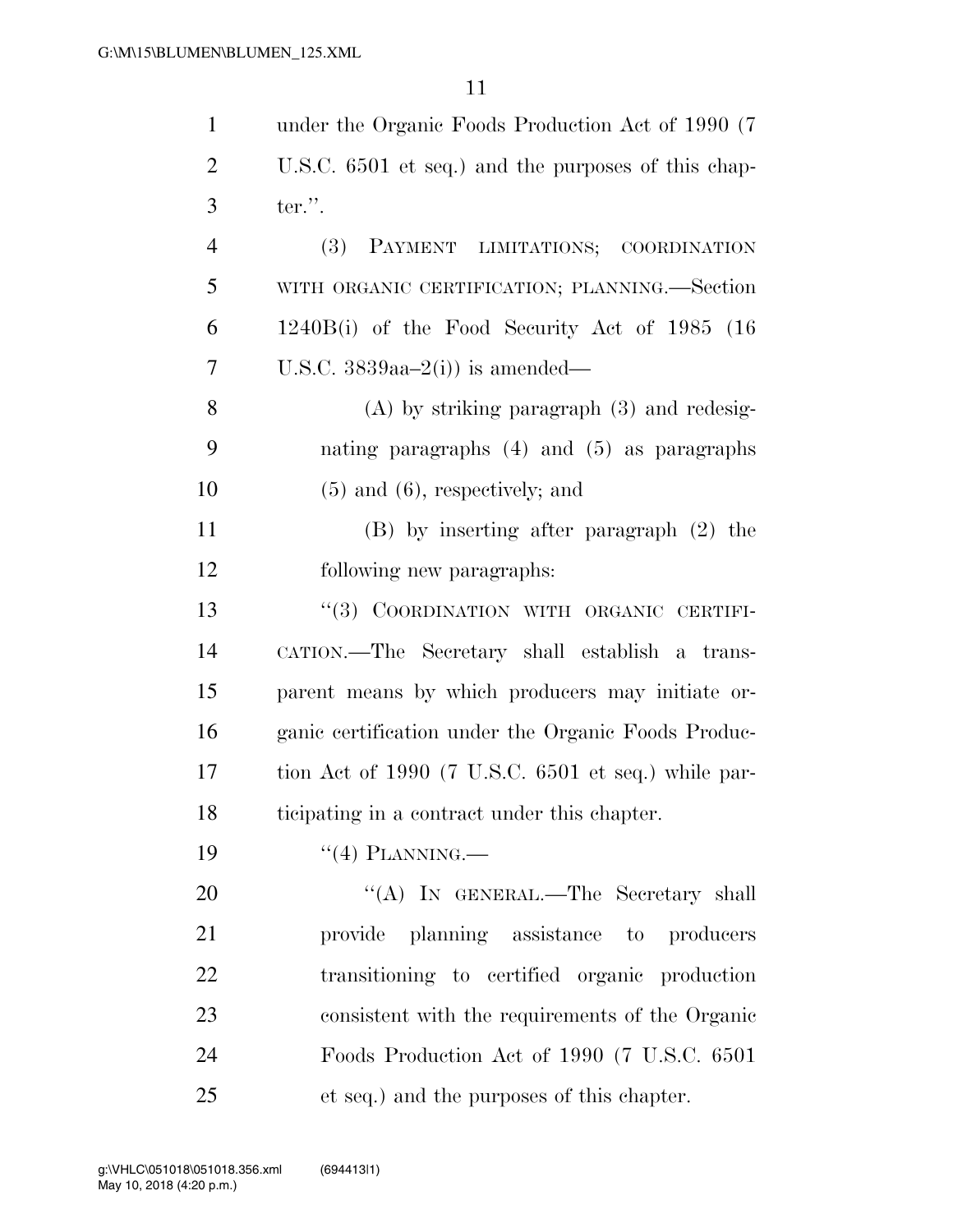1 "(B) AVOIDANCE OF DUPLICATION.—The Secretary shall, to the maximum extent prac- ticable, eliminate duplication of planning activi- ties for a producer participating in a contract under this chapter and initiating or maintaining organic certification consistent with the Organic Foods Production Act of 1990 (7 U.S.C. 6501 et seq.).''.

 (h) PAYMENTS FOR CONSERVATION PRACTICES RE- LATED TO ANTIBIOTIC USE.—Section 1240B of the Food Security Act of 1985 (16 U.S.C. 3839aa–2) is amended by adding at the end the following new subsection:

 ''(j) PAYMENTS FOR CONSERVATION PRACTICES RE-LATED TO ANTIBIOTIC USE.—

15 "(1) PAYMENTS AUTHORIZED.—The Secretary shall provide payments under this chapter to live- stock producers for three years, to assist in a transi- tion to modified animal management and production systems, for practices leading to the reduction in the need for antibiotics, including modification of sys-tems and spaces to—

- 22  $\text{``(A) improve anitation;}$
- 23  $\text{``(B) improve ventilation; or}$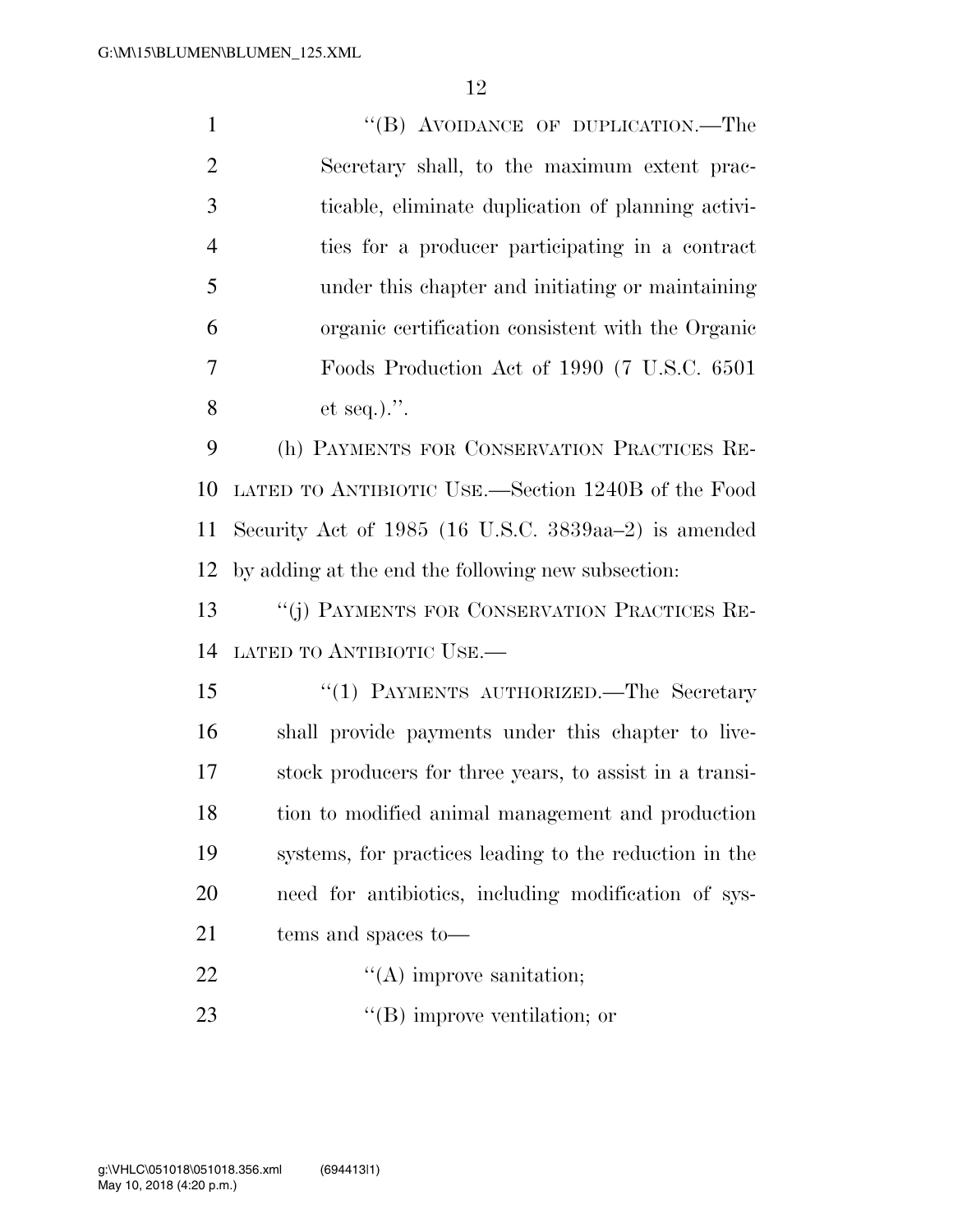''(C) support the implementation of im- proved animal management techniques at the operation.

4 "(2) DUTY OF PRODUCER.—The Secretary shall not make payments under this chapter for practices related to antibiotic use unless the producer agrees to provide information to the Secretary documenting the resulting reduction in antibiotic use in the oper-ation of the producer.''.

 (i) PAYMENTS FOR CONSERVATION PRACTICES RE- LATED TO PASTURE-BASED PRODUCTION SYSTEMS.— Section 1240B of the Food Security Act of 1985 (16 U.S.C. 3839aa–2), as amended by subsection (h), is fur- ther amended by adding at the end the following new sub-section:

 ''(k) PAYMENTS FOR CONSERVATION PRACTICES RE-LATED TO PASTURE-BASED PRODUCTION SYSTEMS.—

18 "(1) PAYMENTS AUTHORIZED.—The Secretary shall provide payments under this subsection for conservation practices, on some or all of the oper-21 ations of a producer, related—

 $\mathcal{L}(A)$  to pasture-based, production systems; or

24 ''(B) to the transition to pasture-based production systems managed under an approved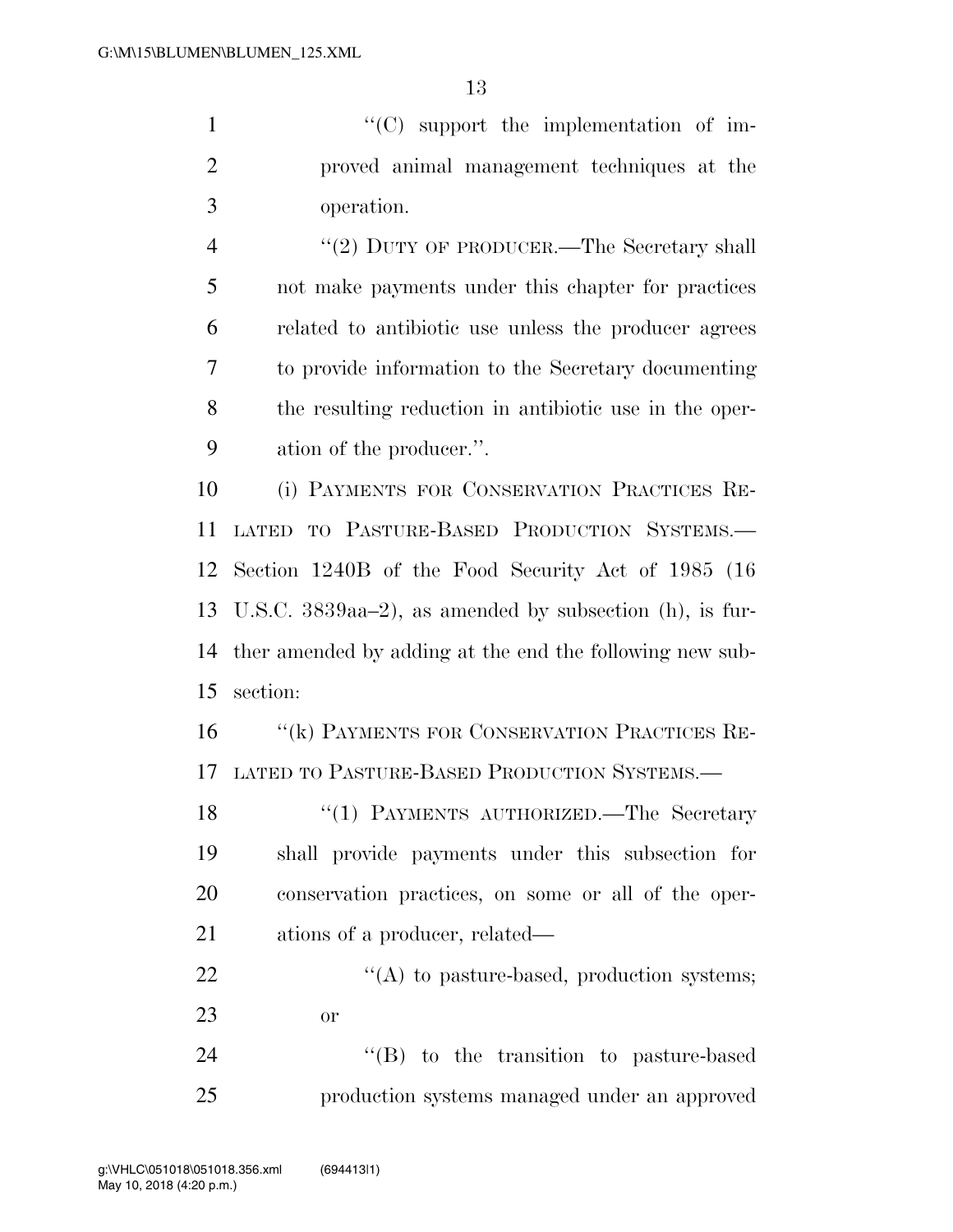| $\mathbf{1}$   | prescribed grazing plan in which animals are         |
|----------------|------------------------------------------------------|
| $\overline{2}$ | regularly and systematically moved to fresh          |
| 3              | pasture in such a way as to-                         |
| $\overline{4}$ | "(i) maximize the quantity and qual-                 |
| 5              | ity of forage growth;                                |
| 6              | "(ii) maximize the quality of soil fer-              |
| 7              | tility and tilth;                                    |
| 8              | "(iii) improve manure distribution and               |
| 9              | nutrient cycling;                                    |
| 10             | "(iv) increase the sequestration of car-             |
| 11             | bon dioxide;                                         |
| 12             | $f'(v)$ improve the quality and quantity             |
| 13             | of cover for wildlife and pollinators;               |
| 14             | "(vi) provide permanent cover to pro-                |
| 15             | tect the soil from erosion; and                      |
| 16             | "(vii) improve water quality and infil-              |
| 17             | tration.                                             |
| 18             | "(2) ELIGIBILITY REQUIREMENTS.—As a condi-           |
| 19             | tion for receiving payments under this subsection, a |
| 20             | producer shall agree to implement at least 3 prac-   |
| 21             | tices and either—                                    |
| 22             | $\lq\lq(A)$ develops and carries out a grazing       |
| 23             | management plan that includes intensive man-         |
| 24             | agement rotational grazing; or                       |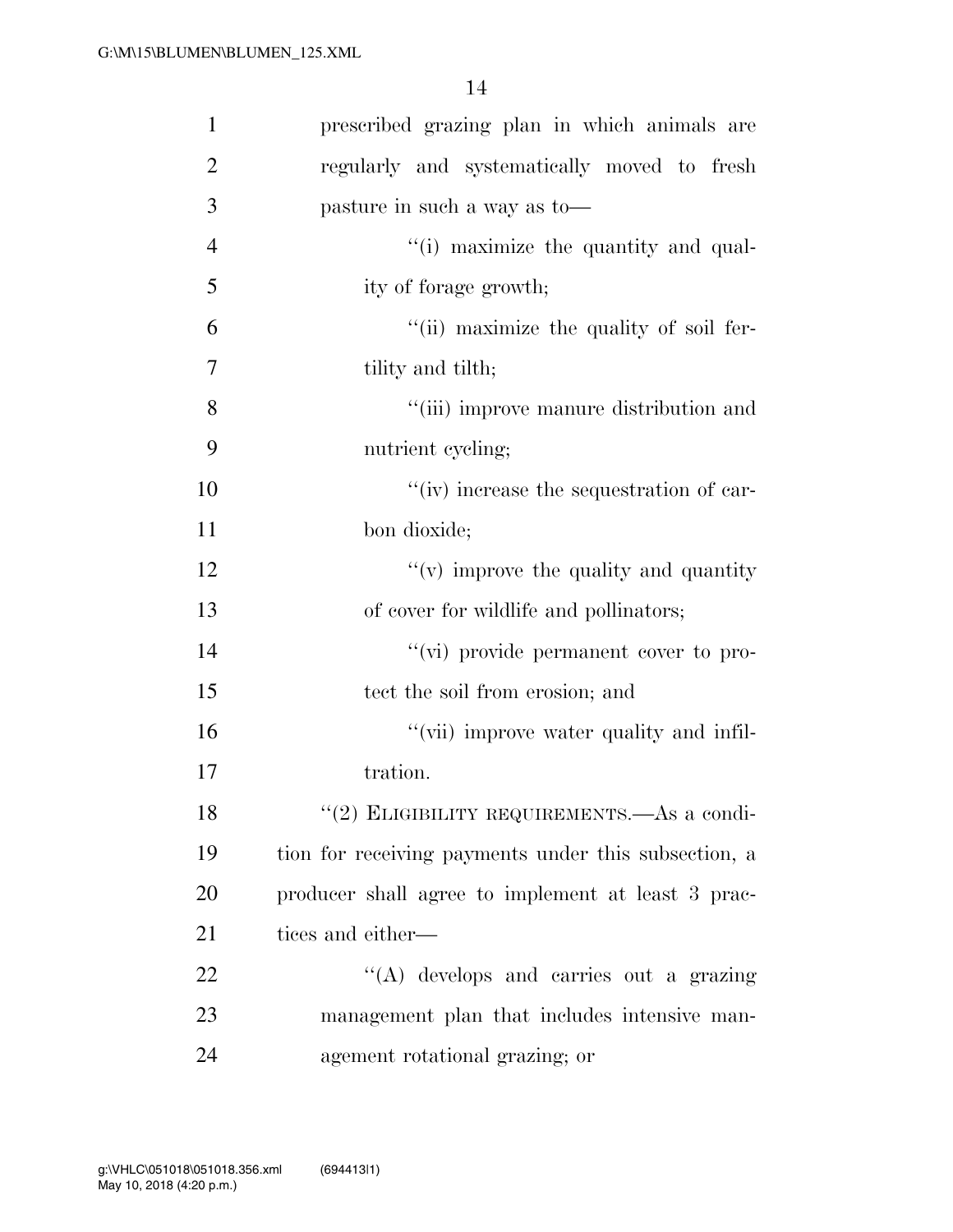| $\mathbf{1}$   | $\lq\lq (B)$ develops and implements conservation           |
|----------------|-------------------------------------------------------------|
| $\overline{2}$ | practices that are consistent with intensive rota-          |
| 3              | tional grazing practices for pasture-based sys-             |
| $\overline{4}$ | tems.                                                       |
| 5              | "(3) PAYMENT PRIORITIES.—In determining                     |
| 6              | the amount and rate of payments under paragraph             |
| 7              | $(2)(B)$ , the Secretary may accord great significance      |
| 8              | to practices that—                                          |
| 9              | "(A) improve the quality of soil fertility                  |
| 10             | and tilth;                                                  |
| 11             | $\lq\lq$ (B) protect water quality;                         |
| 12             | "(C) increase the sequestration of carbon                   |
| 13             | dioxide;                                                    |
| 14             | $\lq\lq$ (D) accelerate water infiltration; and             |
| 15             | "(E) and expand pollinator habitat and                      |
| 16             | protection.".                                               |
| 17             | COMPREHENSIVE CONSERVATION PLANNING.<br>(j)                 |
|                | 18 Section 1240B of the Food Security Act of 1985 (16       |
| 19             | U.S.C. $3839aa-2$ , as amended by subsection (i), is fur-   |
| 20             | ther amended by adding at the end the following new sub-    |
| 21             | section:                                                    |
| 22             | "(1) COMPREHENSIVE CONSERVATION PLANNING.                   |
| 23             | The Secretary shall provide technical and financial assist- |
| 24             | ance to producers under the program to develop a com-       |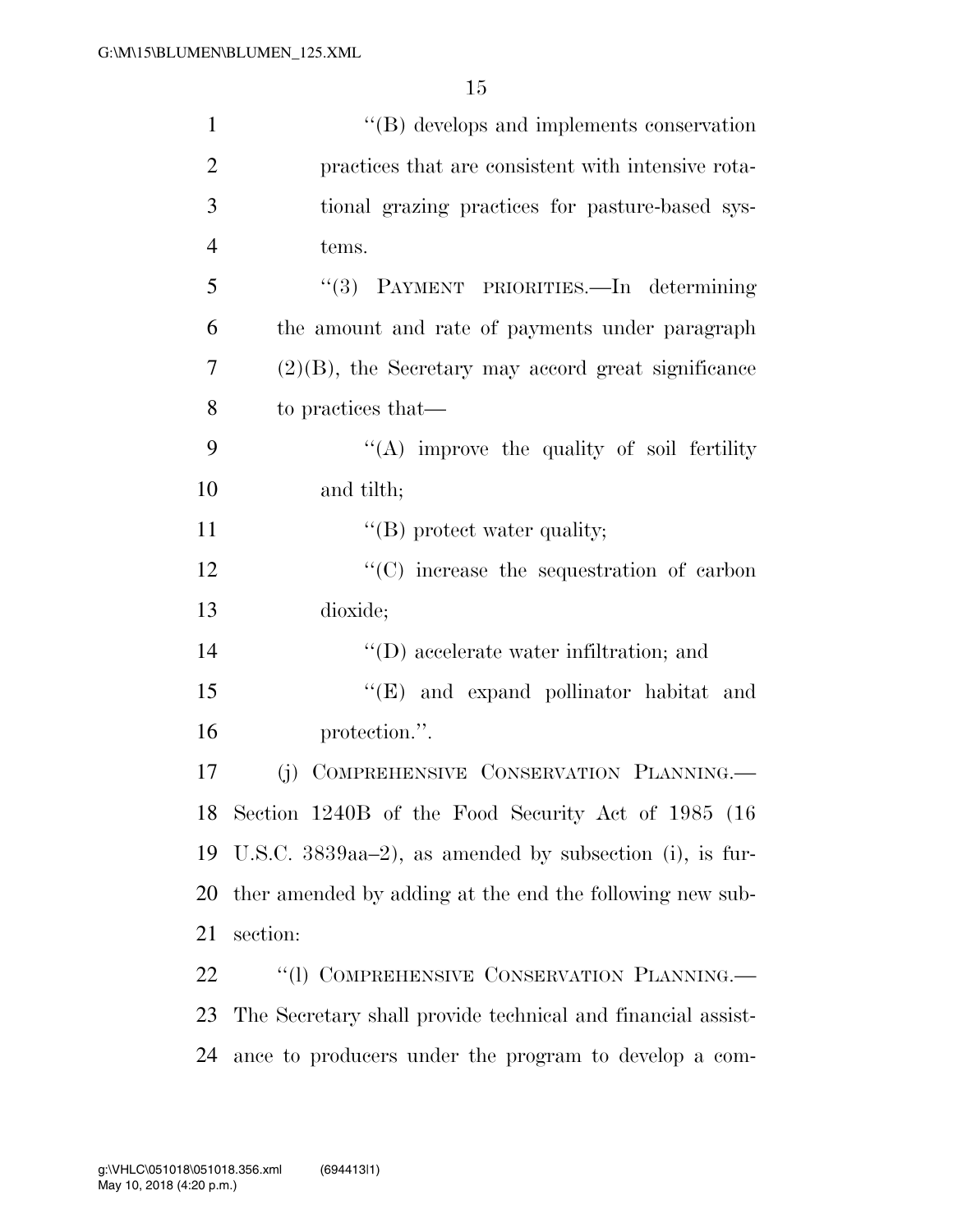prehensive conservation plan for the agricultural operation of the producer.''.

#### **SEC. 2304. EVALUATION OF APPLICATIONS.**

 (a) EVALUATION CRITERIA.—Section 1240C(a) of the Food Security Act of 1985 (16 U.S.C. 3839aa–3(a)) is amended by striking ''national, State, and local con- servation priorities'' and inserting ''priority resource con-cerns identified under subsection (d)''.

 (b) PRIORITIZATION OF APPLICATIONS.—Section 1240C(b) of the Food Security Act of 1985 (16 U.S.C. 3839aa–3(b)) is amended—

 (1) in paragraph (1), by striking ''achieving the anticipated conservation benefits of the project'' and inserting ''addressing priority resource concerns identified under subsection (d)''; and

 (2) in paragraph (2), by striking ''designated resource concern or resource concerns'' and inserting ''priority resource concerns identified under sub- section (d), including, in the case of applications from nutrient-impacted watersheds, the degree to which nutrient loadings would be reduced as a result of the proposed project''.

 (c) GROUPING OF APPLICATIONS.—Section 1240C(c) of the Food Security Act of 1985 (16 U.S.C. 3839aa–3(c)) is amended by striking ''for evaluation purposes or other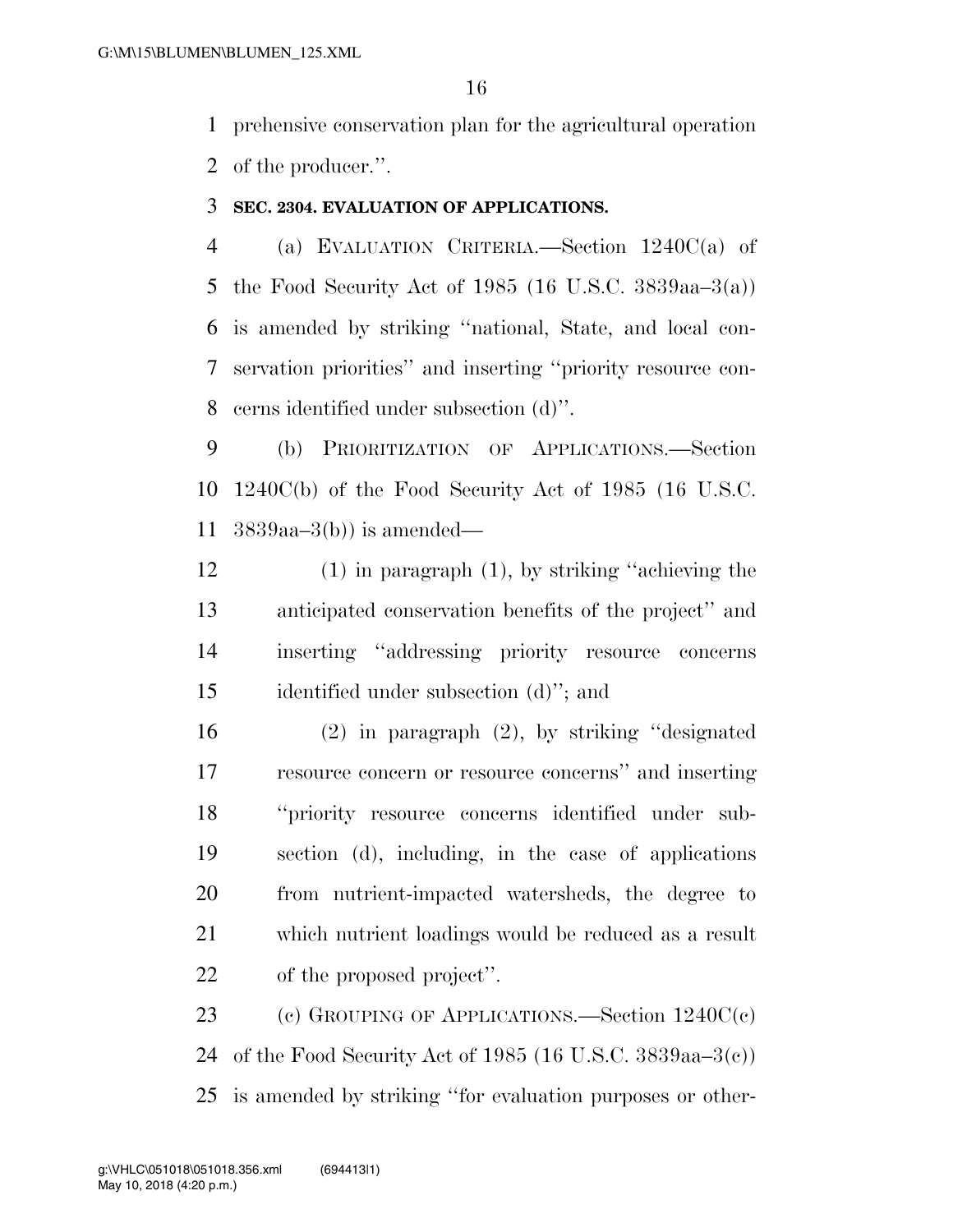wise evaluate applications relative to other applications for similar farming operations'' and inserting ''proposing to address the same priority resource concerns for evaluation purposes''.

 (d) PRIORITY RESOURCE CONCERNS.—Section 1240C of the Food Security Act of 1985 (16 U.S.C. 3839aa–3) is amended by adding at the end the following new subsection:

9 "(d) PRIORITY RESOURCE CONCERNS.—For the pur- poses of this section, the Secretary shall identify priority resource concerns in a particular watershed or other ap-propriate region or area within a State.''.

## **SEC. 2305. ENVIRONMENTAL QUALITY INCENTIVES PRO-GRAM PLAN.**

 Section 1240E(a) of the Food Security Act of 1985 16 (16 U.S.C.  $3839aa-5(a)$ ) is amended to read as follows: ''(a) PLAN OF OPERATIONS.—To be eligible to re- ceive payments under the program, a producer shall sub- mit to the Secretary for approval a plan of operations that—

21  $\frac{1}{2}$  (1) specifies the priority resource concerns to be addressed;

23  $(2)$  specifies the type, number, and sequencing of conservation systems, practices, or activities to be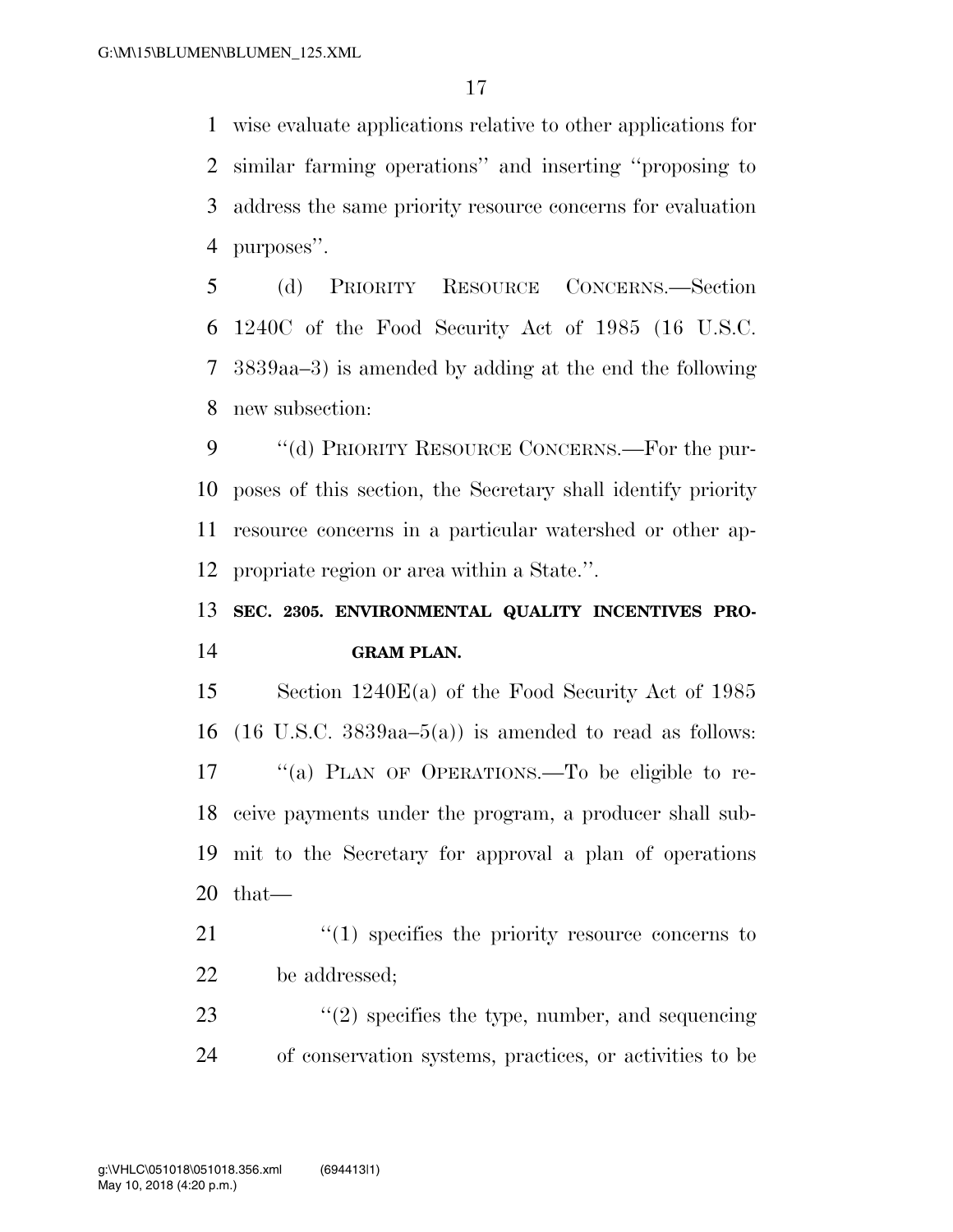implemented to address the priority resource con-cerns;

3 (4) includes such terms and conditions as the Secretary considers necessary to carry out the pro- gram, including a description of the purposes to be met by the implementation of the plan and a state- ment of how the plan will achieve or take significant steps toward achieving the relevant resource man- agement system quality criteria, as determined by 10 the Secretary;

 $\frac{1}{2}$  (4) in the case of a confined livestock feeding operation, provides for development and implementa- tion of a comprehensive nutrient management plan, if applicable;

 ''(5) in the case of a producer located within a nutrient-impacted watershed, identifies methods by which the producer will limit nutrient loss; and

 $\frac{18}{18}$  ''(6) in the case of forest land, is consistent with the provisions of a forest management plan that is approved by the Secretary, which may in-clude—

22  $\langle (A)$  a forest stewardship plan described in section 5 of the Cooperative Forestry Assist-ance Act of 1978 (16 U.S.C. 2103a);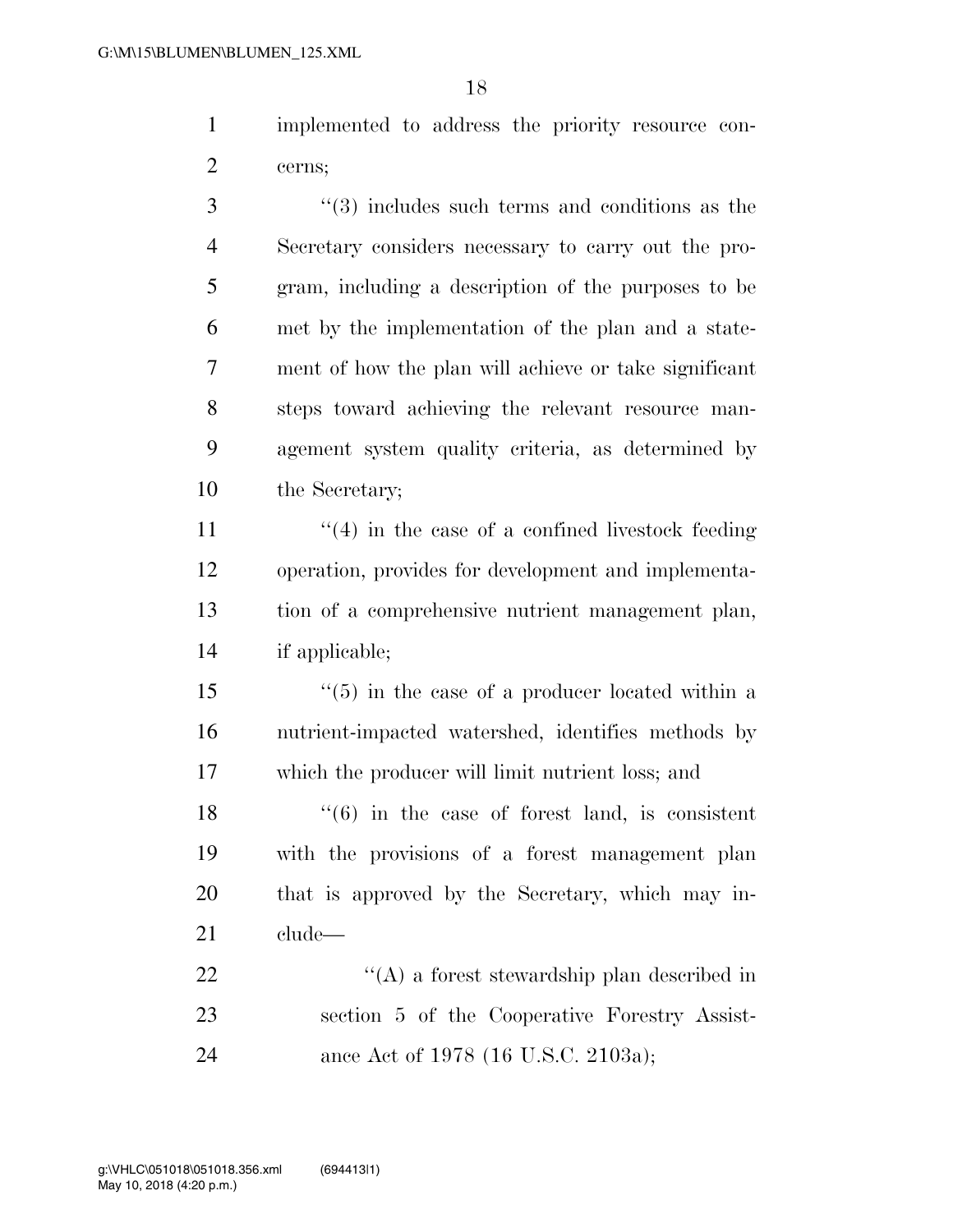| $\lq\lq (B)$ another practice plan approved by the |
|----------------------------------------------------|
| State forester; or                                 |
| $\lq\lq$ another plan determined appropriate       |

- by the Secretary.''.
- **SEC. 2306. DUTIES OF THE SECRETARY.**

 Section 1240F(2) of the Food Security Act of 1985 7 (16 U.S.C.  $3839aa-6(2)$ ) is amended by striking "infor- mation'' and inserting ''technical assistance, informa-tion,''.

#### **SEC. 2307. LIMITATION ON PAYMENTS.**

 Section 1240G of the Food Security Act of 1985 (16 U.S.C. 3839aa–7) is amended to read as follows:

#### **''SEC. 1240G. LIMITATION ON PAYMENTS.**

 ''(a) LIMITATION ON TOTAL PAYMENTS.—Subject to subsection (b), a person or legal entity may not receive, directly or indirectly, cost-share or incentive payments under this chapter, in the aggregate, for all contracts en- tered into under this chapter by the person or entity (ex- cluding funding arrangements with Indian tribes under this chapter), regardless of the number of contracts en- tered into under this chapter by the person or entity, that—

23 ''(1) during any fiscal year exceed \$30,000; and 24  $(2)$  during any 5-year period exceed \$150,000.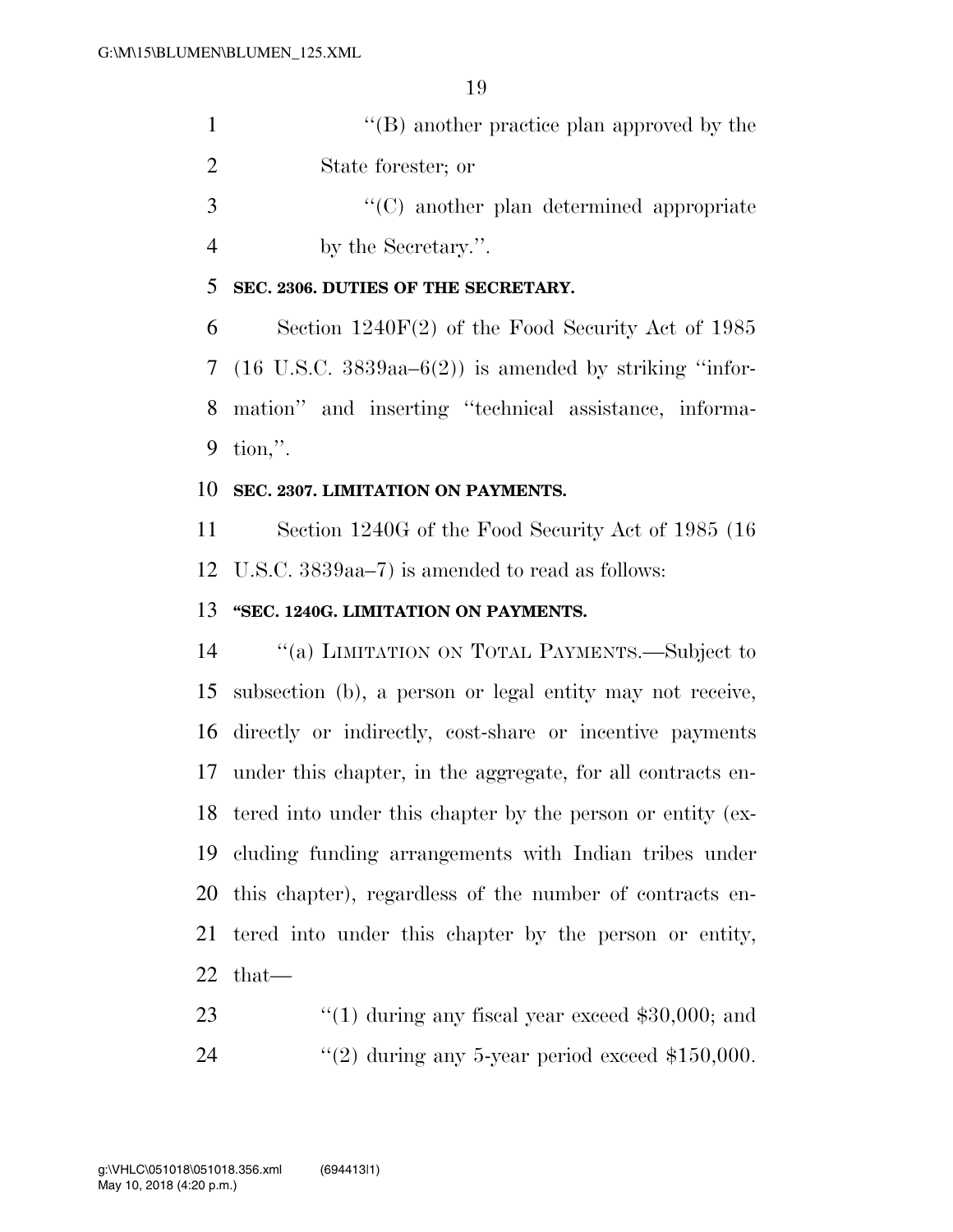''(b) WAIVER AUTHORITY.—In the case of contracts under this chapter for projects of special environmental significance, as determined by the Secretary, the Secretary may waive the limitation otherwise applicable under sub-5 section  $(a)(1)$ .

 ''(c) PREVENTION OF DUPLICATION.—The Secretary shall not approve a contract or provide payments to any individual for a practice that has already been paid for as part of a previously approved and completed contract for any particular parcel of land.''.

Page 151, line 23, strike the semicolon and insert ''; and''.

Page 152, strike lines 1 through 10.

Page 177, after line 5, insert the following:

# **Subtitle I—Conservation Stewardship Program**

#### **SEC. 2901. DEFINITIONS.**

 Section 1238D of the Food Security Act of 1985 (16 U.S.C. 3838d) is amended—

16 (1) in paragraph  $(2)(B)$ —

 (A) by redesignating clause (ii) as clause 18 (iii);

 (B) by striking clause (i) and inserting the following: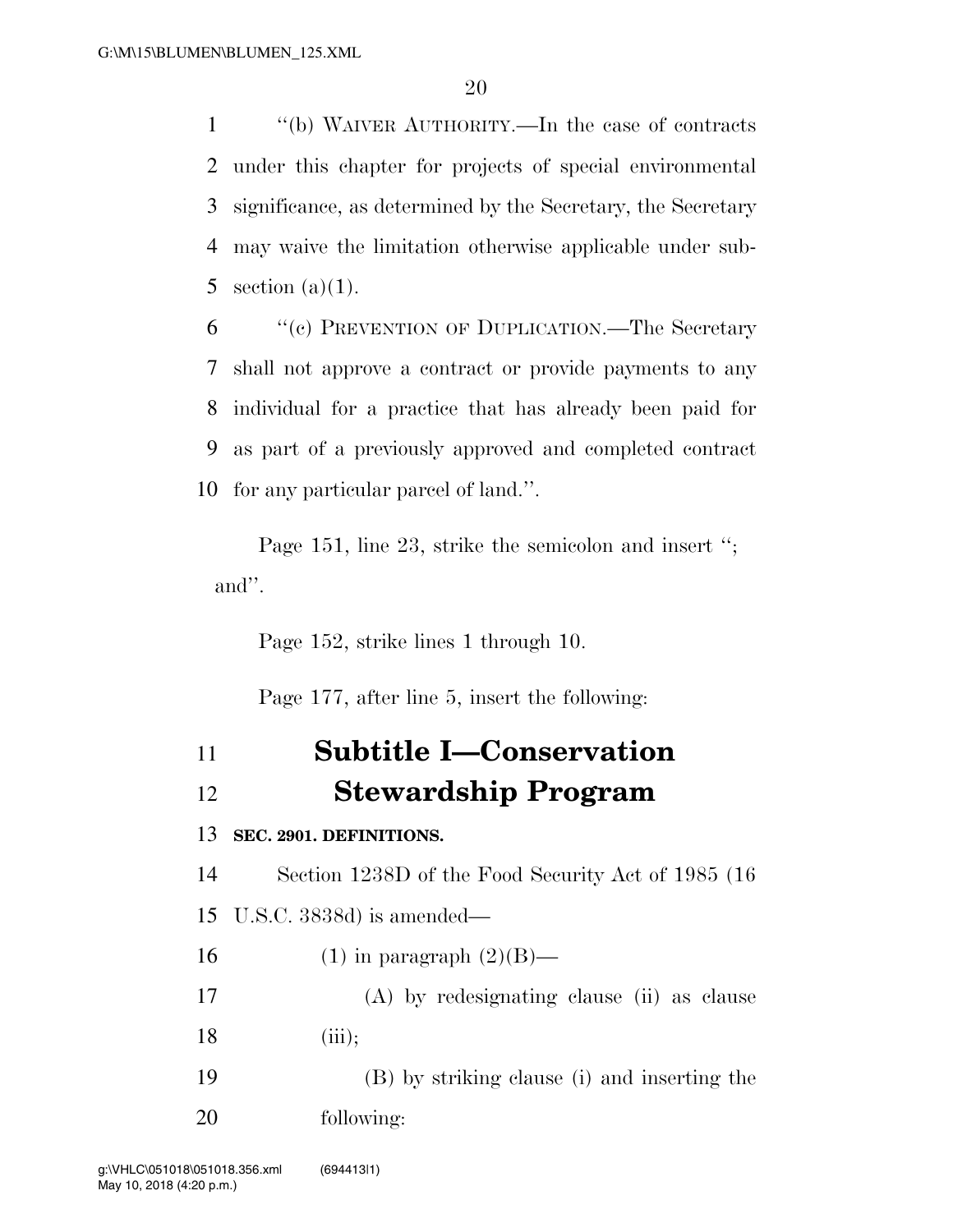| $\mathbf{1}$   | "(i) vegetative measures, and land                |
|----------------|---------------------------------------------------|
| $\overline{2}$ | management measures, including inte-              |
| 3              | grated pest, nutrient, crop residue, crop         |
| $\overline{4}$ | rotation, and managed rotational grazing          |
| 5              | management measures, as determined by             |
| 6              | the Secretary;                                    |
| 7              | "(ii) structural measures that are in-            |
| 8              | tegrated with and essential to the success-       |
| 9              | ful implementation of such vegetative and         |
| 10             | land management measures; and"; and               |
| 11             | (C) in clause (iii), as so redesignated by        |
| 12             | subparagraph (A), by inserting "designated"       |
| 13             | before "priority";                                |
| 14             | $(2)$ in paragraph $(3)$ —                        |
| 15             | $(A)$ in subparagraph $(A)$ , by inserting        |
| 16             | "designated" before "priority"; and               |
| 17             | $(B)$ in subparagraph $(D)$ , by striking "new    |
| 18             | and existing conservation activities" and insert- |
| 19             | ing "conservation activities needed to com-       |
| 20             | prehensively address the designated priority re-  |
| 21             | source concerns";                                 |
| 22             | $(3)$ by amending paragraph $(5)$ to read as fol- |
| 23             | lows:                                             |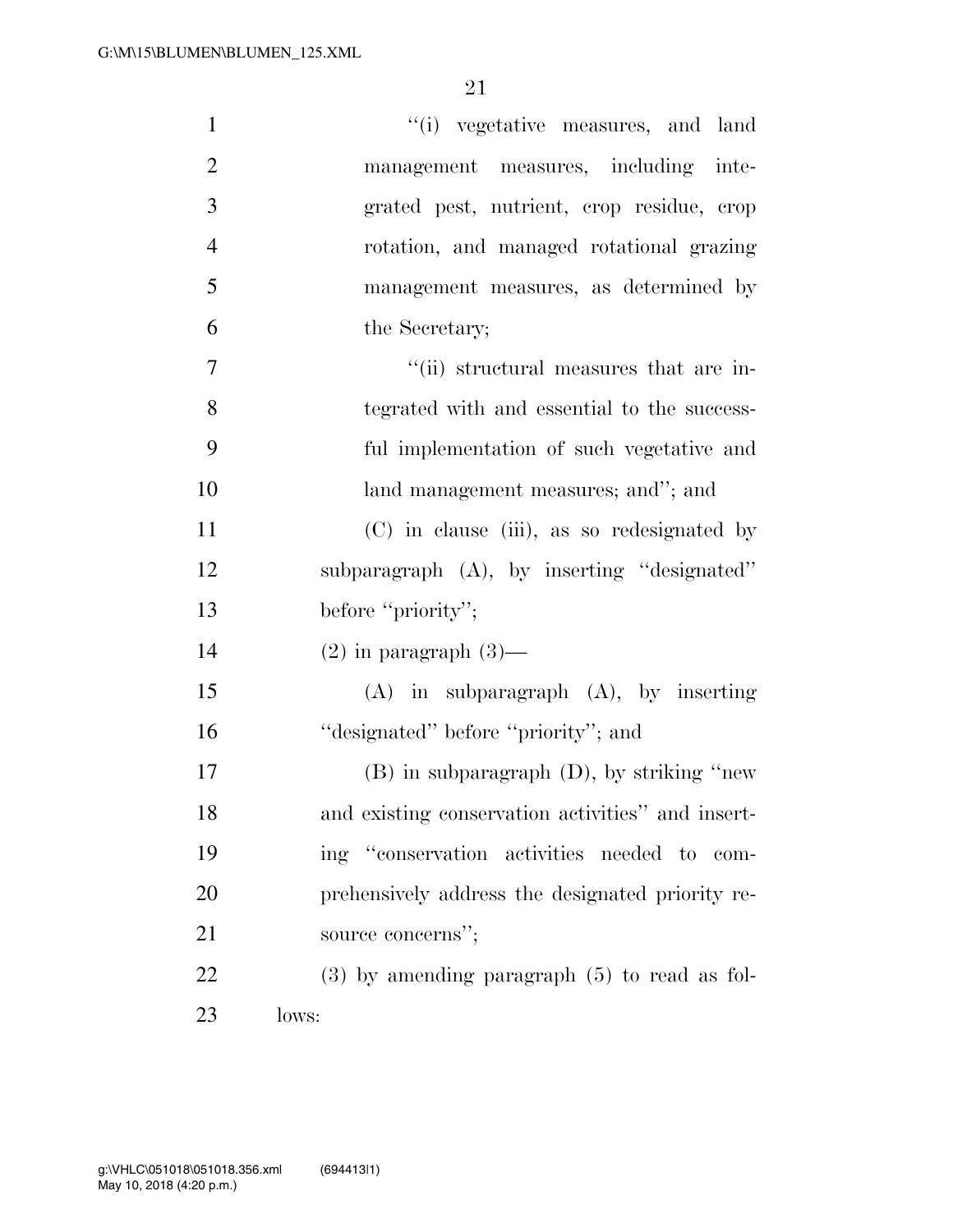| $\mathbf{1}$   | "(5) PRIORITY RESOURCE CONCERN.—The                   |
|----------------|-------------------------------------------------------|
| $\overline{2}$ | term 'priority resource concern' means the cause of   |
| 3              | a specific impairment that—                           |
| $\overline{4}$ | $\lq\lq$ threatens—                                   |
| 5              | "(i) public health or quality of life                 |
| 6              | through degradation of air or water qual-             |
| $\overline{7}$ | ity; or                                               |
| 8              | "(ii) natural resources, including soil,              |
| 9              | fish, and wildlife; and                               |
| 10             | $\lq\lq$ is identified at the national, State, or     |
| 11             | local level as a priority for a particular area of    |
| 12             | a State.";                                            |
| 13             | $(4)$ by redesignating paragraphs $(6)$ and $(7)$ as  |
| 14             | paragraphs $(7)$ and $(8)$ , respectively;            |
| 15             | $(5)$ by inserting after paragraph $(5)$ the fol-     |
| 16             | lowing:                                               |
| 17             | "(6) DESIGNATED PRIORITY RESOURCE<br>CON-             |
| 18             | CERN.—The term 'designated priority resource con-     |
| 19             | cern' means 1 to 5 priority resource concerns identi- |
| 20             | fied by the Secretary that must be addressed by the   |
| 21             | program within a local watershed or specific natural  |
| 22             | resource boundary."; and                              |
| 23             | $(6)$ by amending paragraph $(8)$ , as redesignated   |
| 24             | by paragraph $(4)$ , to read as follows:              |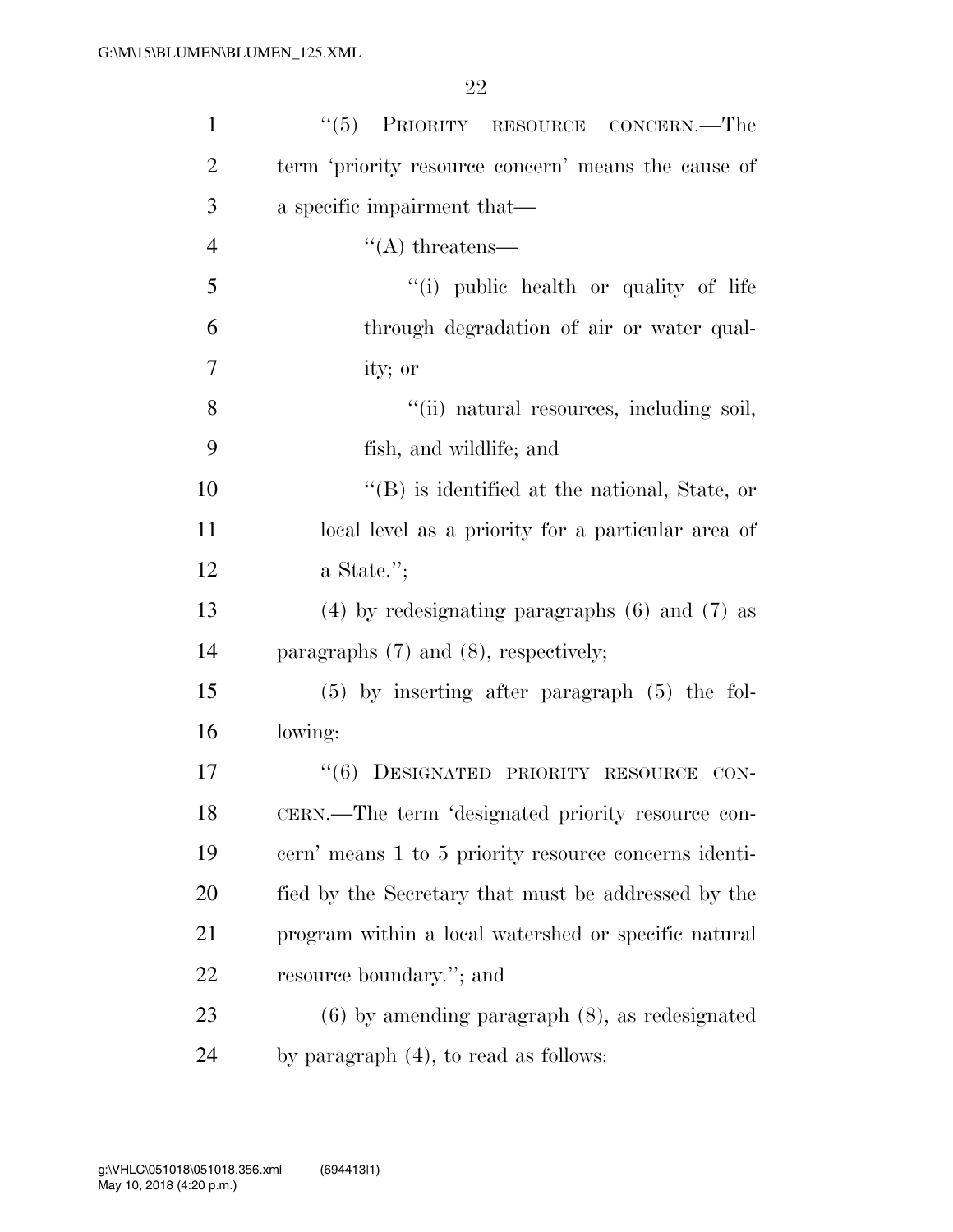| $\mathbf{1}$   | "(8) STEWARDSHIP THRESHOLD.—The term                |
|----------------|-----------------------------------------------------|
| $\overline{2}$ | 'stewardship threshold' means the conservation ac-  |
| 3              | tivities, as determined by the Secretary, to com-   |
| $\overline{4}$ | prehensively address a priority resource concern    |
| 5              | $using$ —                                           |
| 6              | $\lq\lq$ conservation measurement tools;            |
| 7              | $\lq\lq$ (B) the resource management system         |
| 8              | quality criteria for the particular priority re-    |
| 9              | source concerns;                                    |
| 10             | "(C) data from past and current program             |
| 11             | enrollments; and                                    |
| 12             | "(D) other similar means to measure im-             |
| 13             | provement and conservation of the priority re-      |
| 14             | source concern.".                                   |
| 15             | SEC. 2902. CONSERVATION STEWARDSHIP PROGRAM.        |
| 16             | Section 1238E of the Food Security Act of 1985 (16) |
|                | 17 U.S.C. 3838e) is amended—                        |
| 18             | $(1)$ in subsection $(a)$ —                         |
| 19             | (A) by striking "fiscal years 2014 through          |
| 20             | 2018" and inserting "fiscal years 2019 through      |
| 21             | $2023''$ ;                                          |
| 22             | (B) by striking "to address priority" and           |
| 23             | inserting "to comprehensively address<br>des-       |
| 24             | ignated priority"; and                              |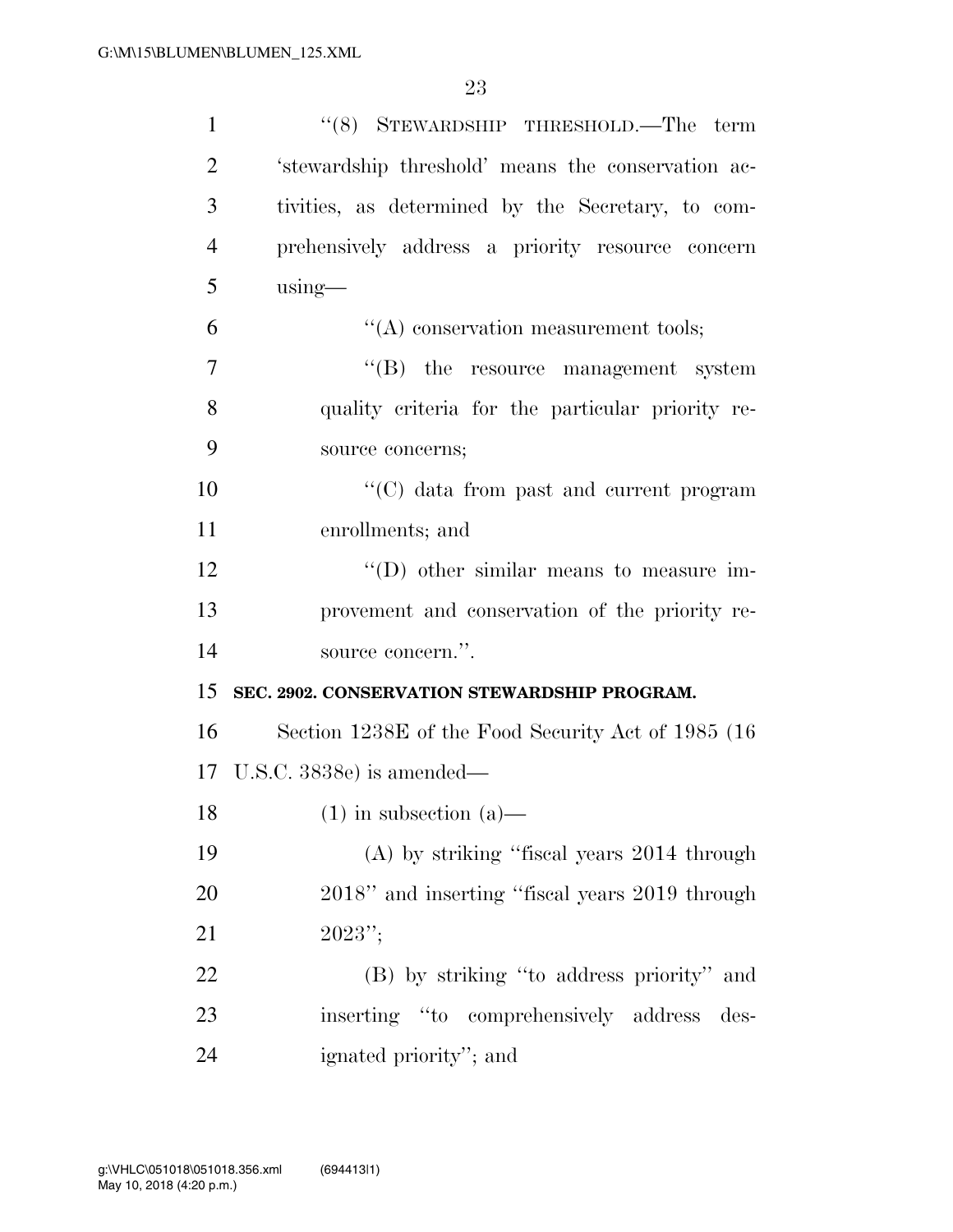(C) by striking ''comprehensive manner—  $\cdots$  and all that follows through "managing exist- ing conservation activities'' and inserting ''com- prehensive manner''; and 5 (2) in subsection (b)(2), in the matter pre- ceding subparagraph (A), by striking ''the date of enactment of the Agricultural Act of 2014'' and in- serting ''October 1, 2018''. **SEC. 2903. STEWARDSHIP CONTRACTS.**  Section 1238F of the Food Security Act of 1985 (16 U.S.C. 3838f) is amended— (1) by amending subsection (a) to read as fol- lows: ''(a) SUBMISSION OF CONTRACT OFFERS.—To be eli- gible to participate in the conservation stewardship pro- gram, a producer shall submit to the Secretary a contract offer for the agricultural operation that demonstrates to the satisfaction of the Secretary that the producer will meet or exceed the stewardship threshold for one or more designated priority resource concerns by the end of the contract period.''; (2) by amending subsection (b) to read as fol-

- lows:
- 24 "(b) EVALUATION OF CONTRACT OFFERS.—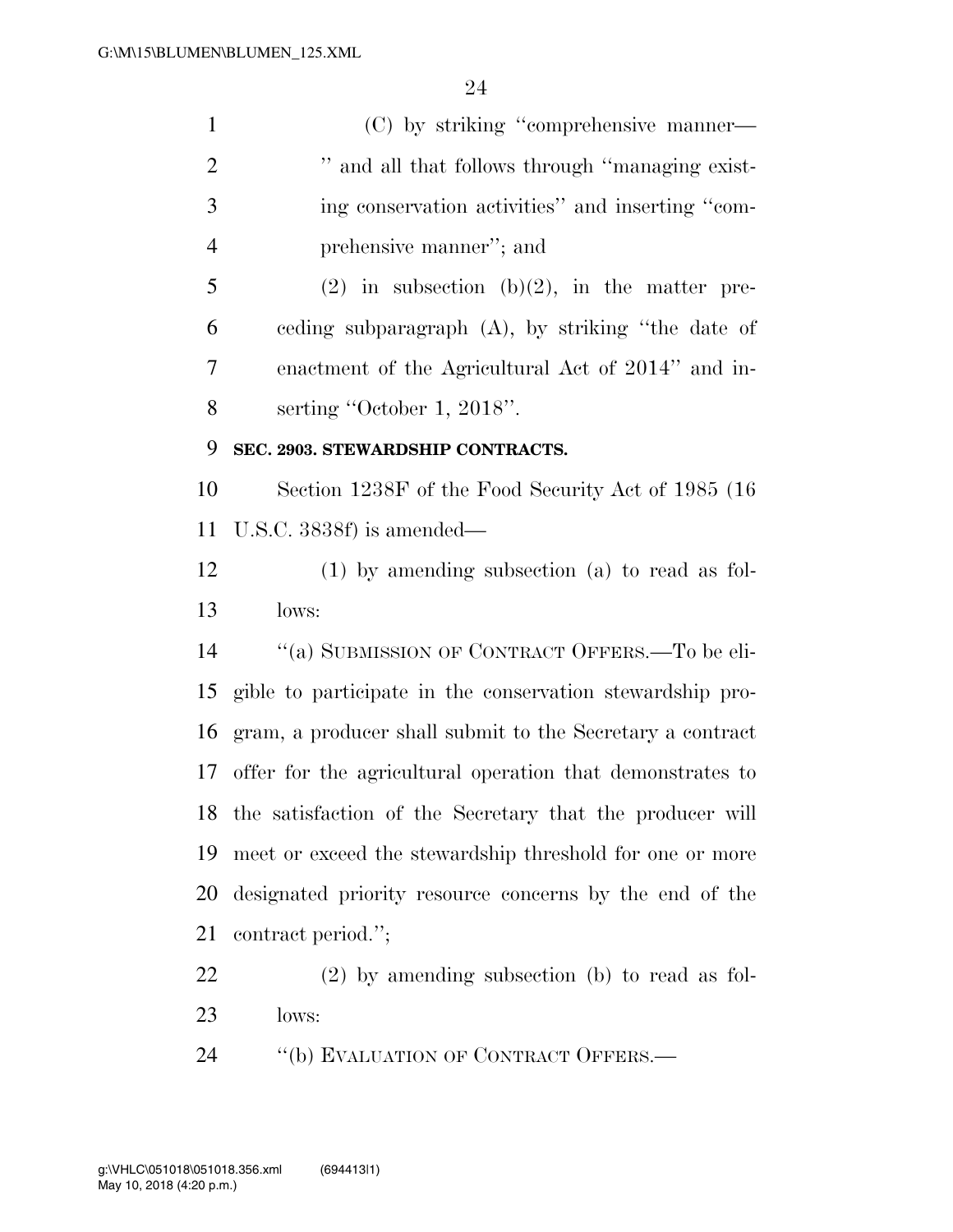| $\mathbf{1}$   | "(1) RANKING OF APPLICATIONS.-In evalu-               |
|----------------|-------------------------------------------------------|
| $\overline{2}$ | ating contract offers submitted under subsection (a), |
| 3              | the Secretary shall rank applications based on-       |
| $\overline{4}$ | $\lq\lq$ the level of conservation treatment on       |
| 5              | all applicable designated priority resource con-      |
| 6              | cerns at the time of application;                     |
| 7              | $\lq\lq (B)$ the number of designated priority re-    |
| 8              | source concerns that meet or exceed the stew-         |
| 9              | ardship threshold at the end of the contract pe-      |
| 10             | riod;                                                 |
| 11             | $\lq\lq$ (C) the degree to which the proposed con-    |
| 12             | servation activities effectively, efficiently, and    |
| 13             | comprehensively address the designated priority       |
| 14             | resource concerns;                                    |
| 15             | $\lq\lq$ the extent to which the contract offer       |
| 16             | will meet or exceed the stewardship threshold         |
| 17             | for one or more designated priority resource          |
| 18             | concerns at a lower cost relative to other simi-      |
| 19             | larly beneficial contract offers; and                 |
| 20             | $\lq\lq(E)$ the extent to which priority resource     |
| 21             | concerns will be addressed when transitioning         |
| 22             | from the conservation reserve program to agri-        |
| 23             | cultural production.                                  |
| 24             | "(2) PROHIBITION.—The Secretary may not as-           |
| 25             | sign a higher priority to any application because the |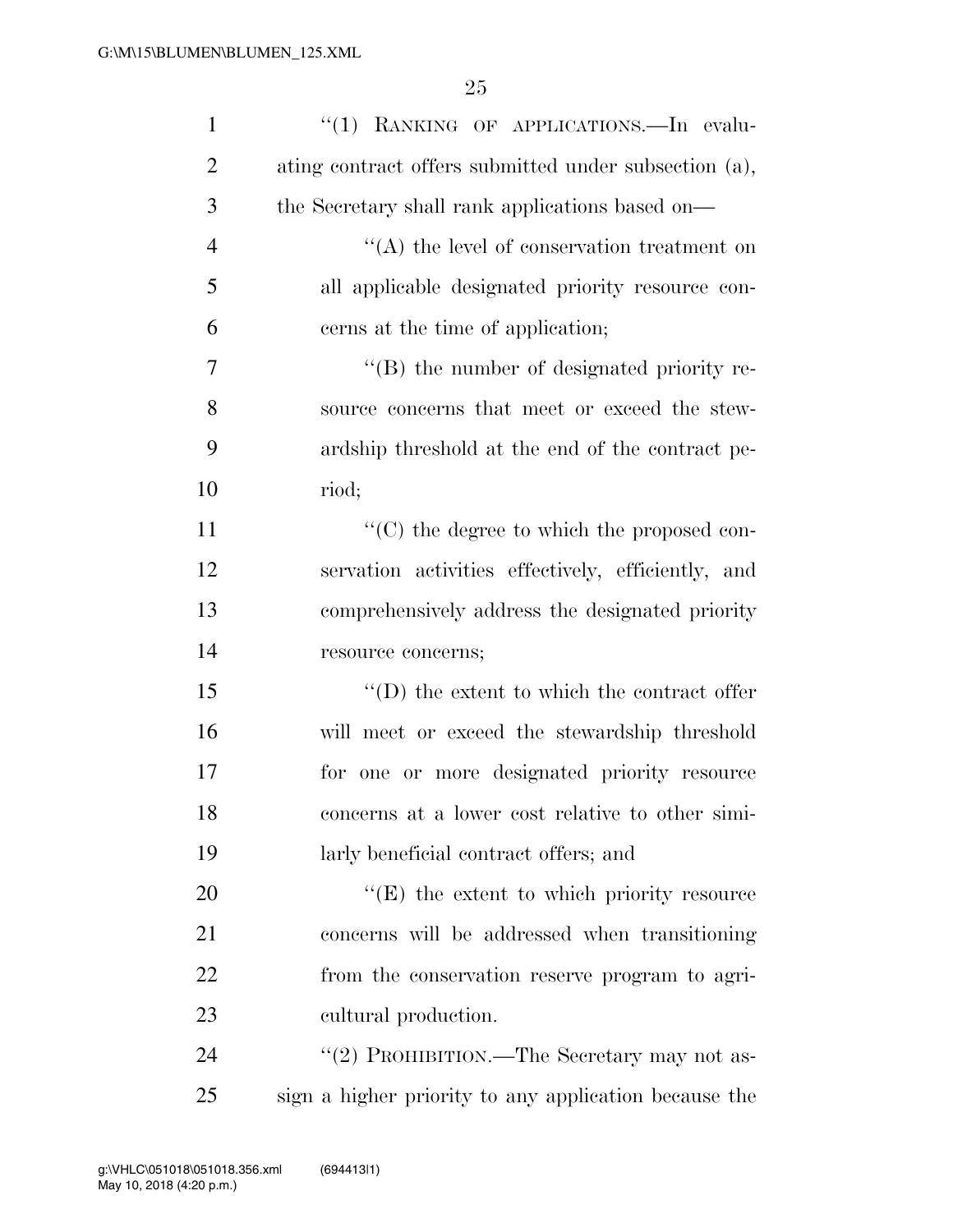| $\mathbf{1}$   | applicant is willing to accept a lower payment than    |
|----------------|--------------------------------------------------------|
| $\overline{2}$ | the applicant would otherwise be eligible to receive.  |
| 3              | "(3) ADDITIONAL CRITERIA.—The Secretary                |
| $\overline{4}$ | may develop and use such additional criteria that      |
| 5              | the Secretary determines are necessary to ensure       |
| 6              | that designated priority resource concerns are effec-  |
| 7              | tively and efficiently treated to meet or exceed the   |
| 8              | stewardship threshold.";                               |
| 9              | $(3)$ by amending subsection $(e)$ to read as fol-     |
| 10             | lows:                                                  |
| 11             | "(c) ENTERING INTO CONTRACTS.—                         |
| 12             | "(1) IN GENERAL.—After a determination that            |
| 13             | a producer is eligible for the program under sub-      |
| 14             | section (a), and a determination that the contract     |
| 15             | offer ranks sufficiently high under the evaluation     |
| 16             | criteria under subsection (b), the Secretary shall     |
| 17             | enter into a conservation stewardship contract with    |
| 18             | the producer to enroll the eligible land to be covered |
| 19             | by the contract.                                       |
| 20             | "(2) FINANCIAL OBLIGATION.—Consistent with             |
| 21             | section $1238G(c)(4)$ , a contract entered into under  |
| 22             | paragraph (1) shall not create an obligation for fi-   |
| 23             | nancial assistance until the first October 1 after the |
| 24             | contract is entered into.";                            |
| 25             | $(4)$ in subsection $(d)$ —                            |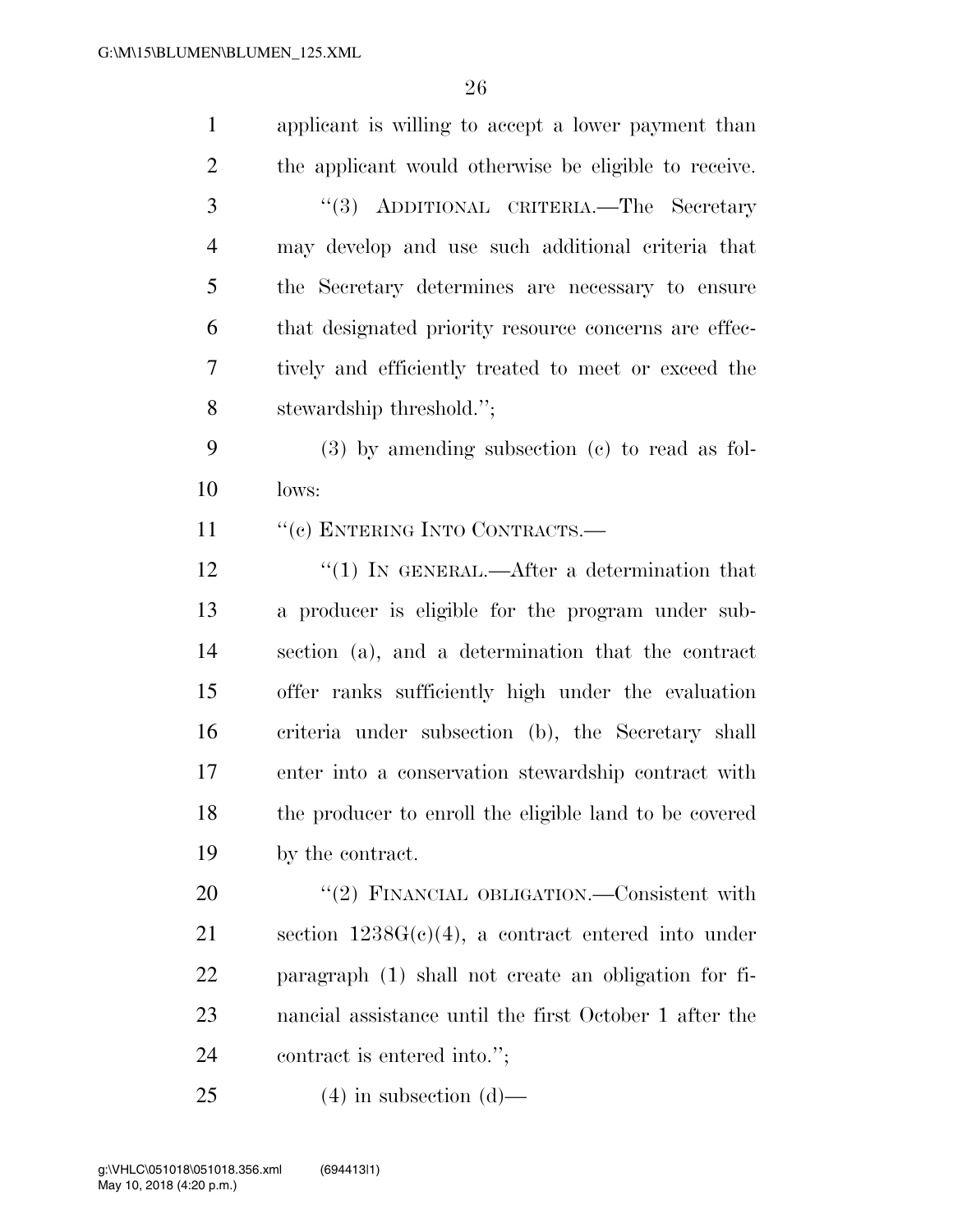| $\mathbf{1}$   | (A) in paragraph $(1)$ , by striking "5                |
|----------------|--------------------------------------------------------|
| $\overline{2}$ | years" and inserting "10 years"; and                   |
| 3              | (B) in paragraph $(2)(B)(i)$ , by inserting            |
| $\overline{4}$ | "that comprehensively address a designated pri-        |
| 5              | ority resource concern" after "conservation ac-        |
| 6              | tivities"; and                                         |
| 7              | $(5)$ in subsection $(e)$ —                            |
| 8              | $(A)$ in the matter preceding paragraph $(1)$ ,        |
| 9              | by striking "5-year" and inserting "10-year";          |
| 10             | and                                                    |
| 11             | $(B)$ by amending paragraph $(3)$ to read as           |
| 12             | follows:                                               |
| 13             | $(3)$ has met or exceeded, or agrees to meet or        |
| 14             | exceed, the stewardship threshold of all designated    |
| 15             | priority resource concerns identified for the region   |
| 16             | or area in which the land that is subject to the con-  |
| 17             | tract is located.".                                    |
| 18             | SEC. 2904. DUTIES OF THE SECRETARY.                    |
| 19             | Section 1238G of the Food Security Act of 1985 (16)    |
| 20             | U.S.C. 3838g) is amended to read as follows:           |
| 21             | "SEC. 1238G. DUTIES OF THE SECRETARY.                  |
| 22             | "(a) IN GENERAL.—To achieve the conservation           |
| 23             | goals of a contract under the conservation stewardship |
| 24             | program, the Secretary shall—                          |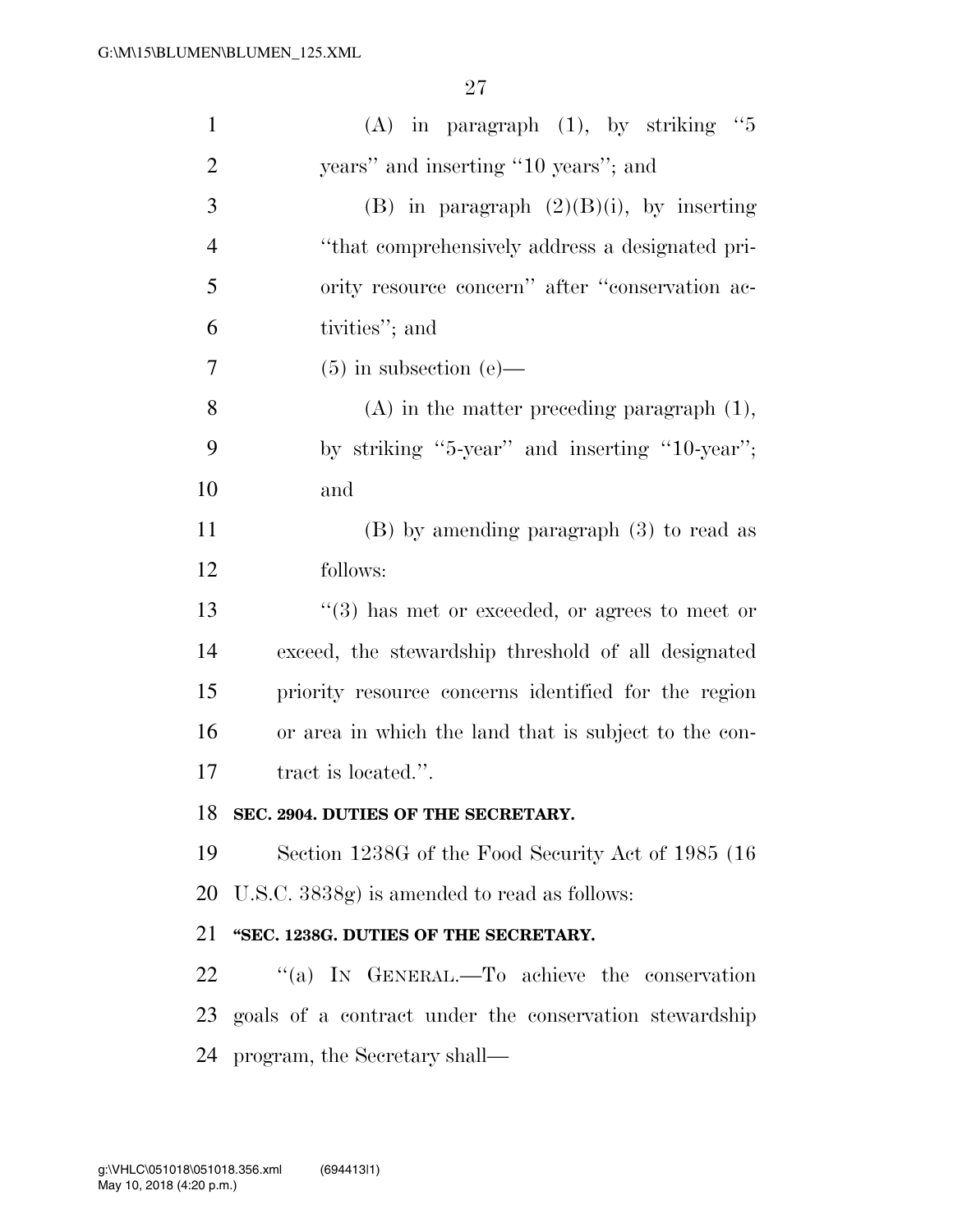| $\mathbf{1}$   | $\lq(1)$ make the program available to eligible pro- |
|----------------|------------------------------------------------------|
| $\overline{2}$ | ducers on a continuous enrollment basis with one or  |
| 3              | more ranking periods, of which shall occur in the    |
| $\overline{4}$ | first quarter of each fiscal year;                   |
| 5              | $\lq(2)$ identify not more than 5 designated pri-    |
| 6              | ority resource concerns in a particular watershed or |
| 7              | other appropriate region or area within a State;     |
| 8              | $(3)$ for any region or area that includes any       |
| 9              | part of a nutrient-impacted watershed (as deter-     |
| 10             | mined by the Secretary), ensure that one of the pri- |
| 11             | ority resource concerns identified under paragraph   |
| 12             | (2) is water pollution caused by excess nutrient     |
| 13             | loads;                                               |
| 14             | "(4) develop reliable conservation measurement       |
| 15             | tools for purposes of carrying out the program; and  |
| 16             | $\cdot$ (5) ensure that conservation measurement     |
| 17             | tools are transparent and available to producers     |
| 18             | $by-$                                                |
| 19             | "(A) making interactive, user-friendly con-          |
| 20             | servation measurement tools publically available     |
| 21             | online;                                              |
| 22             | "(B) making conservation activity natural            |
| 23             | resource and environmental benefit scores avail-     |
| 24             | able in an easy to understand format for study       |
| 25             | both before and during application; and              |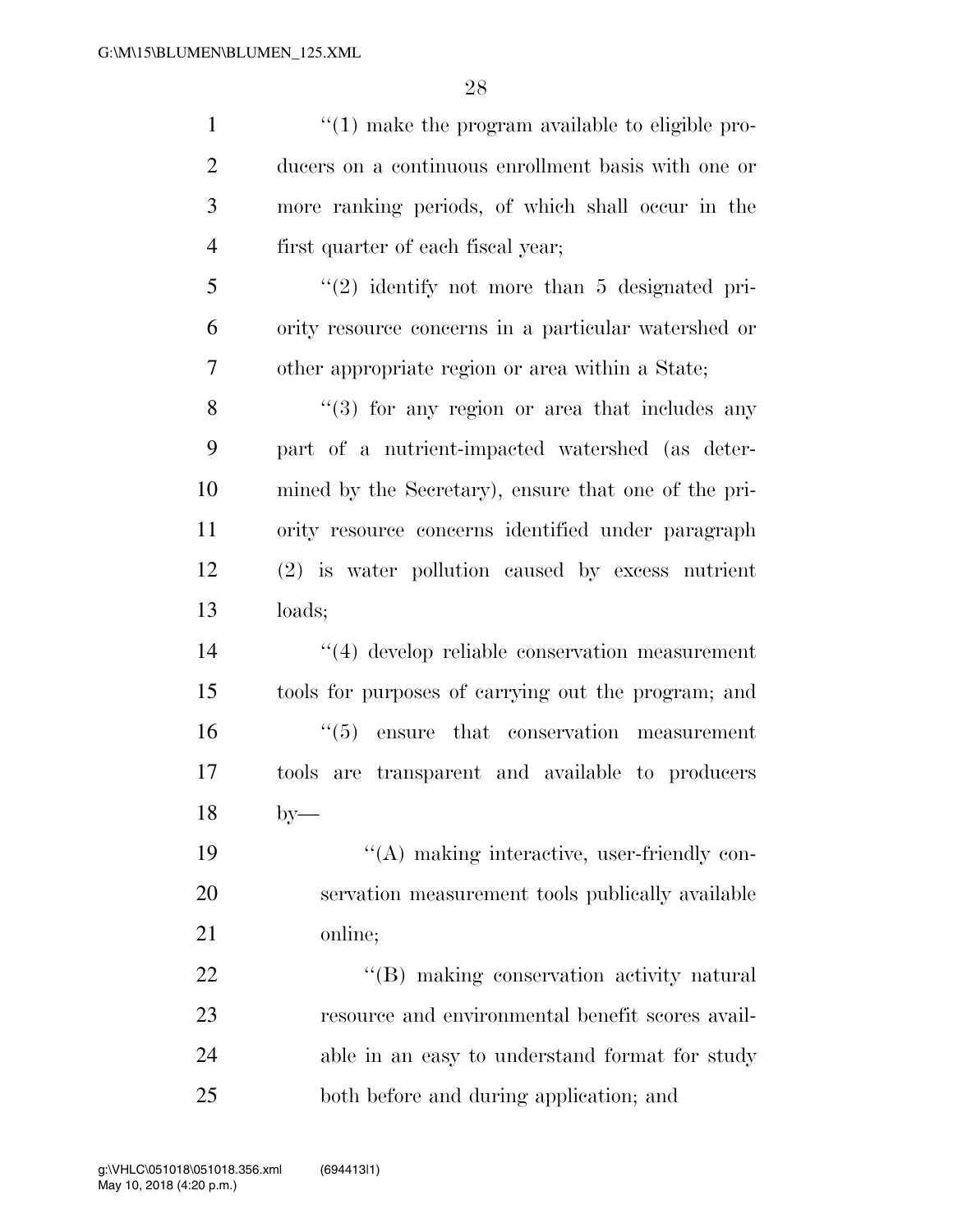1 ''(C) taking other steps, as determined by 2 the Secretary.

 ''(b) ALLOCATION TO STATES.—The Secretary shall allocate acres to States for enrollment, based on each State's proportion of eligible land to the total acreage of eligible land in all States as follows:

 ''(1) SOURCE WATER PROTECTION.—At least 20 percent of the funds made available for financial and technical assistance under the program shall be for contracts addressing designated priority resource concerns related to enhancing the quality and quan-12 tity of source water (as that term is used in the Safe Drinking Water Act).

 ''(2) PEST MANAGEMENT.—At least 20 percent of the funds made available for financial and tech- nical assistance under the program shall be for con- tracts addressing designated priority resource con- cerns related to reducing the need for pesticides in agricultural production including organic farming systems and intensive integrated pest management.

21 "(3) SOIL CONSERVATION.—At least 20 percent of the funds made available for financial and tech- nical assistance under the program shall be for con-tracts addressing designated priority resource con-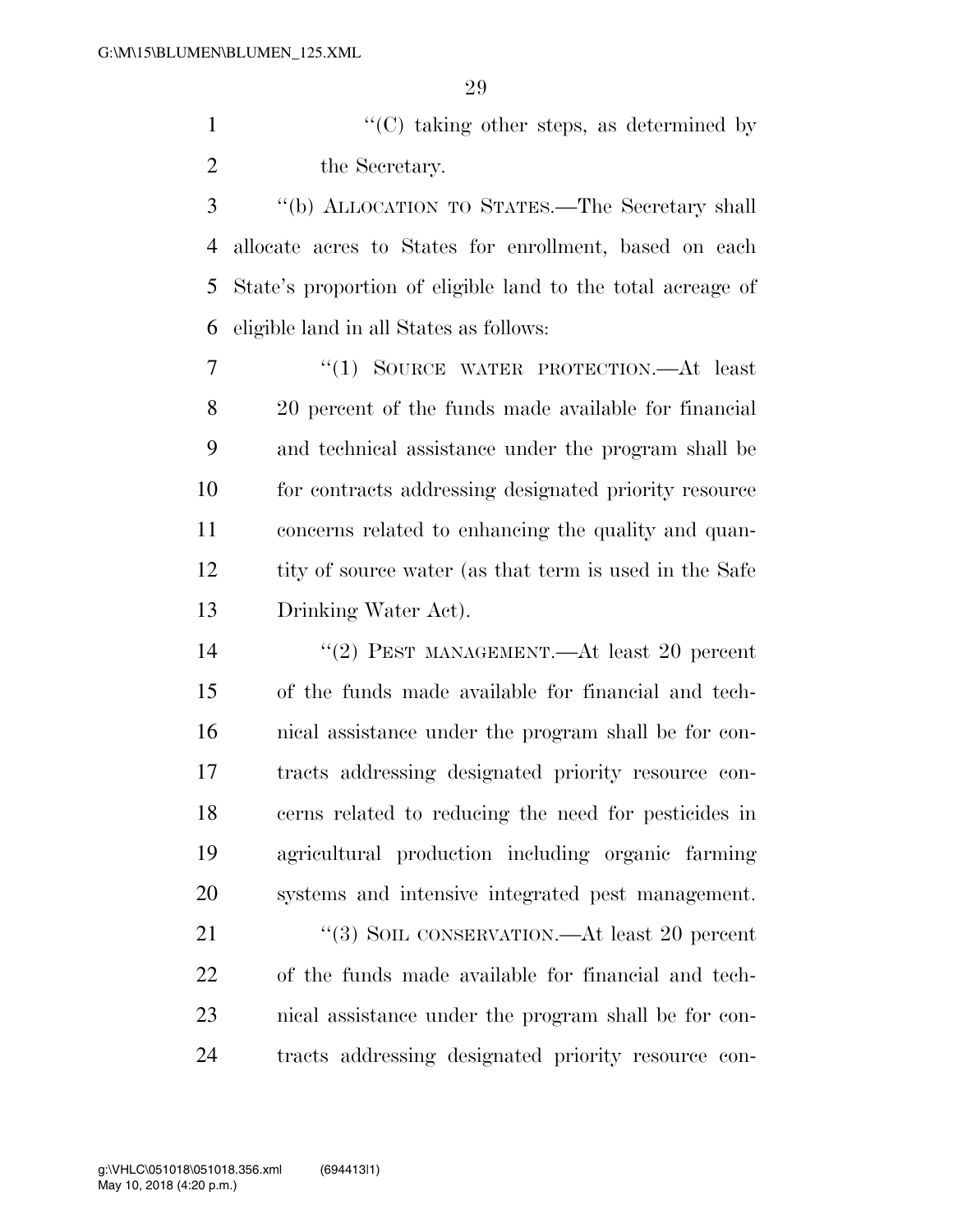| $\mathbf{1}$   | cerns related to reducing soil erosion and improving |
|----------------|------------------------------------------------------|
| $\overline{2}$ | soil fertility and tilth.                            |
| 3              | "(c) CONSERVATION STEWARDSHIP PAYMENTS.-             |
| $\overline{4}$ | "(1) AVAILABILITY OF PAYMENTS.—The Sec-              |
| 5              | retary shall provide annual payments under the pro-  |
| 6              | gram to compensate the producer for-                 |
| 7              | $\lq\lq$ installing and adopting additional          |
| $8\,$          | conservation activities that will meet or exceed     |
| 9              | the stewardship threshold for a designated pri-      |
| 10             | ority resource concern; and                          |
| 11             | "(B) improving, maintaining, and man-                |
| 12             | aging conservation activities in place on the ag-    |
| 13             | ricultural operation of the producer at the time     |
| 14             | the contract offer is accepted by the Secretary.     |
| 15             | "(2) PAYMENT AMOUNT.—The amount of the               |
| 16             | annual payment shall be determined by the Sec-       |
| 17             | retary and based, to the maximum extent prac-        |
| 18             | ticable, on the following factors:                   |
| 19             | "(A) Costs incurred by the producer asso-            |
| 20             | ciated with planning, design, materials, installa-   |
| 21             | tion, labor, management, maintenance, or train-      |
| 22             | ing.                                                 |
| 23             | $\lq\lq$ (B) Income forgone by the producer.         |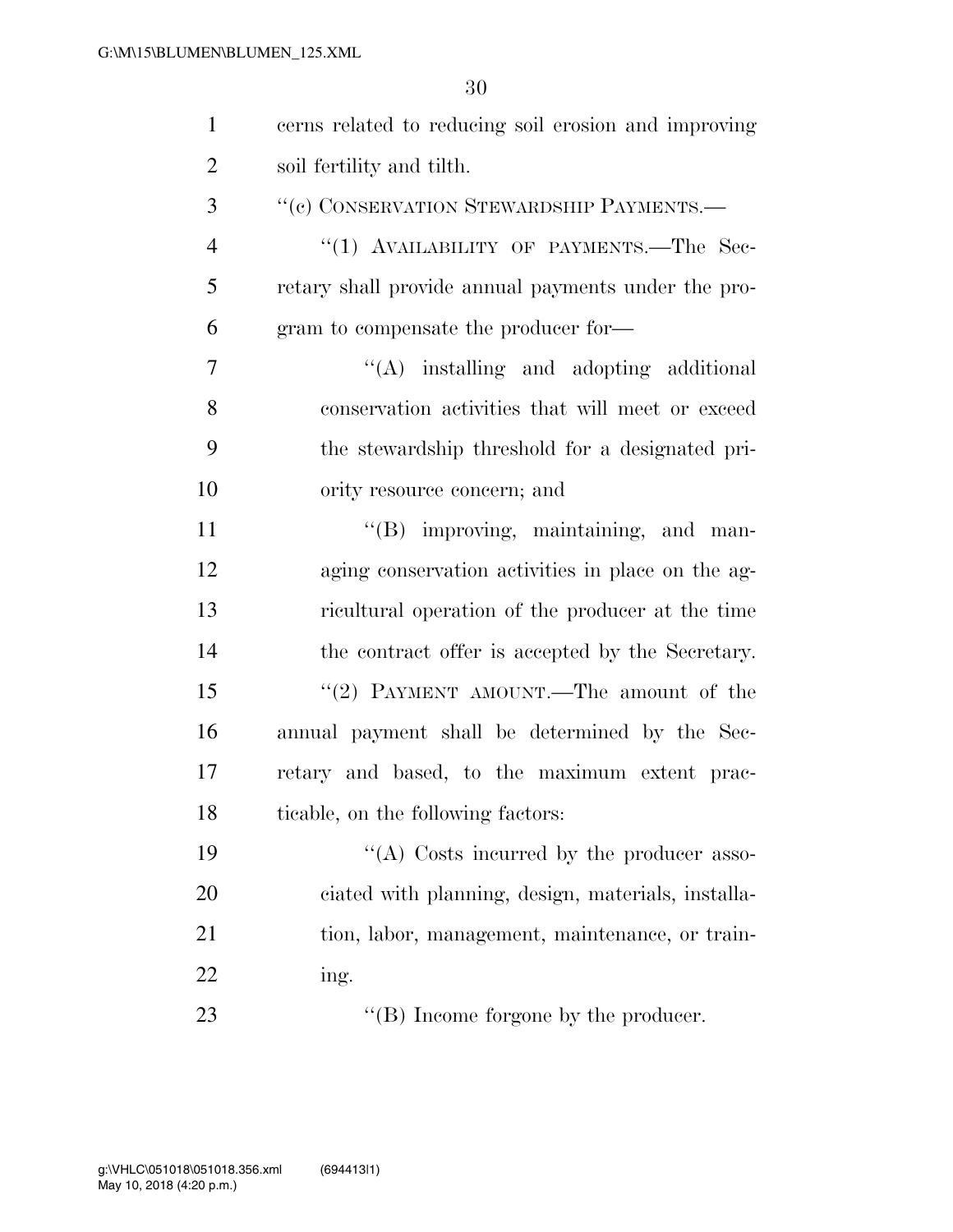| $\mathbf{1}$   | "(C) Expected conservation benefits, based          |
|----------------|-----------------------------------------------------|
| $\overline{2}$ | to the maximum extent possible on conservation      |
| 3              | measurement tools.                                  |
| $\overline{4}$ | "(D) The extent to which designated pri-            |
| 5              | ority resource concerns will be addressed           |
| 6              | through the installation and adoption of con-       |
| $\tau$         | servation activities on the agricultural oper-      |
| 8              | ation.                                              |
| 9              | "(E) The level of stewardship in place at           |
| 10             | the time of application and maintained over the     |
| 11             | term of the contract.                               |
| 12             | $\lq\lq(F)$ The degree to which the conservation    |
| 13             | activities will be integrated across the entire ag- |
| 14             | ricultural operation for all designated priority    |
| 15             | resource concerns over the term of the contract.    |
| 16             | $\lq\lq(G)$ Such other factors as are determined    |
| 17             | appropriate by the Secretary.                       |
| 18             | "(3) EXCLUSIONS.—A payment to a producer            |
| 19             | under this subsection shall not be provided for—    |
| 20             | "(A) the design, construction, or mainte-           |
| 21             | nance of animal waste storage or treatment fa-      |
| 22             | cilities or associated waste transport or transfer  |
| 23             | devices for animal feeding operations; or           |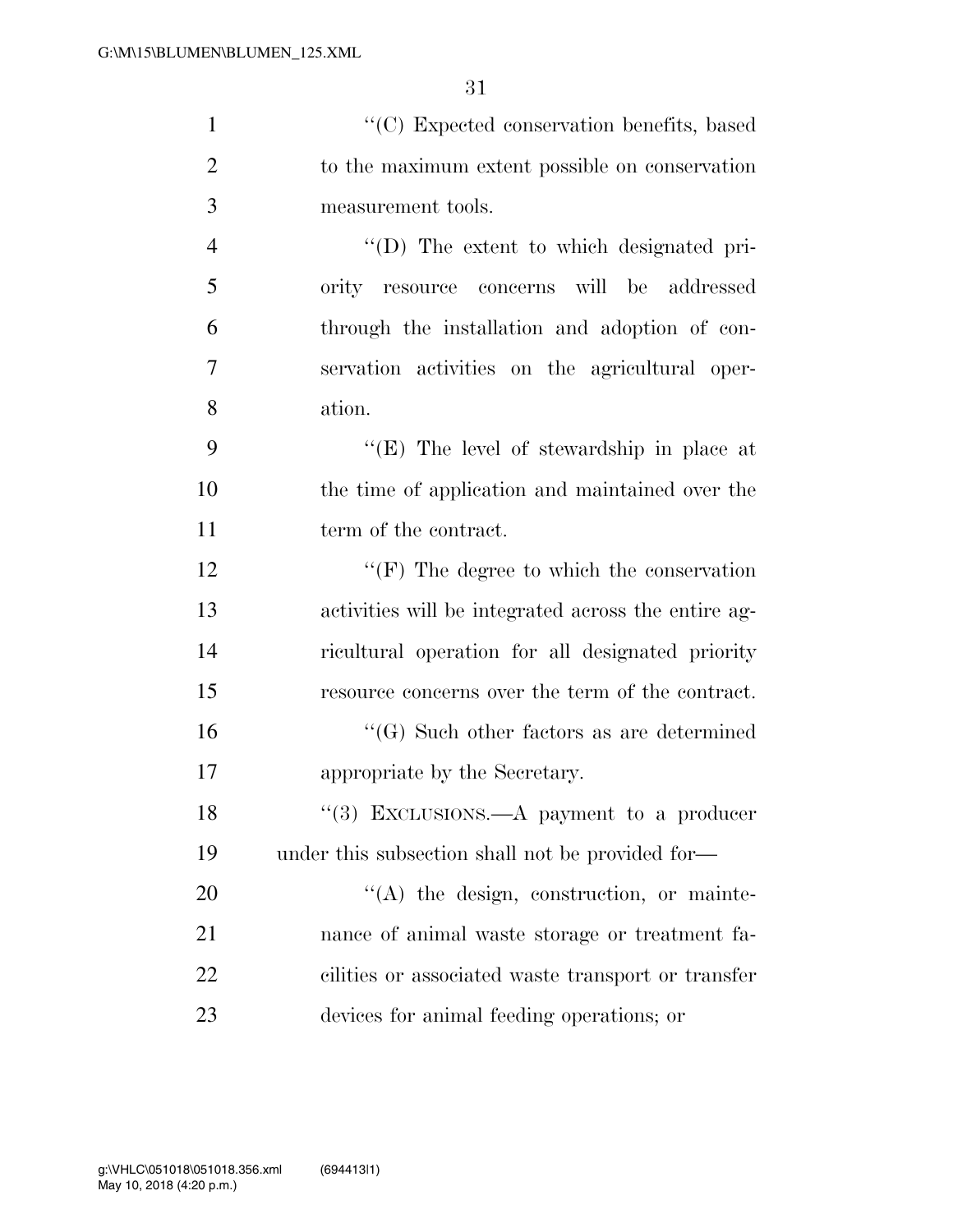| $\mathbf{1}$   | $\lq\lq$ conservation activities for which there     |
|----------------|------------------------------------------------------|
| $\overline{2}$ | is no cost incurred or income forgone to the         |
| 3              | producer.                                            |
| $\overline{4}$ | "(4) DELIVERY OF PAYMENTS.—In making                 |
| 5              | payments under this subsection, the Secretary shall, |
| 6              | to the extent practicable—                           |
| $\overline{7}$ | "(A) prorate conservation performance                |
| 8              | over the term of the contract so as to accommo-      |
| 9              | date, to the extent practicable, producers earn-     |
| 10             | ing equal annual payments in each fiscal year;       |
| 11             | and                                                  |
| 12             | "(B) make such payments as soon as prac-             |
| 13             | ticable after October 1 of each fiscal year for      |
| 14             | activities carried out in the previous fiscal year.  |
| 15             | MINIMUM PAYMENT.—If a contract re-<br>``(5)          |
| 16             | quires a comprehensive conservation plan the imple-  |
| 17             | mentation of which will, by the end of the contract  |
| 18             | term, meet or exceed the stewardship threshold for   |
| 19             | all designated priority resource concerns, the min-  |
| 20             | imum payment shall be not less than \$3,000.         |
| 21             | "(d) SUPPLEMENTAL PAYMENTS FOR RESOURCE-             |
| 22             | CONSERVING CROP ROTATIONS, MANAGED INTENSIVE         |
| 23             | ROTATIONAL GRAZING, AND TRANSITION TO ORGANIC        |
| 24             | CROP OR LIVESTOCK SYSTEMS.-                          |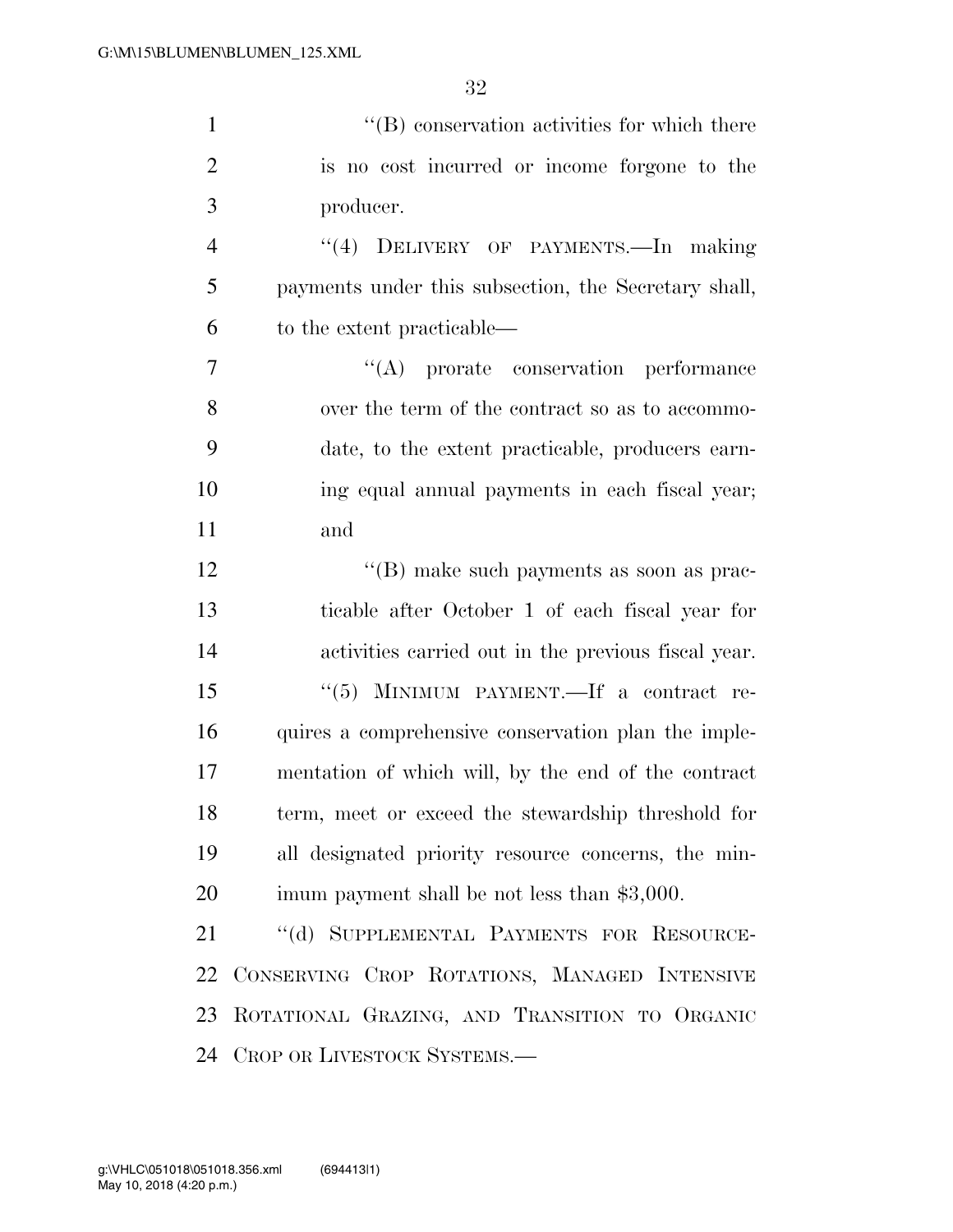| $\mathbf{1}$   | "(1) AVAILABILITY OF PAYMENTS.—The Sec-                  |
|----------------|----------------------------------------------------------|
| $\overline{2}$ | retary shall provide additional payments to pro-         |
| 3              | ducers that, in participating in the program, agree      |
| $\overline{4}$ | $to-$                                                    |
| 5              | $\lq\lq$ improve, maintain, and manage or                |
| 6              | adopt and maintain—                                      |
| 7              | "(i) resource-conserving crop rotations                  |
| 8              | to achieve beneficial crop rotations as ap-              |
| 9              | propriate for the eligible land of the pro-              |
| 10             | ducers; or                                               |
| 11             | "(ii) managed intensive rotational                       |
| 12             | grazing; or                                              |
| 13             | $\lq\lq$ transition to organic crop or livestock         |
| 14             | systems.                                                 |
| 15             | "(2) BENEFICIAL CROP ROTATIONS.—The Sec-                 |
| 16             | retary shall determine whether a resource-conserving     |
| 17             | erop rotation is a beneficial erop rotation eligible for |
| 18             | additional payments under paragraph (1) based on         |
| 19             | whether the resource-conserving crop rotation is de-     |
| 20             | signed to address designated priority resource con-      |
| 21             | cerns while providing production benefits.               |
| 22             | "(3) ELIGIBILITY.—To be eligible to receive a            |
| 23             | payment described in paragraph (1), a producer           |
| 24             | shall agree to adopt and maintain beneficial re-         |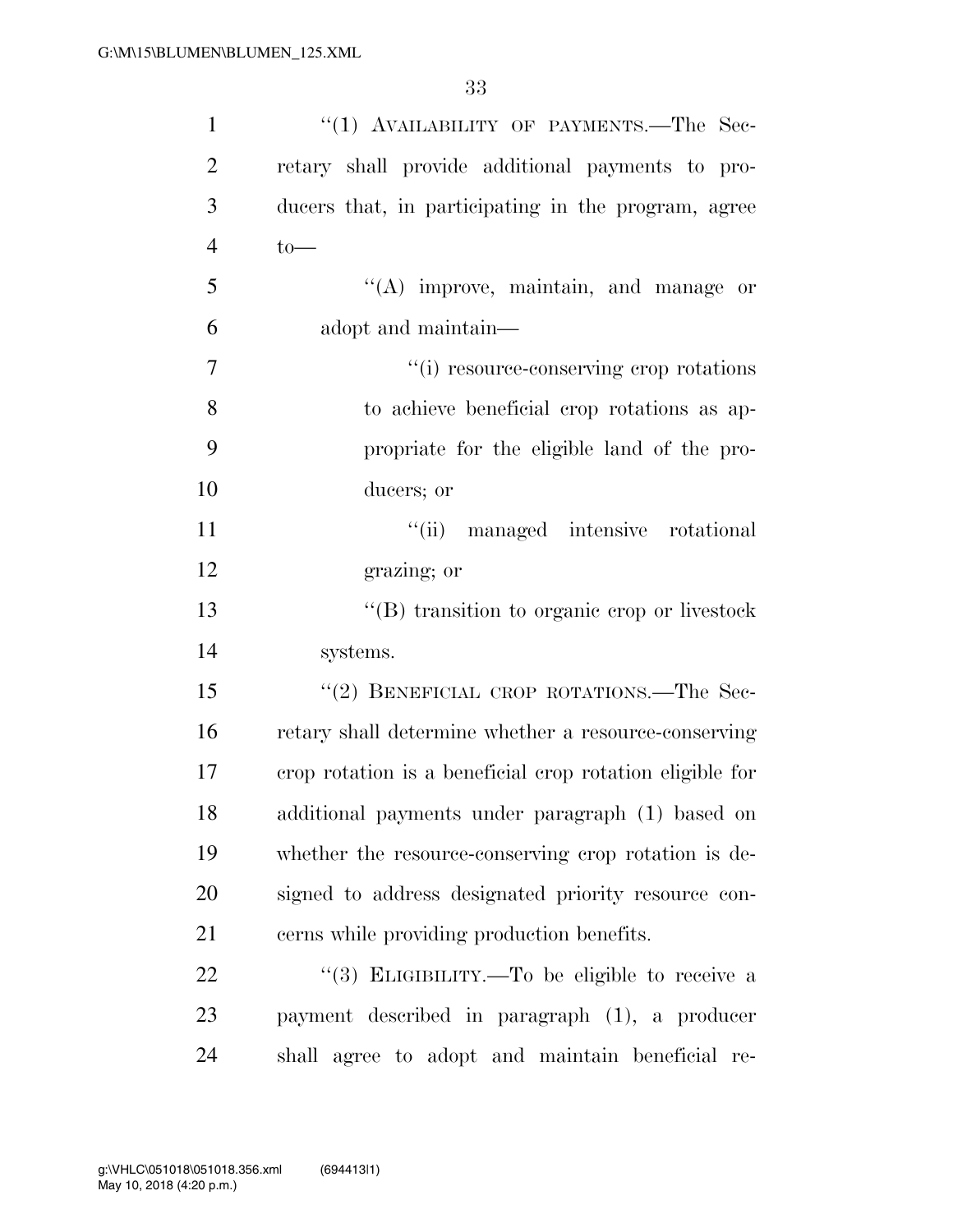| $\mathbf{1}$   | source-conserving crop rotations for the term of the |
|----------------|------------------------------------------------------|
| $\overline{2}$ | contract.                                            |
| 3              | (4)<br>RESOURCE-CONSERVING CROP<br>ROTA-             |
| $\overline{4}$ | TION.—In this subsection, the term 'resource-con-    |
| 5              | serving crop rotation' means a crop rotation that—   |
| 6              | $\lq\lq$ includes at least 1 resource con-           |
| 7              | serving crop (as defined by the Secretary);          |
| 8              | $\lq\lq (B)$ reduces erosion;                        |
| 9              | $\lq\lq$ prevents pollution of surface water or      |
| 10             | groundwater;                                         |
| 11             | $\lq\lq$ (D) improves soil fertility and tilth;      |
| 12             | $\lq\lq(E)$ interrupts pest cycles; and              |
| 13             | $\lq\lq(F)$ in applicable areas, reduces depletion   |
| 14             | of soil moisture or otherwise reduces the need       |
| 15             | for irrigation.                                      |
| 16             | "(5) MANAGED INTENSIVE ROTATIONAL GRAZ-              |
| 17             | ING.—In this subsection, the term 'managed inten-    |
| 18             | sive rotational grazing' means a system in which     |
| 19             | animals are regularly and systematically moved to    |
| 20             | fresh pasture in such a way as to-                   |
| 21             | $\lq\lq$ maximize the quantity and quality of        |
| 22             | forage growth;                                       |
| 23             | "(B) improve manure distribution and nu-             |
| 24             | trient cycling;                                      |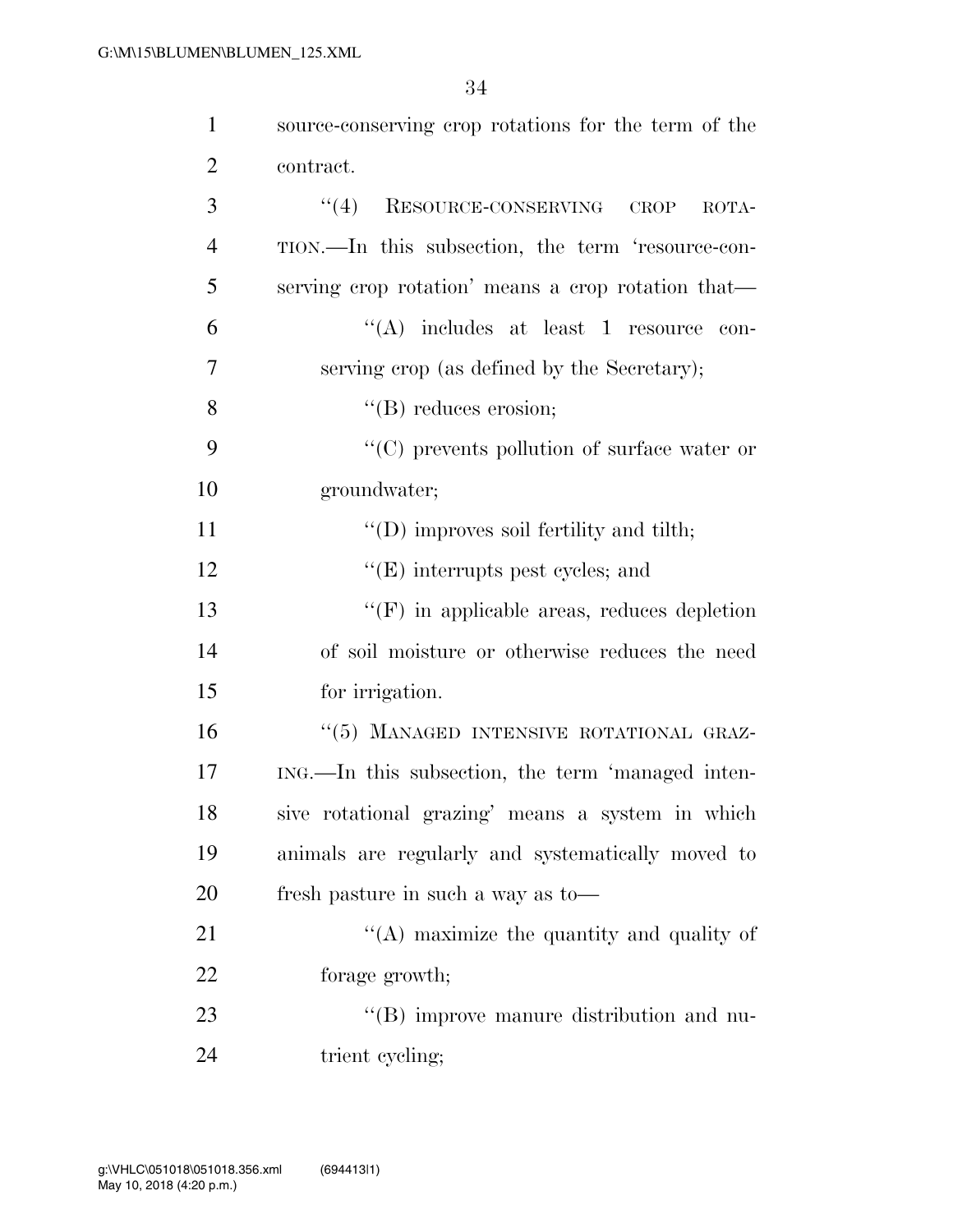| $\mathbf{1}$   | $\lq\lq$ increase carbon sequestration from                   |
|----------------|---------------------------------------------------------------|
| $\overline{2}$ | greater forage harvest;                                       |
| 3              | "(D) improve the quantity and quality of                      |
| $\overline{4}$ | cover for wildlife;                                           |
| 5              | "(E) provide permanent cover to protect                       |
| 6              | the soil from erosion; and                                    |
| $\overline{7}$ | $\lq\lq(F)$ improve water quality.                            |
| 8              | "(6) TRANSITION TO ORGANIC CROP OR LIVE-                      |
| 9              | STOCK SYSTEMS.—In this subsection, the term 'tran-            |
| 10             | sition to organic crop or livestock systems' means            |
| 11             | adoption of conservation activities for certified or-         |
| 12             | ganic production on land or for herds not previously          |
| 13             | certified organic that meet all the requirements of           |
| 14             | the program and that are consistent with the regula-          |
| 15             | tions promulgated under the Organic Foods Produc-             |
| 16             | tion Act of 1990 (7 U.S.C. 6501 et seq.).                     |
| 17             | "(e) PAYMENT LIMITATION.—A person or legal enti-              |
|                | 18 ty may not receive, directly or indirectly, payments under |
| 19             | the program that, in the aggregate, exceed $$200,000$         |
| 20             | under all contracts entered into during any 5-year period,    |
| 21             | excluding funding arrangements with Indian tribes, re-        |
| 22             | gardless of the number of contracts entered into under the    |
| 23             | program by the person or legal entity.                        |
| 24             | "(f) SPECIALTY CROP AND ORGANIC PRODUCERS.—                   |

The Secretary shall ensure that outreach and technical as-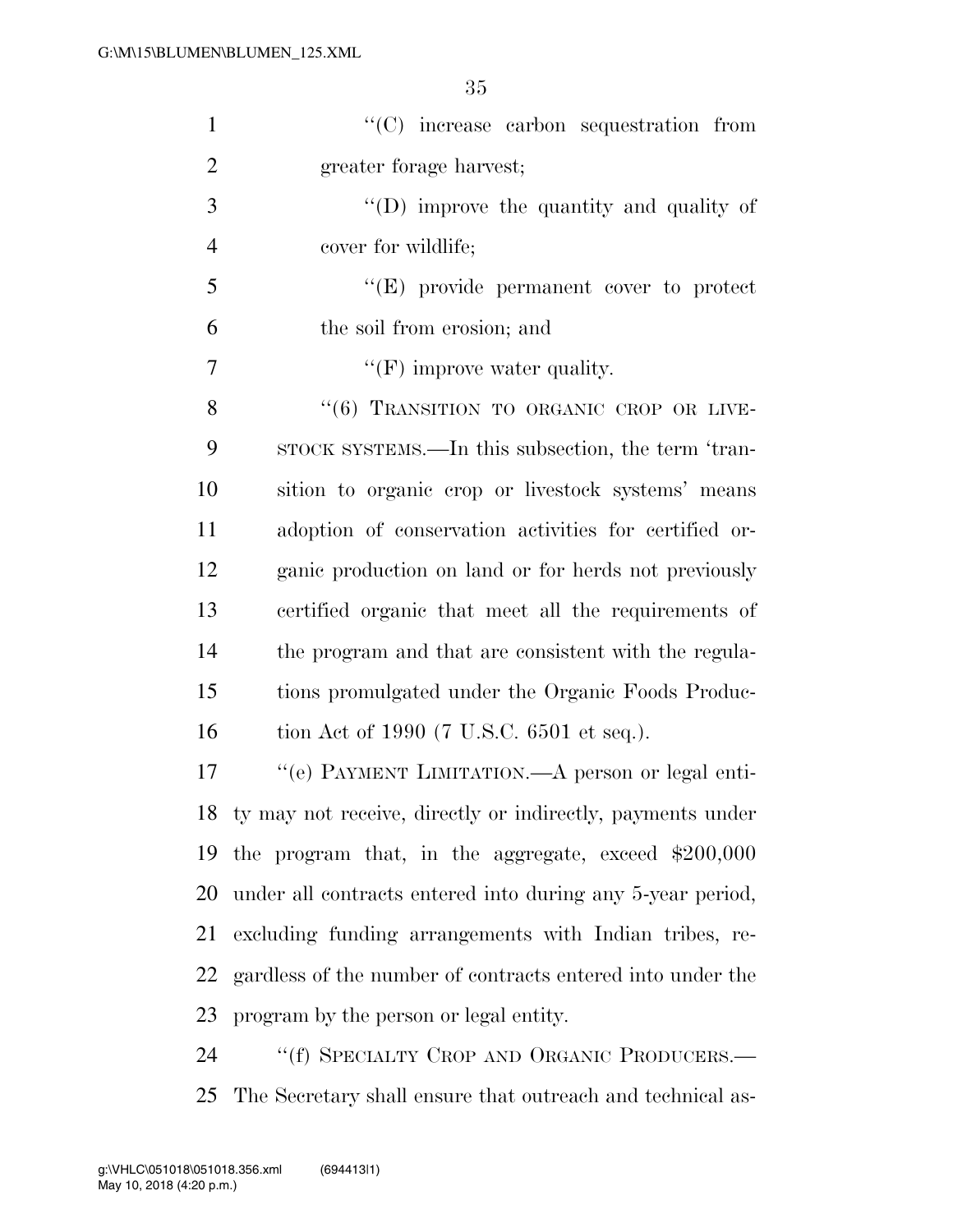sistance are available, and program specifications are ap- propriate to enable specialty crop and organic producers to participate in the program.

 ''(g) COORDINATION WITH ORGANIC CERTIFI- CATION.—The Secretary shall establish a transparent means by which producers may initiate organic certifi- cation under the Organic Foods Production Act of 1990 (7 U.S.C. 6501 et seq.) while participating in a contract under the program.

 ''(h) REGULATIONS.—The Secretary shall promul-gate regulations that—

12 ''(1) prescribe such other rules as the Secretary determines to be necessary to ensure a fair and rea- sonable application of the limitations established under subsection (f); and

 ''(2) otherwise enable the Secretary to carry out the program.

 ''(i) DATA.—The Secretary shall maintain detailed and segmented data on contracts and payments under the program to allow, at a minimum, with respect to each con-tract—

  $\qquad$   $\qquad$   $(1)$  quantification of the type and extent of conservation activities for which payments were made;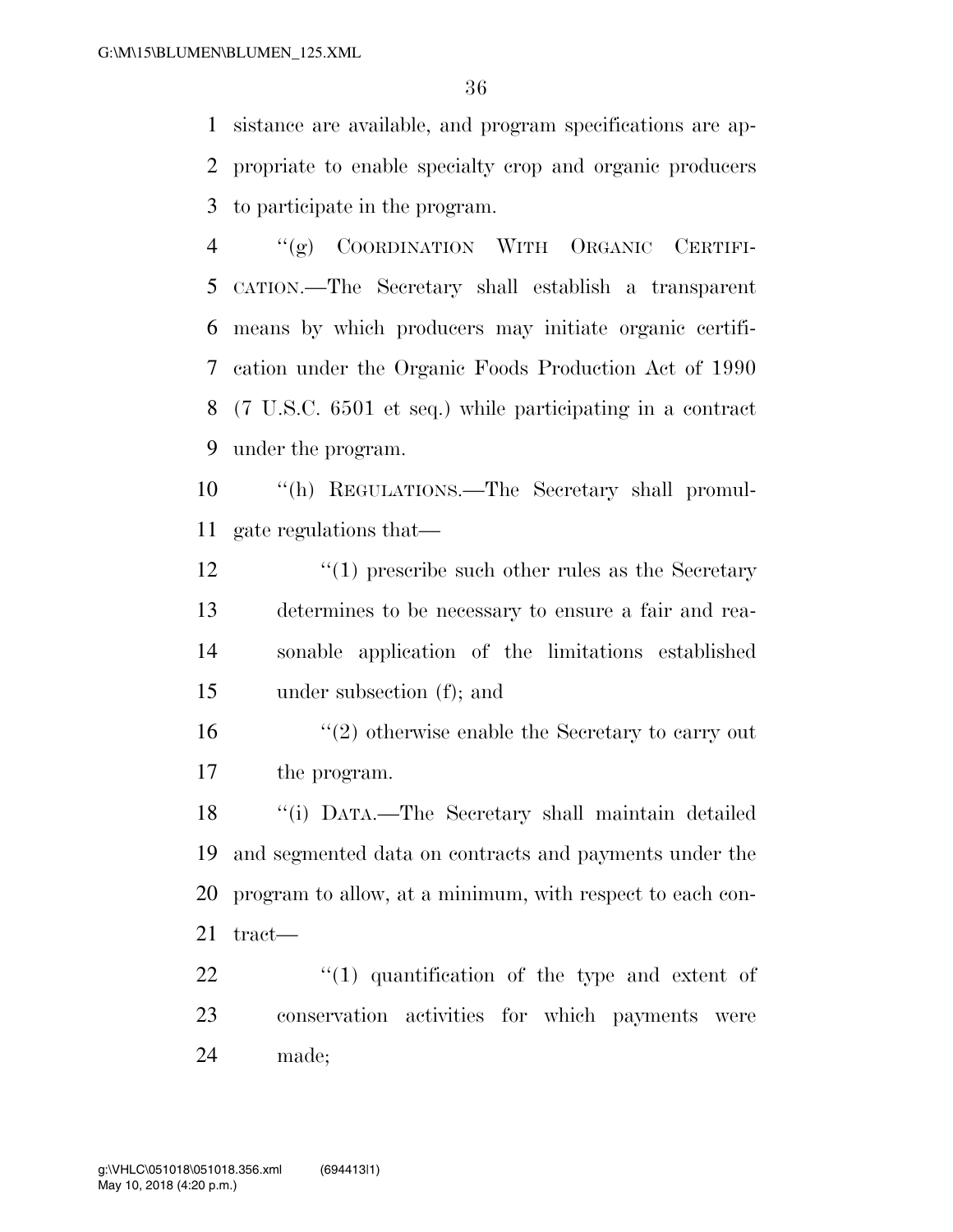| $\mathbf{1}$   | $\lq(2)$ quantification of the amount of payments     |
|----------------|-------------------------------------------------------|
| $\overline{2}$ | made for-                                             |
| 3              | $\lq\lq$ the installation and adoption of addi-       |
| $\overline{4}$ | tional conservation activities and improvements       |
| 5              | to conservation activities in place on the oper-      |
| 6              | ation of a producer at the time the conservation      |
| 7              | stewardship offer is accepted by the Secretary;       |
| 8              | and                                                   |
| 9              | "(B) the maintenance of existing conserva-            |
| 10             | tion activities; and                                  |
| 11             | $\lq(3)$ identification of the watershed and county   |
| 12             | in which the agricultural operation receiving pay-    |
| 13             | ments is located.                                     |
| 14             | "(j) PAYMENTS FOR CONSERVATION ACTIVITIES RE-         |
| 15             | LATED TO ORGANIC PRODUCTION.-                         |
| 16             | "(1) IN GENERAL.—The Secretary shall provide          |
| 17             | payments for conservation activities related to or-   |
| 18             | ganic production.                                     |
| 19             | "(2) ELIGIBILITY REQUIREMENTS.—As a condi-            |
| 20             | tion for receiving payments under the program, a      |
| 21             | producer shall agree to develop and implement con-    |
| 22             | servation activities for certified organic production |
| 23             | that are consistent with the regulations promulgated  |
| 24             | under the Organic Foods Production Act of 1990 (7)    |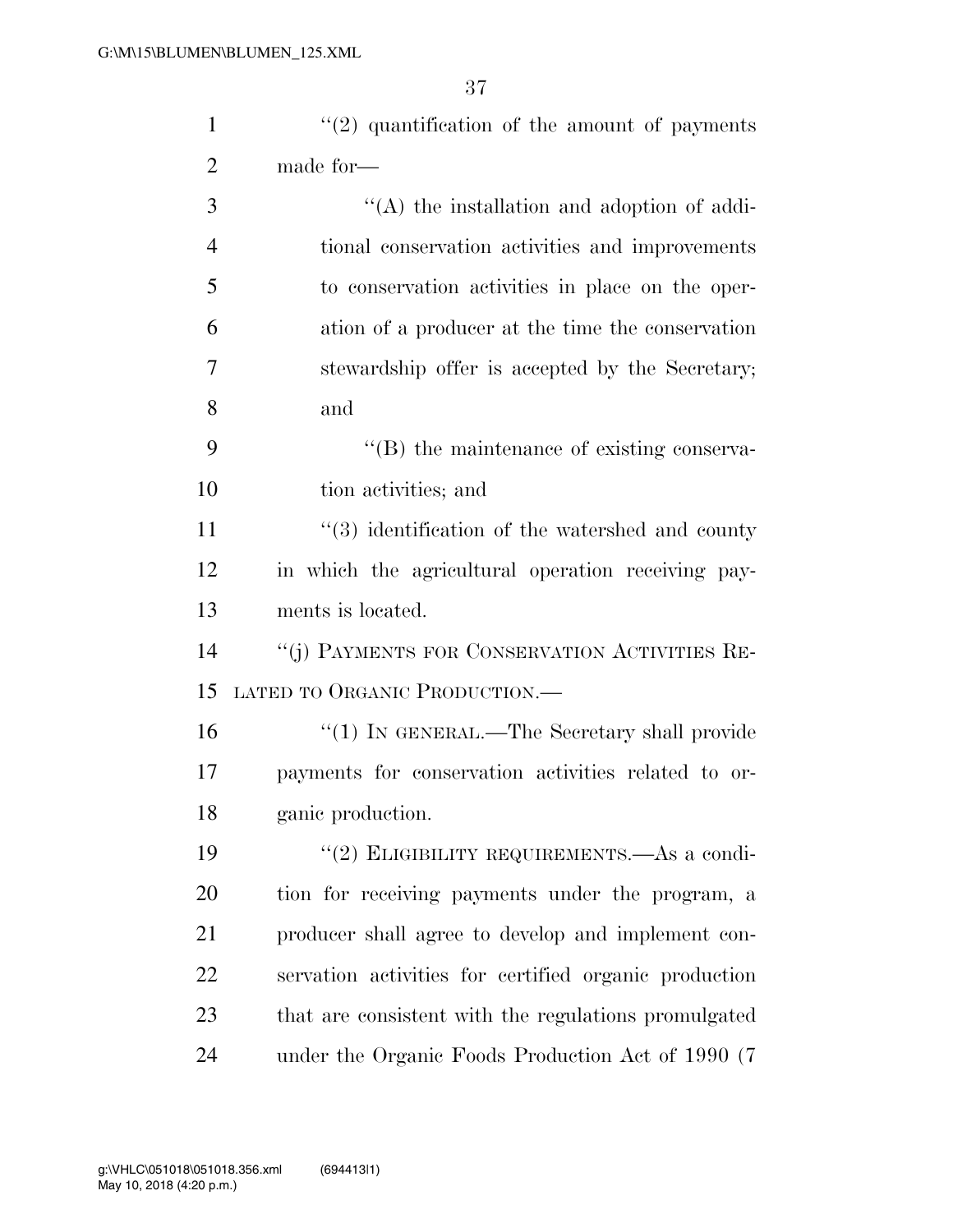U.S.C. 6501 et seq.) and the purposes of the pro-gram.

 $3 \qquad \qquad$  "(3) PLANNING.

 ''(A) IN GENERAL.—The Secretary shall provide planning assistance to producers transitioning to certified organic production consistent with the requirements of the Organic Foods Production Act of 1990 (7 U.S.C. 6501 et seq.) and the purposes of this subchapter.

10 "(B) AVOIDANCE OF DUPLICATION.—The Secretary shall, to the maximum extent prac- ticable, eliminate duplication of planning activi- ties for a producer participating in a contract under this subchapter and initiating or main- taining organic certification consistent with the Organic Foods Production Act of 1990 (7 U.S.C. 6501 et seq.).''.

Strike section 4103 and insert the following new section:

## **SEC. 4103. EXPANDING HEALTHY FOOD FINANCING INITIA-TIVE.**

 (a) INCLUSION OF INVESTMENTS IN MID-TIER VALUE CHAIN COORDINATION.—Section 243 of the De- partment of Agriculture Reorganization Act of 1994 (7 U.S.C. 6953) is amended—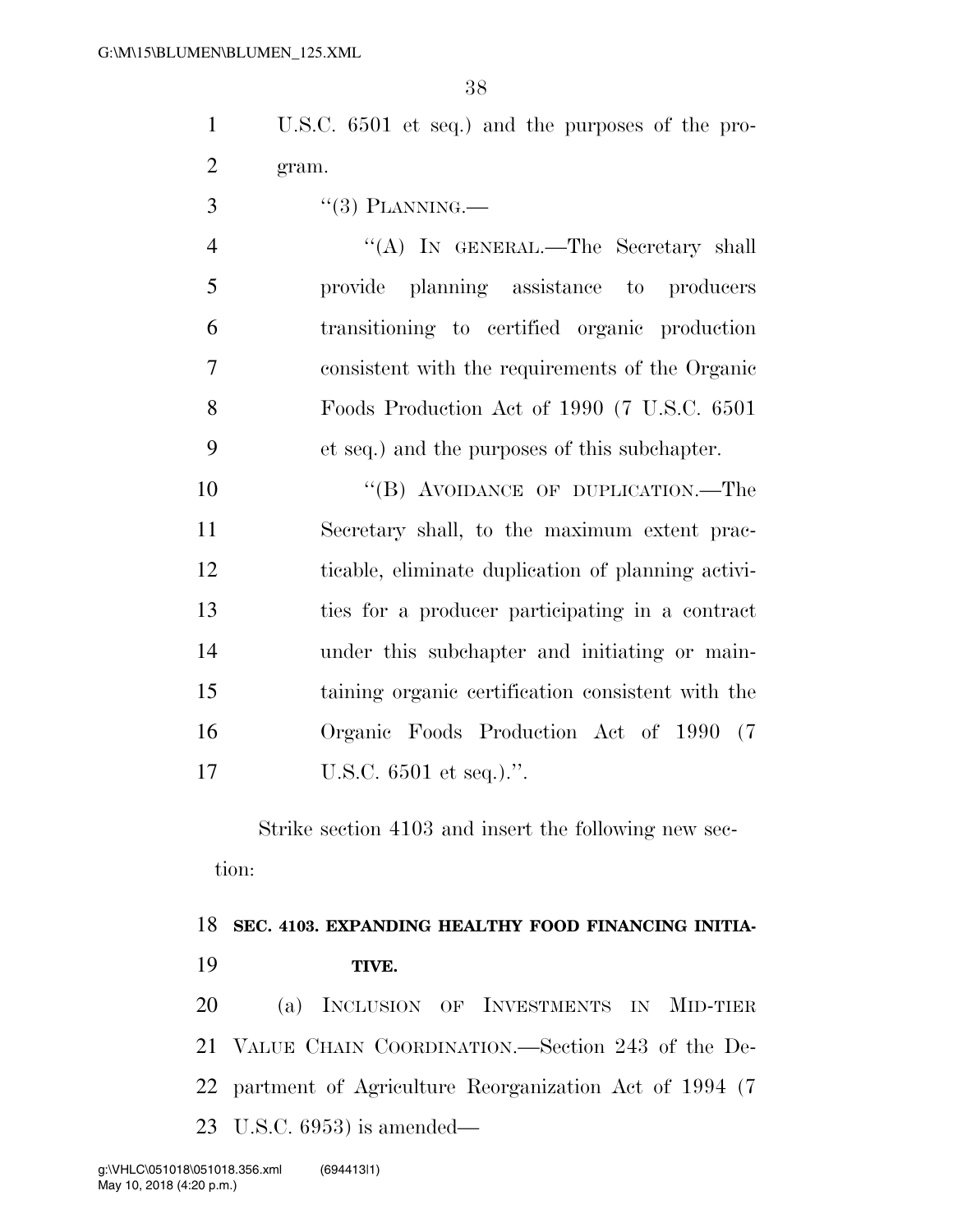| $\mathbf{1}$   | $(1)$ in subsection $(a)$ —                     |
|----------------|-------------------------------------------------|
| $\overline{2}$ | $(A)$ by inserting ", to build and sustain      |
| 3              | mid-tier value chain coordination" after "qual- |
| $\overline{4}$ | ity jobs"; and                                  |
| 5              | (B) by inserting "and local and regional        |
| 6              | food supply networks" after "healthy food re-   |
| 7              | tailers"; and                                   |
| 8              | $(2)$ in subsection $(e)(2)$ —                  |
| 9              | $(A)$ in subparagraph $(B)$ —                   |
| 10             | (i) by striking "and" at the end of             |
| 11             | clause $(i)$ ;                                  |
| 12             | (ii) by redesignating clause (ii) as            |
| 13             | clause (iii); and                               |
| 14             | (iii) by inserting after clause (ii) the        |
| 15             | following new clause:                           |
| 16             | "(ii) to link farmers, ranchers, and            |
| 17             | fisheries with local and regional food sup-     |
| 18             | ply networks moving agricultural products       |
| 19             | of mid-tier value chains to consumers in        |
| 20             | underserved areas with moderate- and low-       |
| 21             | income populations; and"; and                   |
| 22             | $(B)$ in subparagraph $(C)(ii)$ —               |
| 23             | (i) by redesignating subclause (VI) as          |
| 24             | subclause (VII); and                            |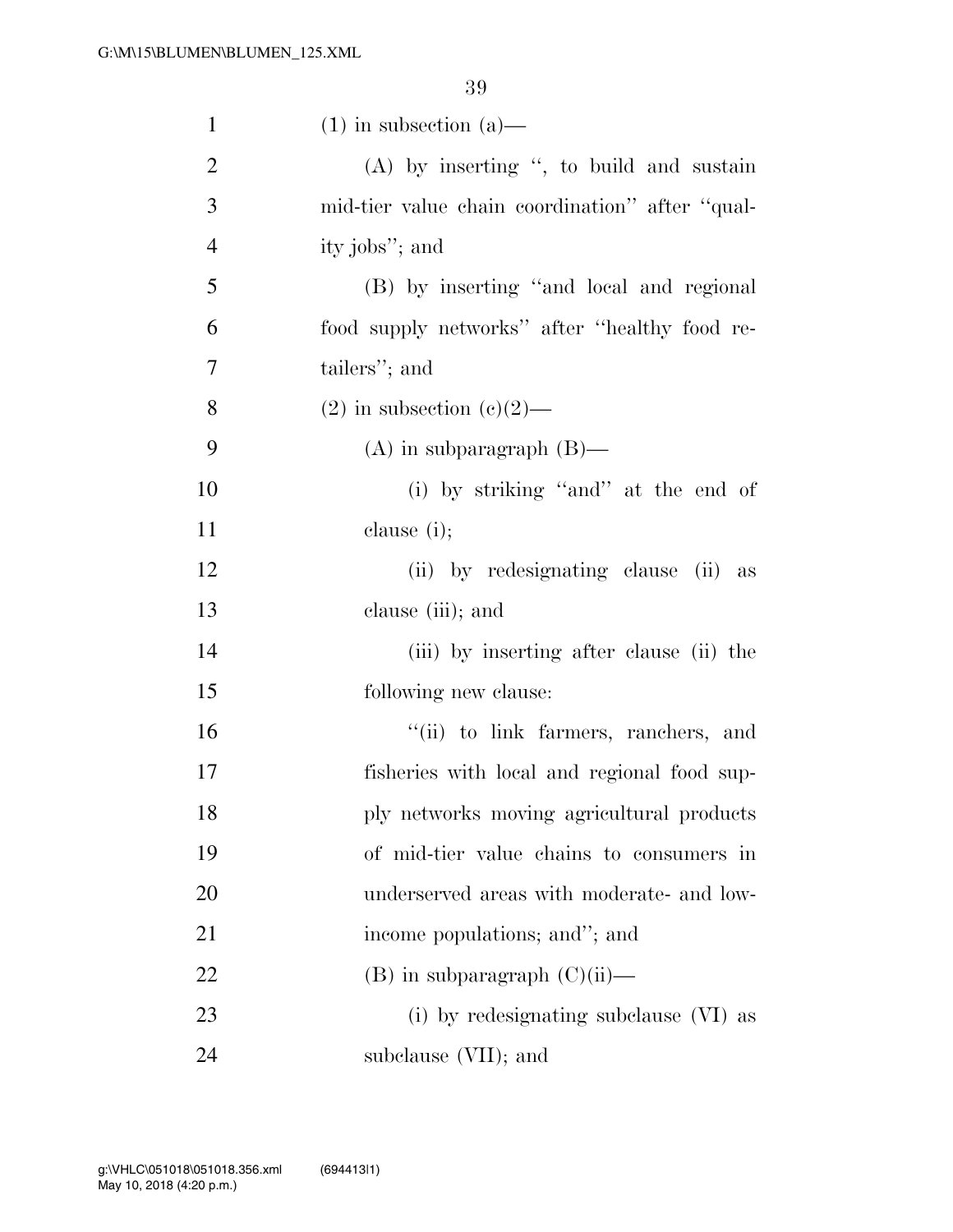| $\mathbf{1}$   | (ii) by inserting after subclause $(V)$                      |
|----------------|--------------------------------------------------------------|
| $\overline{2}$ | the following new subclause:                                 |
| 3              | "(VI) The project creates or                                 |
| $\overline{4}$ | strengthens a mid-tier value chain.".                        |
| 5              | (b) DEFINITIONS.—Section 243(b) of the Depart-               |
| 6              | ment of Agriculture Reorganization Act of 1994 (7 U.S.C.     |
| 7              | $6953(b)$ is amended—                                        |
| 8              | $(1)$ by redesignating paragraphs $(3)$ through              |
| 9              | $(7)$ as paragraphs $(4)$ through $(8)$ , respectively; and  |
| 10             | $(2)$ by inserting after paragraph $(2)$ the fol-            |
| 11             | lowing new paragraph.                                        |
| 12             | "(3) MID-TIER VALUE CHAIN.—The term 'mid-                    |
| 13             | tier value chain' has the meaning given the term in          |
| 14             | section 231 of the Agricultural Risk Protection Act          |
| 15             | of $2000$ (7 U.S.C. 1632a).".                                |
| 16             | (c) AVAILABILITY OF MANDATORY FUNDING.—Sub-                  |
| 17             | section (d) of section 243 of the Department of Agri-        |
| 18             | culture Reorganization Act of 1994 (7 U.S.C. 6953) is        |
| 19             | amended to read as follows:                                  |
| 20             | "(d) FUNDING.—Of the funds of the Commodity                  |
| 21             | Credit Corporation, the Secretary shall use to carry out     |
| 22             | the Initiative $$50,000,000$ , to remain available until ex- |
| 23             | pended, for each of fiscal years 2019 through 2023.".        |

Page 452, line 4, strike "and" at the end.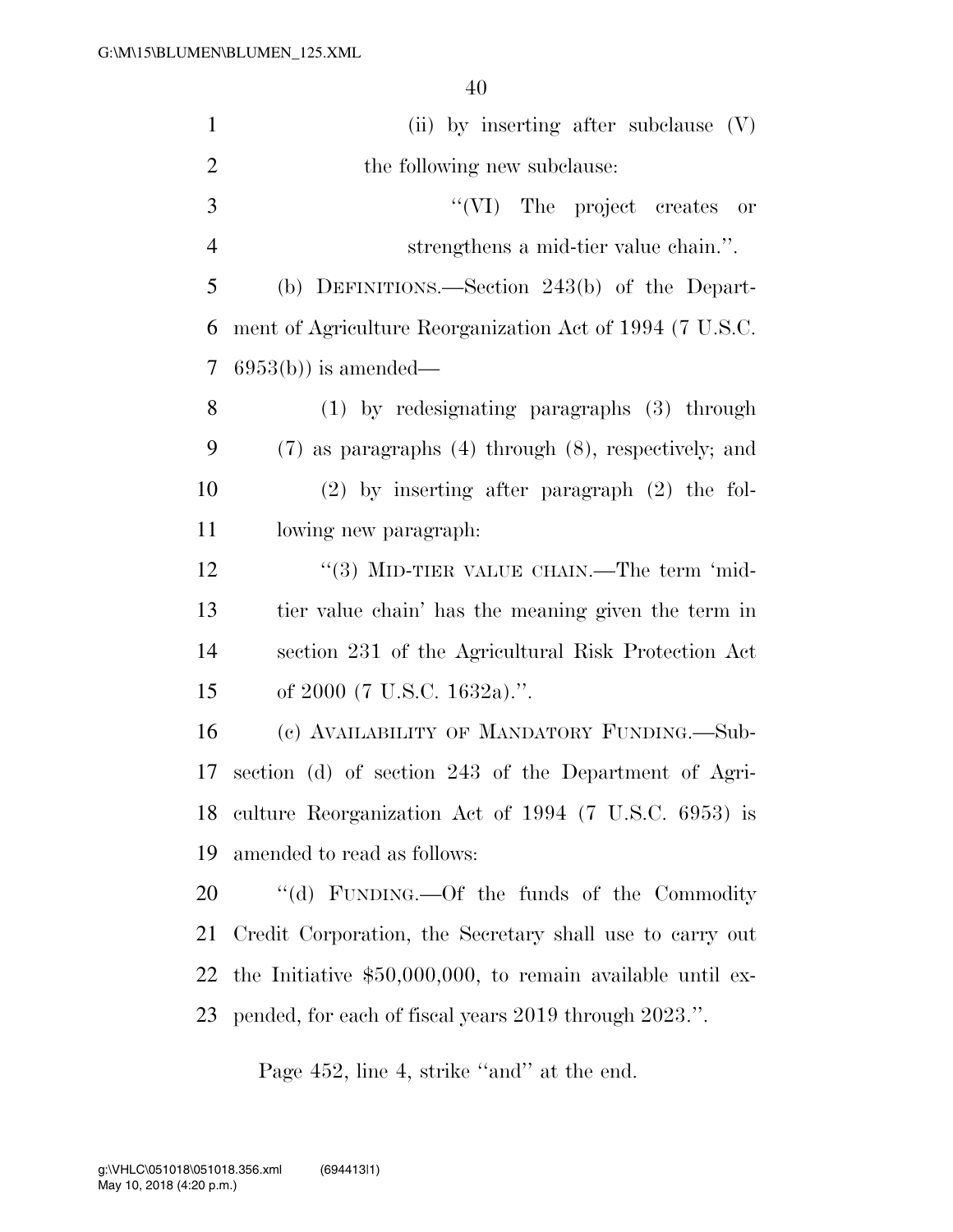Page 452, strike lines 5 and 6 and insert the following:

| $\mathbf{1}$   | (ii) in subparagraph $(B)$ , by striking         |
|----------------|--------------------------------------------------|
| 2              | "and" at the end;                                |
| 3              | (iii) in subparagraph $(C)$ , by striking        |
| $\overline{4}$ | the period at the end and inserting $\cdot$ ;    |
| 5              | and"; and                                        |
| 6              | (iv) by adding at the end the following          |
| 7              | new subparagraph:                                |
| 8              | "(D) $$50,000,000$ for fiscal year 2019 and      |
| 9              | each fiscal year thereafter, to remain available |
| 10             | until expended.";                                |

Page 539, strike lines 8 through 22 and insert the following:

### **SEC. 9002. EXPANDING ASSISTANCE FOR FARMERS MAR-KETS AND LOCAL FOOD SYSTEMS.**

 (a) SUPPORT FOR REGION-WIDE ASSESSMENT AND COLLABORATIVE PLANNING PROJECTS.—Section 6(b) of the Farmer-to-Consumer Direct Marketing Act of 1976 (7 U.S.C. 3005(b)) is amended—

 (1) by striking ''and'' at the end of paragraph  $18 \t(1);$ 

 (2) by striking the period at the end of para-20 graph (2) and inserting "; and"; and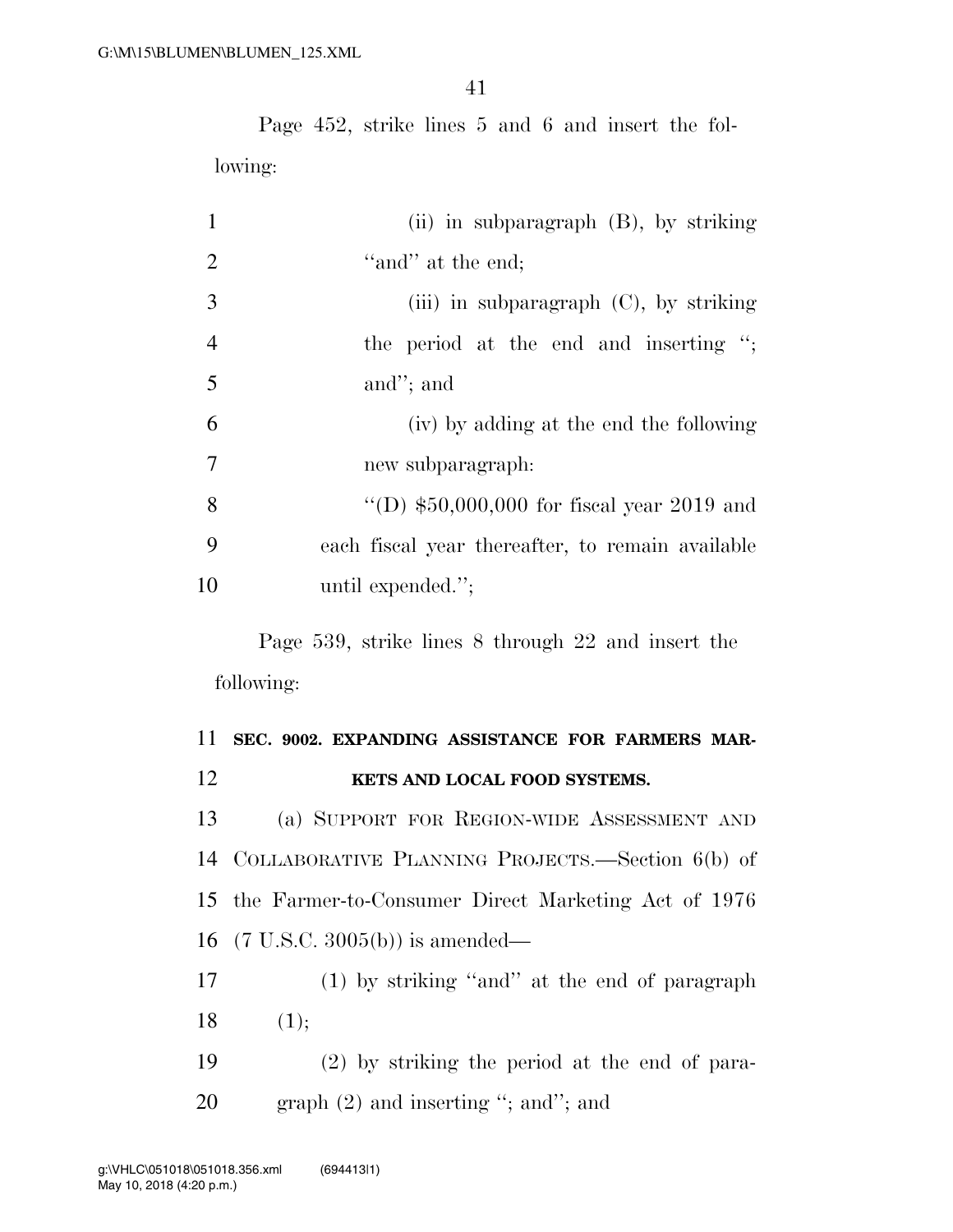(3) by adding at the end the following new paragraph:

 ''(3) full value chain assessments at the local and regional levels, as well as projects by entities de- scribed in subsection (c) that maximize efficient use of existing food related infrastructure, identify gaps in that infrastructure, and address such gaps.''.

 (b) MANDATORY FUNDING.—Paragraph (1) of sec- tion 6(g) of the Farmer-to-Consumer Direct Marketing 10 Act of 1976 (7 U.S.C.  $3005(g)$ ) is amended to read as follows:

12 "(1) MANDATORY FUNDING.—Of the funds of the Commodity Credit Corporation, the Secretary shall use to carry out this section \$80,000,000 for each of fiscal years 2019 through 2023.''.

 (c) DISTRIBUTION OF FUNDS.—Paragraph (4) of section 6(g) of the Farmer-to-Consumer Direct Marketing 18 Act of 1976 (7 U.S.C.  $3005(g)$ ) is amended to read as follows:

20 "(4) DISTRIBUTION OF FUNDS.—Of the funds made available to carry out this section for a fiscal year after fiscal year 2018—

23 ''(A) at least 40 percent of the funds shall be used for the purposes described in paragraph 25  $(1)$  of subsection (b);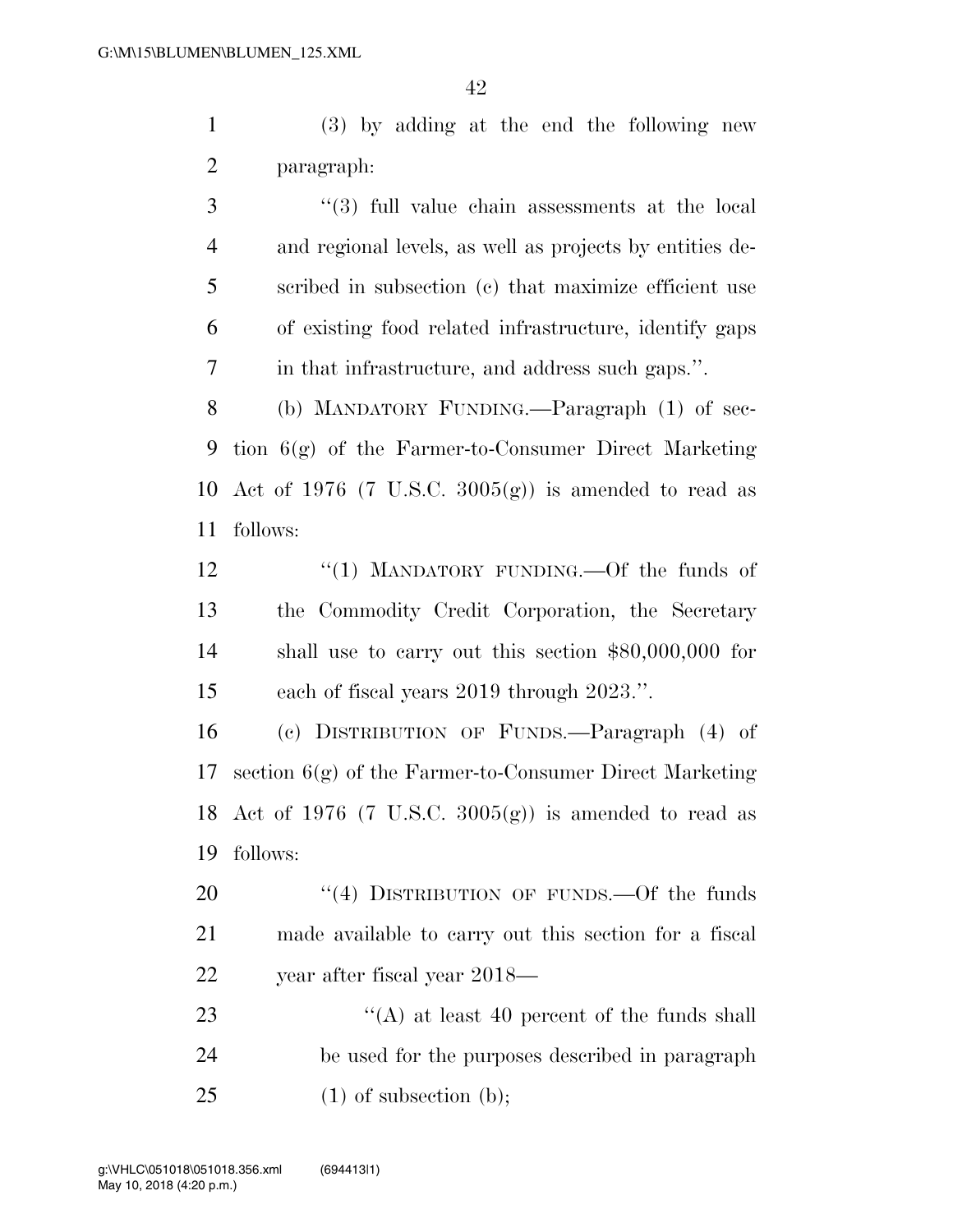| $\mathbf{1}$   | "(B) at least 40 percent of the funds shall                 |
|----------------|-------------------------------------------------------------|
| $\overline{2}$ | be used for the purposes described in paragraph             |
| 3              | $(2)$ of such subsection; and                               |
| $\overline{4}$ | "(C) not more than 20 percent of the                        |
| 5              | funds may be used for the purposes described                |
| 6              | in paragraph $(3)$ of such subsection.".                    |
|                | Page 577, after line 25, insert the following new sec-      |
|                | tion:                                                       |
| 7              | SEC. 10005. ADJUSTED GROSS INCOME LIMITS FOR CROP           |
| 8              | <b>INSURANCE PREMIUM SUBSIDIES.</b>                         |
| 9              | Section $508(e)$ of the Federal Crop Insurance Act $(7)$    |
| 10             | U.S.C. $1508(e)$ , is amended by adding at the end the fol- |
| 11             | lowing new paragraph:                                       |
| 12             | "(9) PAYMENT LIMITATION.—The Corporation                    |
| 13             | may not pay more than $$125,000$ for any reinsur-           |
| 14             | ance year to any person or legal entity for premiums        |
| 15             | under this section."                                        |
|                | Page 602, line 12, strike "and" at the end.                 |
|                | Page 602, strike lines 13 and 14 and insert the fol-        |
|                | lowing:                                                     |
| 16             | $(B)$ in clause (ii), by striking "and" at the              |
| 17             | end;                                                        |
| 18             | (C) in clause (iii), by striking the period at              |

19 the end and inserting "; and"; and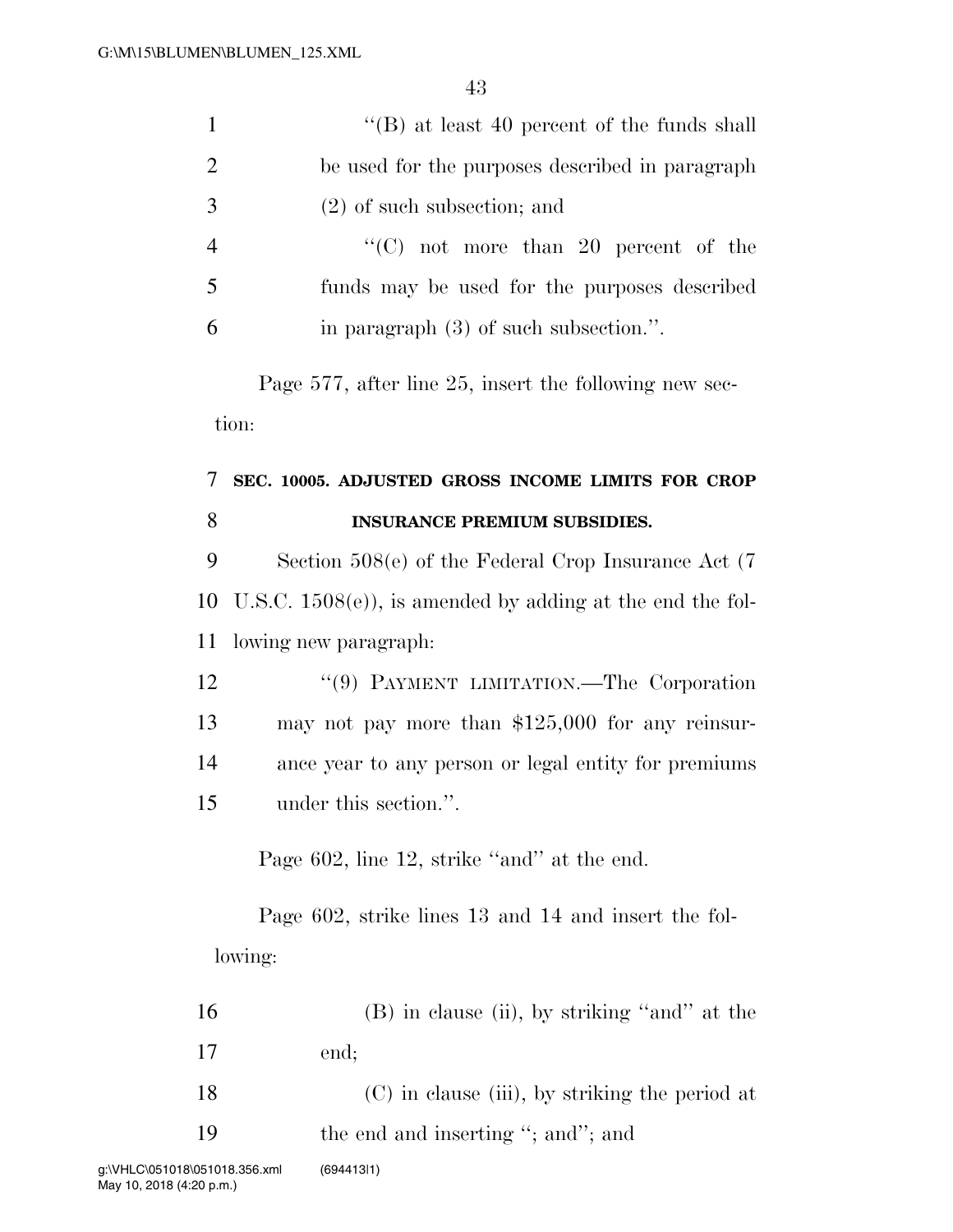|    | (D) by adding at the end the following new |
|----|--------------------------------------------|
| 2  | clause:                                    |
| -3 | "(iv) $$50,000,000$ for fiscal year 2019   |
|    | and each fiscal year thereafter.";         |

Page 603, strike lines 7 and 8 and insert the following:

| 5      | $(4)$ in subparagraph $(F)$ , as so redesignated, by |
|--------|------------------------------------------------------|
| 6      | striking "each of fiscal years 2014 through 2018"    |
| $\tau$ | and inserting "fiscal year 2014 and each fiscal year |
| 8      | thereafter".                                         |

Strike section 11607.

At the end of the bill, add the following new title (and make such conforming changes as may be necessary):

### **TITLE XII—FOOD WASTE**

**SEC. 12001. SENSE OF CONGRESS REGARDING REDUCING** 

| 11 | <b>FOOD WASTE.</b> |
|----|--------------------|
|    |                    |

 (a) FINDINGS.—Congress makes the following find-ings:

 (1) Up to 40 percent of food in the United States is wasted, the equivalent of 1,250 calories per person, per day, and more than 400 pounds of food per person, per year.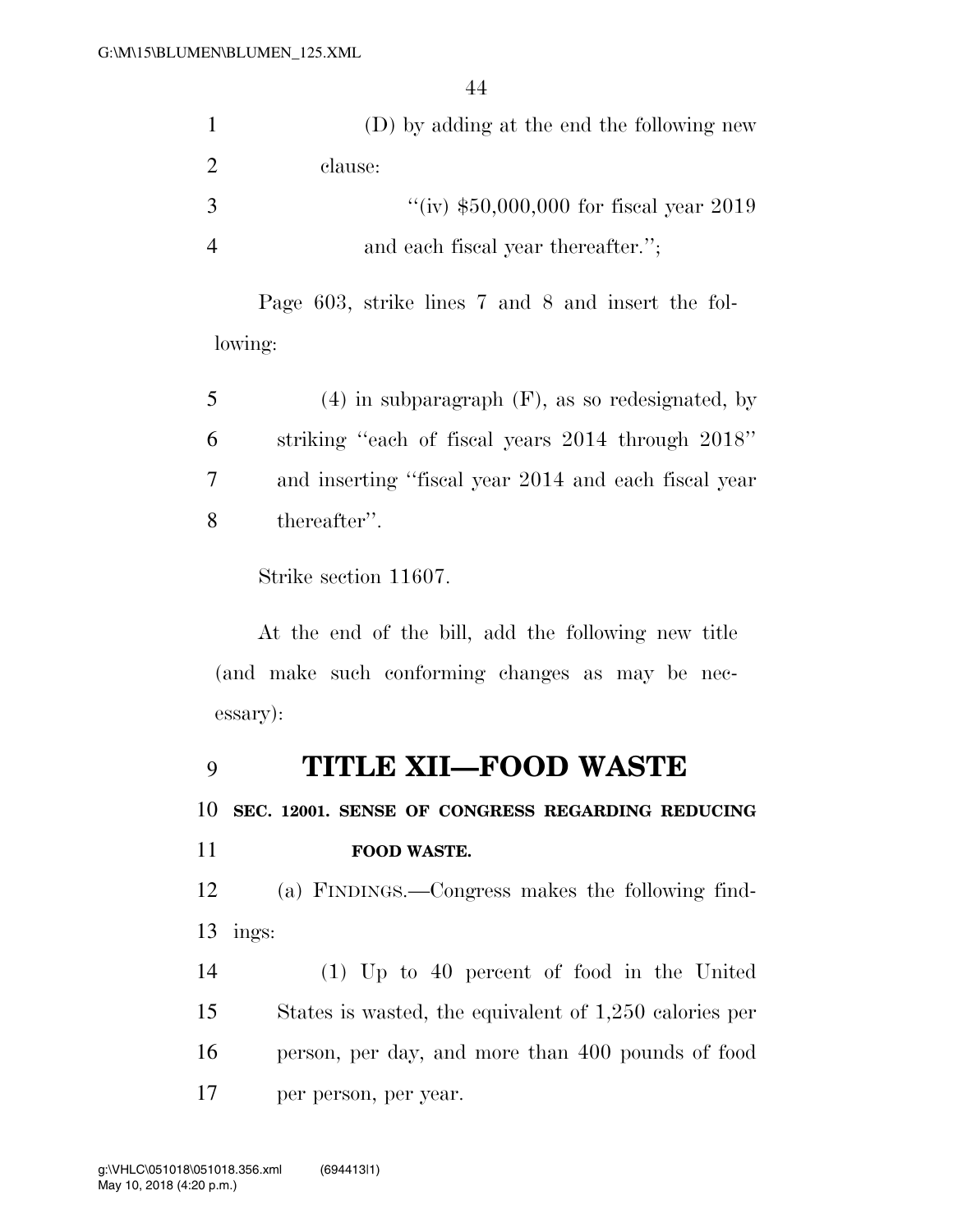(2) Growing, processing, transporting, and dis- posing of uneaten food is a significant burden on the United States economy, costing approximately \$218,000,000,000 annually.

 (3) Considerable resources in the United States are invested in the production of food that is eventu- ally wasted, including an estimated 18 percent of fertilizer used in agricultural production, 19 percent of crop land, and 21 percent of agricultural water usage.

 (4) Growing, processing, transporting, and dis- posing of food that is eventually wasted contributes to greenhouse gas emissions.

 (5) Disposing of uneaten food costs the average household of four in the United States an estimated \$1,800 annually.

 (b) SENSE OF CONGRESS.—In light of the findings made in subsection (a), it is the sense of Congress that the Federal Government should invest in programs, meth- odologies, and actions to reduce food waste across the United States at the Federal, State, and local levels, in-cluding by—

 (1) providing targeted funding for food waste solutions;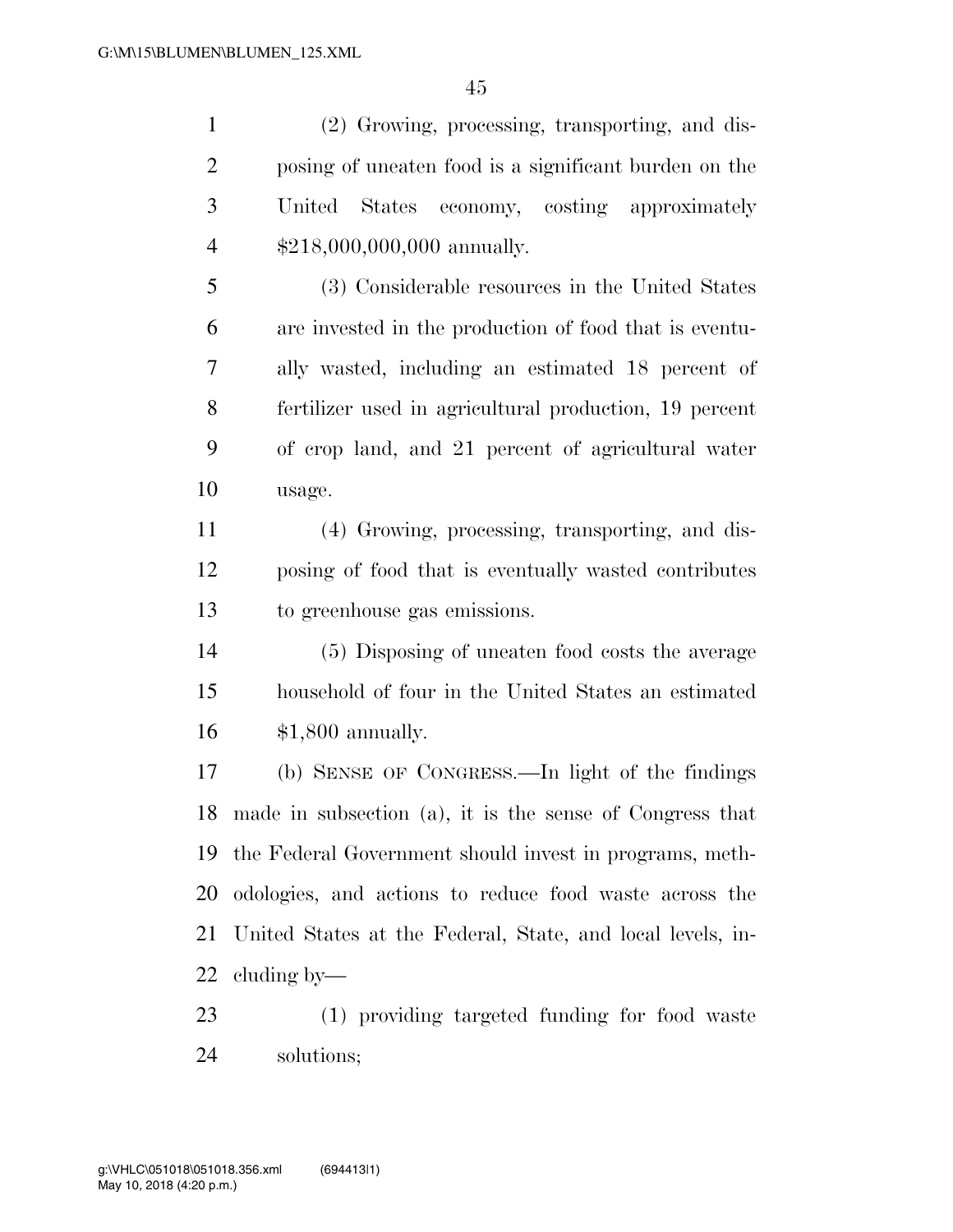| $\mathbf{1}$   | (2) improving and standardizing the measure-              |
|----------------|-----------------------------------------------------------|
| $\overline{2}$ | ment and reporting of food waste data;                    |
| 3              | (3) standardizing food date labels;                       |
| $\overline{4}$ | (4) removing barriers to food donation;                   |
| 5              | (5) supporting and encouraging local and re-              |
| 6              | gional efforts to reduce food waste; and                  |
| 7              | (6) engaging and educating the American public            |
| 8              | on how to reduce food waste.                              |
| 9              | SEC. 12002. ESTABLISHMENT OF OFFICE OF FOOD WASTE.        |
| 10             | Subtitle D of the Department of Agriculture Reorga-       |
| 11             | nization Act of 1994 (7 U.S.C. 6951 et seq.) is amended   |
| 12             | by adding at the end the following new section:           |
| 13             | "SEC. 244. OFFICE OF FOOD WASTE.                          |
| 14             | "(a) ESTABLISHMENT.—The Secretary shall estab-            |
| 15             | lish within the executive operations of the Department an |
| 16             | office to be known as the 'Office of Food Waste'.         |
| 17             | "(b) RESPONSIBILITIES.—The Office of Food Waste           |
| 18             | shall be responsible—                                     |
| 19             | $\lq(1)$ for coordinating Federal programs to             |
| 20             | measure and reduce the incidence of food waste in         |
| 21             | the United States by serving as the central office        |
| 22             | within the Department for food waste reduction ef-        |
| 23             | forts, including food waste prevention, food dona-        |
| 24             | tion, recovery of surplus food for commercial pur-        |
| 25             | poses, and food scrap recycling;                          |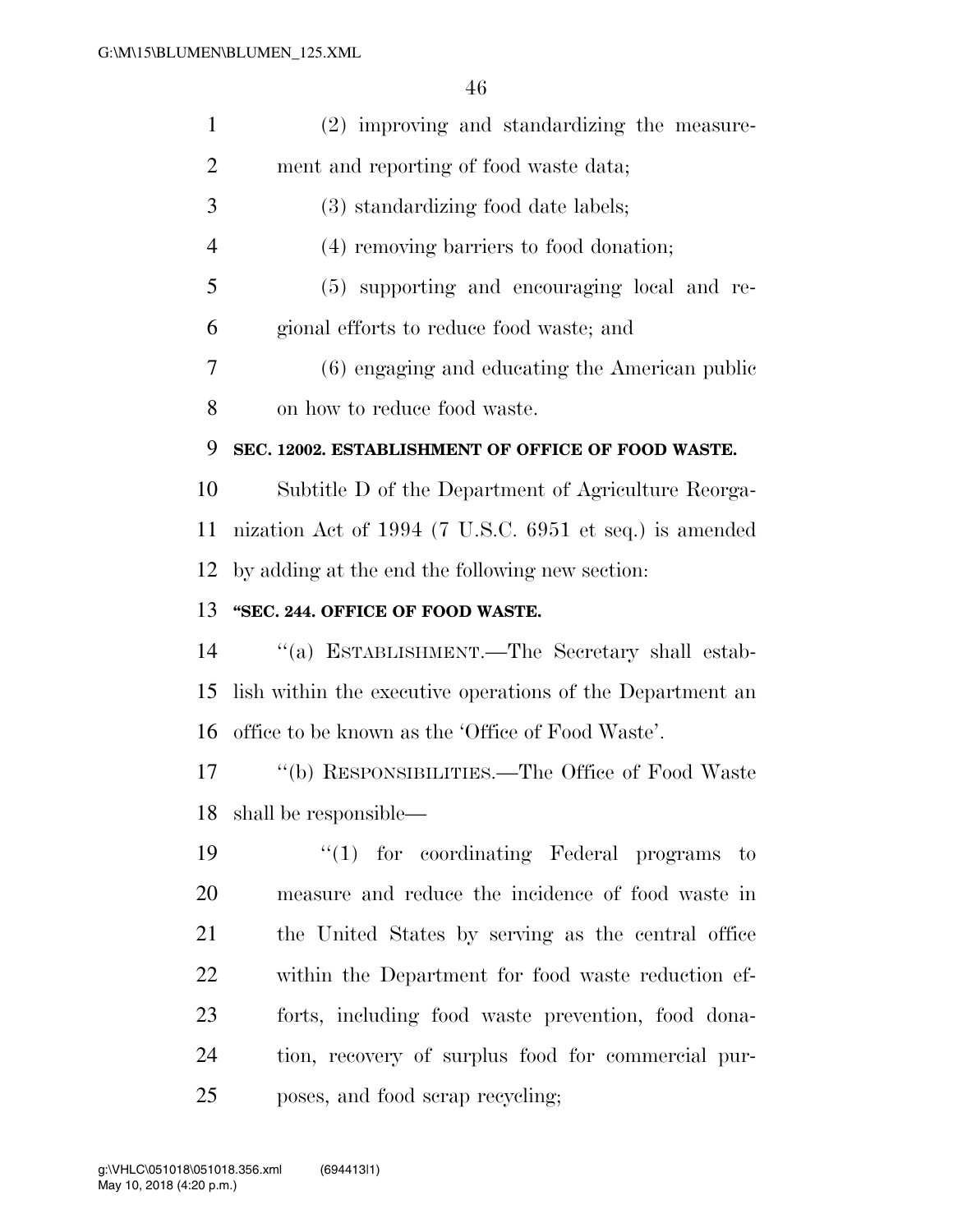$\frac{1}{2}$  ''(2) for providing information about and rais- ing awareness of food waste issues across sectors of the United States economy and across Federal agen-cies; and

 ''(3) for serving as the primary point of contact for food waste reduction and food recovery issues within the Department and across Federal agencies. ''(c) FUNDING.—Of the funds of the Commodity Credit Corporation, the Secretary shall use to carry out this section \$100,000,000 for the period of fiscal years 2019 through 2023.''.

### **SEC. 12003. ESTABLISHMENT OF FOOD LOSS AND WASTE REDUCTION TASK FORCE.**

 Subtitle D of the Department of Agriculture Reorga- nization Act of 1994 (7 U.S.C. 6951 et seq.) is further amended by inserting after section 244, as added by sec-tion 12002, the following new section:

### **''SEC. 245. FOOD LOSS AND WASTE REDUCTION TASK FORCE.**

20 "(a) In GENERAL.—Not later than 18 months after the date of the enactment of this section, the Secretary of Agriculture, in consultation with the Administrator of the Environmental Protection Agency, shall establish, in the office of the Under Secretary for Food, Nutrition, and Consumer Services, a task force—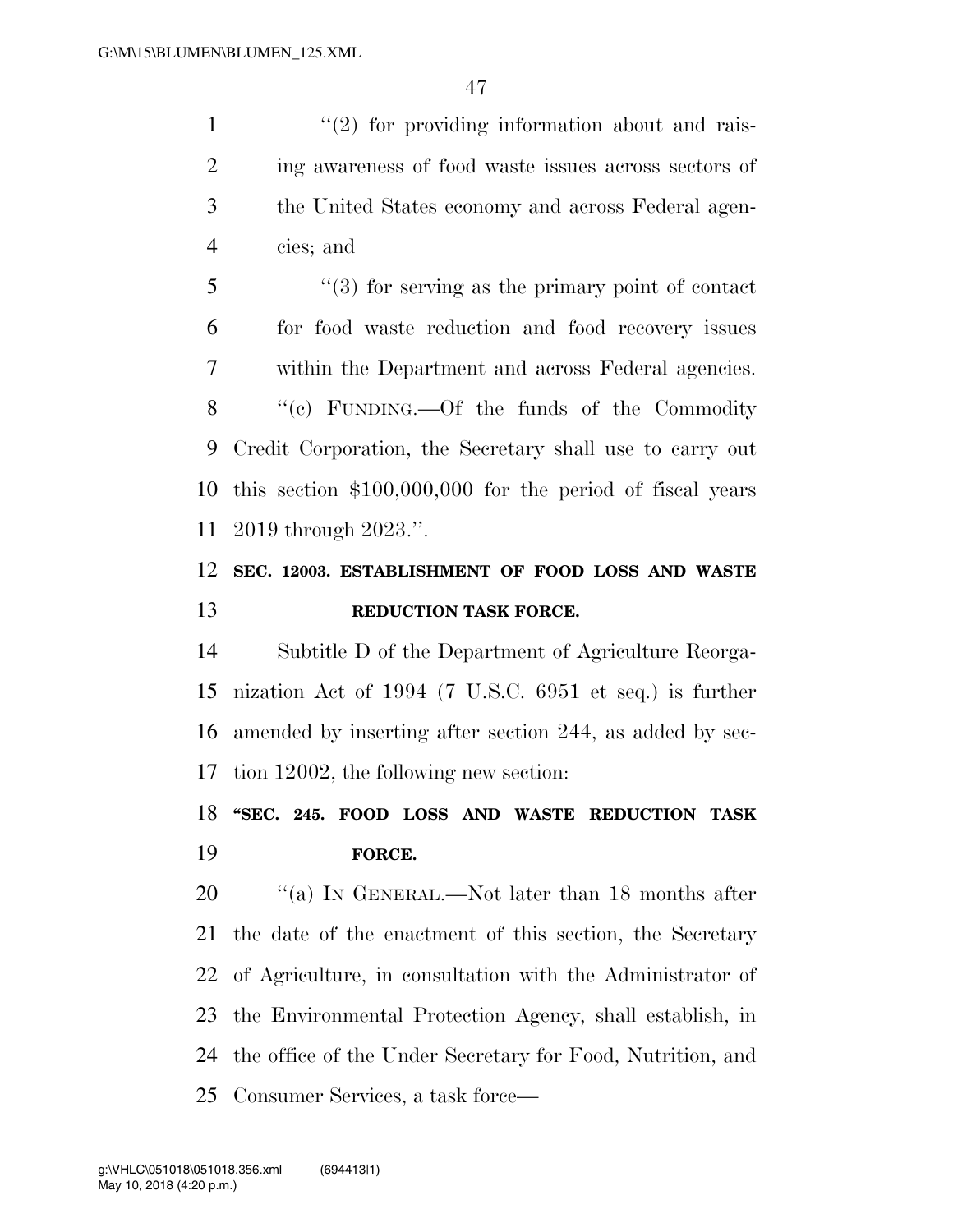| $\mathbf{1}$   | $"(1)$ to advise and support the Secretary and                 |
|----------------|----------------------------------------------------------------|
| $\overline{2}$ | the Administrator in meeting the national food                 |
| 3              | waste reduction goal of 50 percent by 2030, as spec-           |
| $\overline{4}$ | ified in the announcement made on September 16,                |
| 5              | 2015, by the Secretary and the Administrator;                  |
| 6              | $\lq(2)$ to provide strategic direction for efforts to         |
| 7              | meet the national food waste reduction goal;                   |
| 8              | $\lq(3)$ to monitor progress toward meeting the                |
| 9              | national food waste reduction goal;                            |
| 10             | $\cdot$ (4) to support effective public reporting in the       |
| 11             | United States regarding progress toward meeting                |
| 12             | the national food waste reduction goal and any rel-            |
| 13             | evant benchmarks in meeting such goal;                         |
| 14             | $\cdot\cdot$ (5) to raise public awareness and visibility of   |
| 15             | the national food waste reduction goal in the United           |
| 16             | States; and                                                    |
| 17             | $\cdot\cdot\cdot$ (6) to recommend improvements to Federal ef- |
| 18             | forts to meet the national food waste reduction goal.          |
| 19             | "(b) COMPOSITION.—The task force shall be com-                 |
| 20             | posed of 15 members, appointed jointly by the Secretary        |
| 21             | and the Administrator. The task force shall include a rep-     |
| 22             | resentative from each of the following industries and inter-   |
| 23             | est groups:                                                    |
| 24             | $\lq(1)$ The agriculture industry.                             |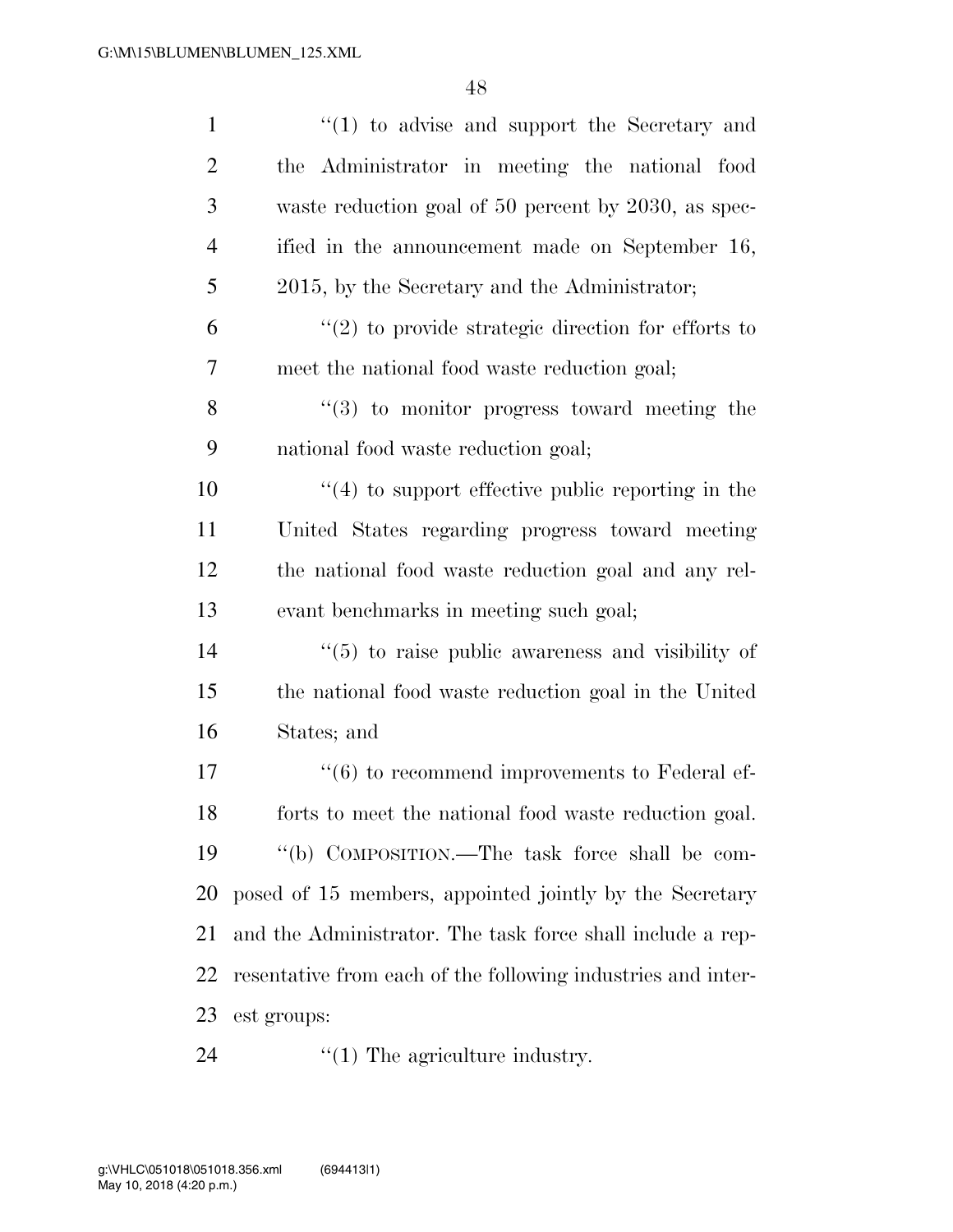| $\mathbf{1}$   | $\lq(2)$ The food processing and manufacturing in-        |
|----------------|-----------------------------------------------------------|
| $\overline{2}$ | dustry.                                                   |
| 3              | $\lq(3)$ The food distribution industry.                  |
| $\overline{4}$ | $\lq(4)$ The retail and grocery industry.                 |
| 5              | $\cdot\cdot$ (5) The restaurant industry.                 |
| 6              | $\cdot\cdot$ (6) The institutional food service industry. |
| 7              | "(7) Government, private, and nonprofit enti-             |
| 8              | ties focused on nutrition.                                |
| 9              | "(8) Government, private, and nonprofit enti-             |
| 10             | ties focused on consumer education.                       |
| 11             | "(9) Government, private, and nonprofit enti-             |
| 12             | ties focused on food waste entrepreneurship.              |
| 13             | $\lq(10)$ Nonprofit entities focused on food waste        |
| 14             | prevention.                                               |
| 15             | $\lq(11)$ Government, private, and nonprofit enti-        |
| 16             | ties focused on food donation.                            |
| 17             | $\lq(12)$ Government, private, and nonprofit enti-        |
| 18             | ties focused on food scrap recycling.                     |
| 19             | $\lq(13)$ Educational institutions focused on food        |
| 20             | systems and food waste.                                   |
| 21             | $\cdot$ (14) A State or local government with a food      |
| 22             | waste reduction program.                                  |
| 23             | $\cdot$ (15) A scientist who specializes in the science   |
| 24             | of food scrap recycling and other relevant scientific     |
| 25             | processes.                                                |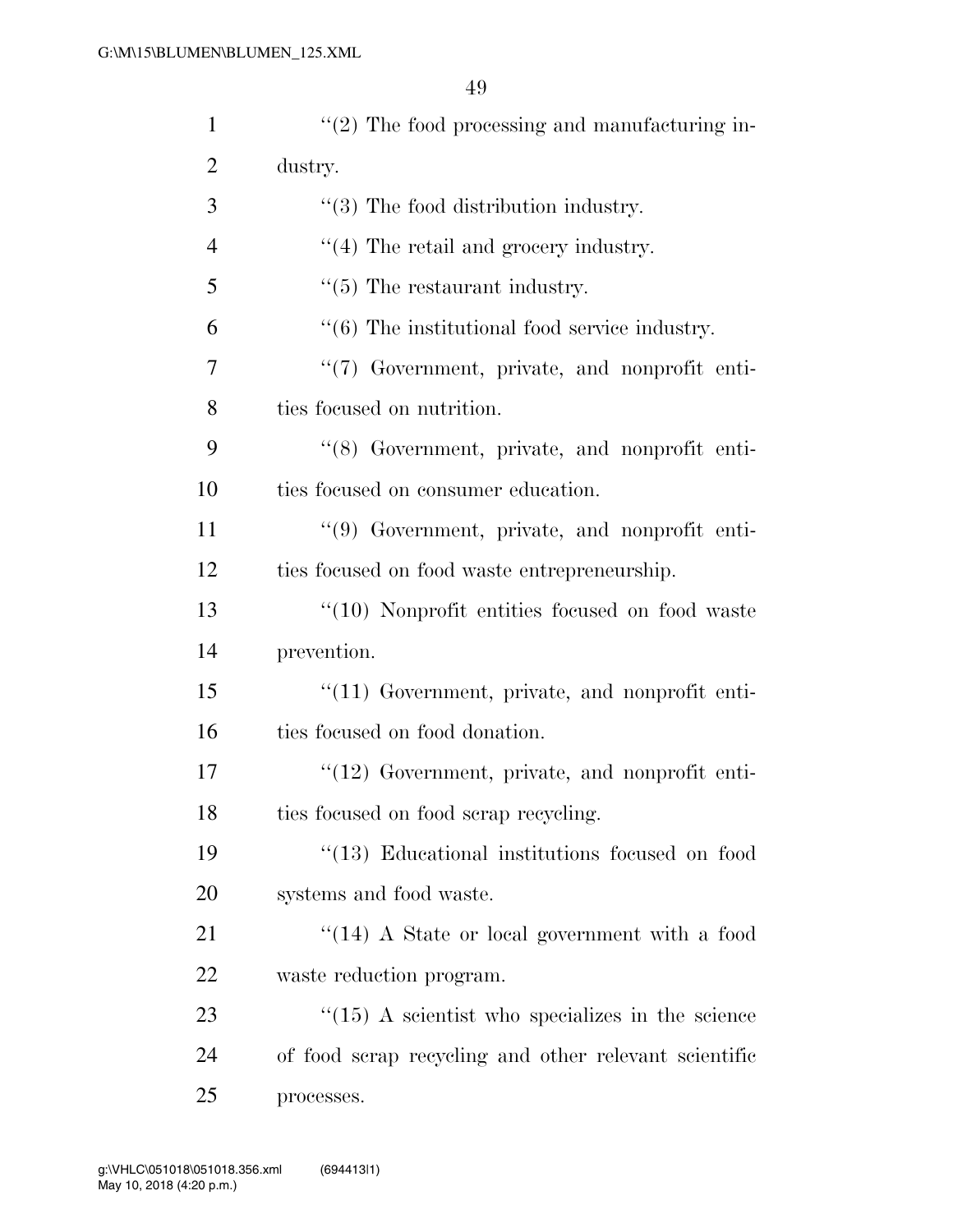1 ''(c) TERMS.—A member of the task force shall serve on the task force for a single term of 3 years. A member may not be reappointed. Any vacancy shall be filled within 60 days in the same manner as the original appoint-ment.''.

### **SEC. 12004. ESTABLISHMENT OF FOOD LOSS AND WASTE REDUCTION LIAISON.**

 Subtitle D of the Department of Agriculture Reorga- nization Act of 1994 (7 U.S.C. 6951 et seq.), as amended by sections 12002 and 12003, is further amended by in- serting after section 245, as added by section 12003, the following new section:

## **''SEC. 246. ESTABLISHMENT OF FOOD LOSS AND WASTE RE-DUCTION LIAISON.**

 ''(a) ESTABLISHMENT.—The Secretary shall estab- lish within the Office of Food Waste a Food Loss and Waste Reduction Liaison to coordinate Federal programs to measure and reduce the incidence of food loss and waste in accordance with this section.

 ''(b) DUTIES.—The Food Loss and Waste Reduction Liaison shall—

 $\frac{1}{2}$  (1) coordinate food loss and waste reduction efforts with other Federal agencies, including the Environmental Protection Agency and the Food and Drug Administration;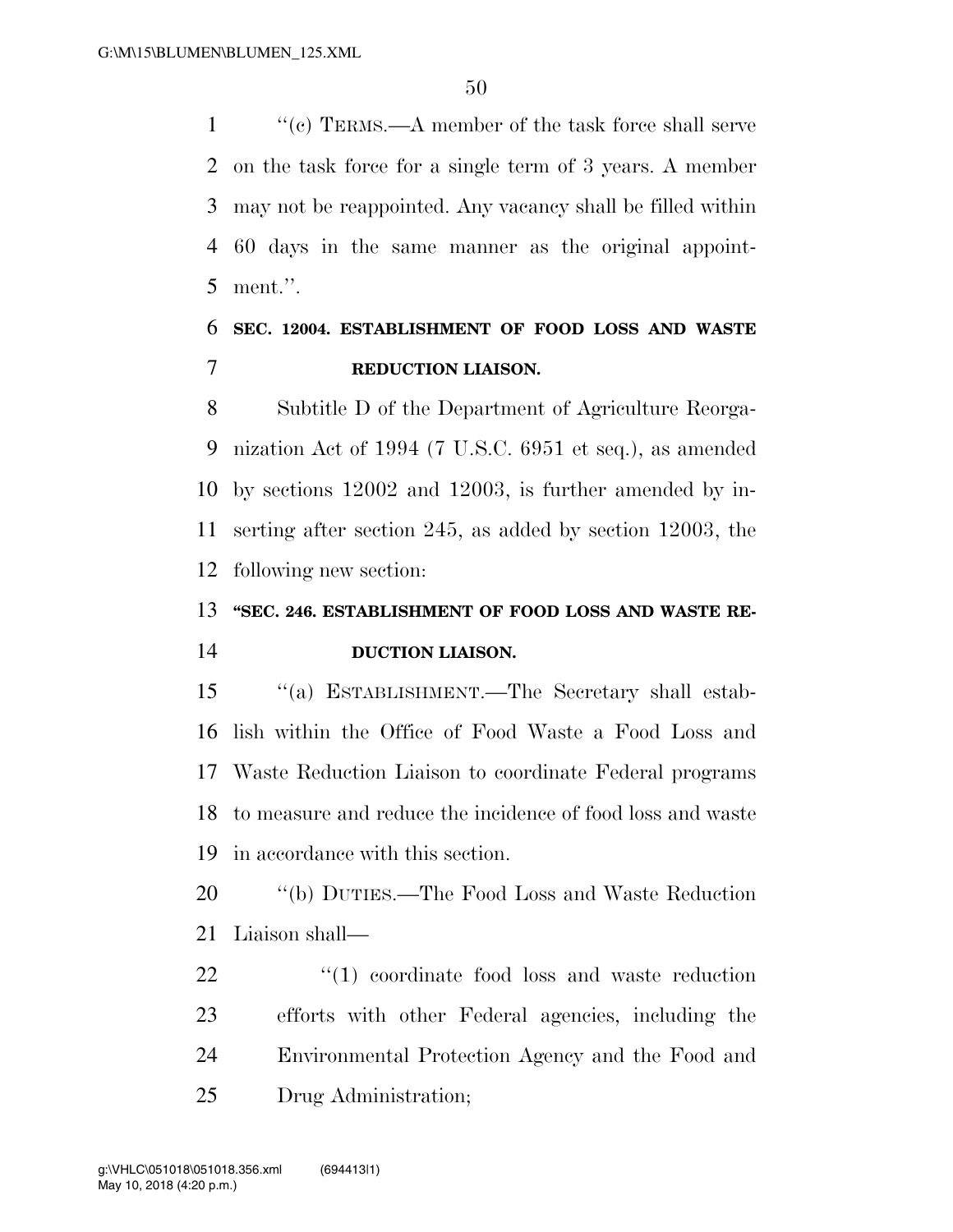| $\mathbf{1}$   | $"(2)$ support and promote Federal programs to               |
|----------------|--------------------------------------------------------------|
| $\overline{2}$ | measure and reduce the incidence of food loss and            |
| 3              | waste and increase food recovery;                            |
| $\overline{4}$ | $(3)$ provide information to, and serve as a re-             |
| 5              | source for, entities engaged in food loss and waste          |
| 6              | reduction and food recovery concerning the avail-            |
| 7              | ability of, and eligibility requirements for, participa-     |
| 8              | tion in Federal programs;                                    |
| 9              | $\cdot$ (4) raise awareness of the liability protections     |
| 10             | afforded under the Bill Emerson Good Samaritan               |
| 11             | Food Donation Act (42 U.S.C. 1791) to persons en-            |
| 12             | gaged in food loss and waste reduction and food re-          |
| 13             | covery; and                                                  |
| 14             | $\cdot\cdot$ (5) make recommendations with respect to ex-    |
| 15             | panding food recovery efforts and reducing the inci-         |
| 16             | dence of food loss and waste.                                |
| 17             | "(c) COOPERATIVE AGREEMENTS.—For purposes of                 |
| 18             | carrying out the duties under subsection (b), the Food       |
| 19             | Loss and Waste Reduction Liaison may enter into con-         |
| <b>20</b>      | tracts or cooperative agreements with the research centers   |
| 21             | of the Research, Education, and Economics mission area,      |
| 22             | institutions of higher education (as defined in section 101) |
| 23             | of the Higher Education Act of $1965$ (20 U.S.C. 1001)),     |
| 24             | or nonprofit organizations for—                              |

25  $\qquad$  ''(1) the development of educational materials;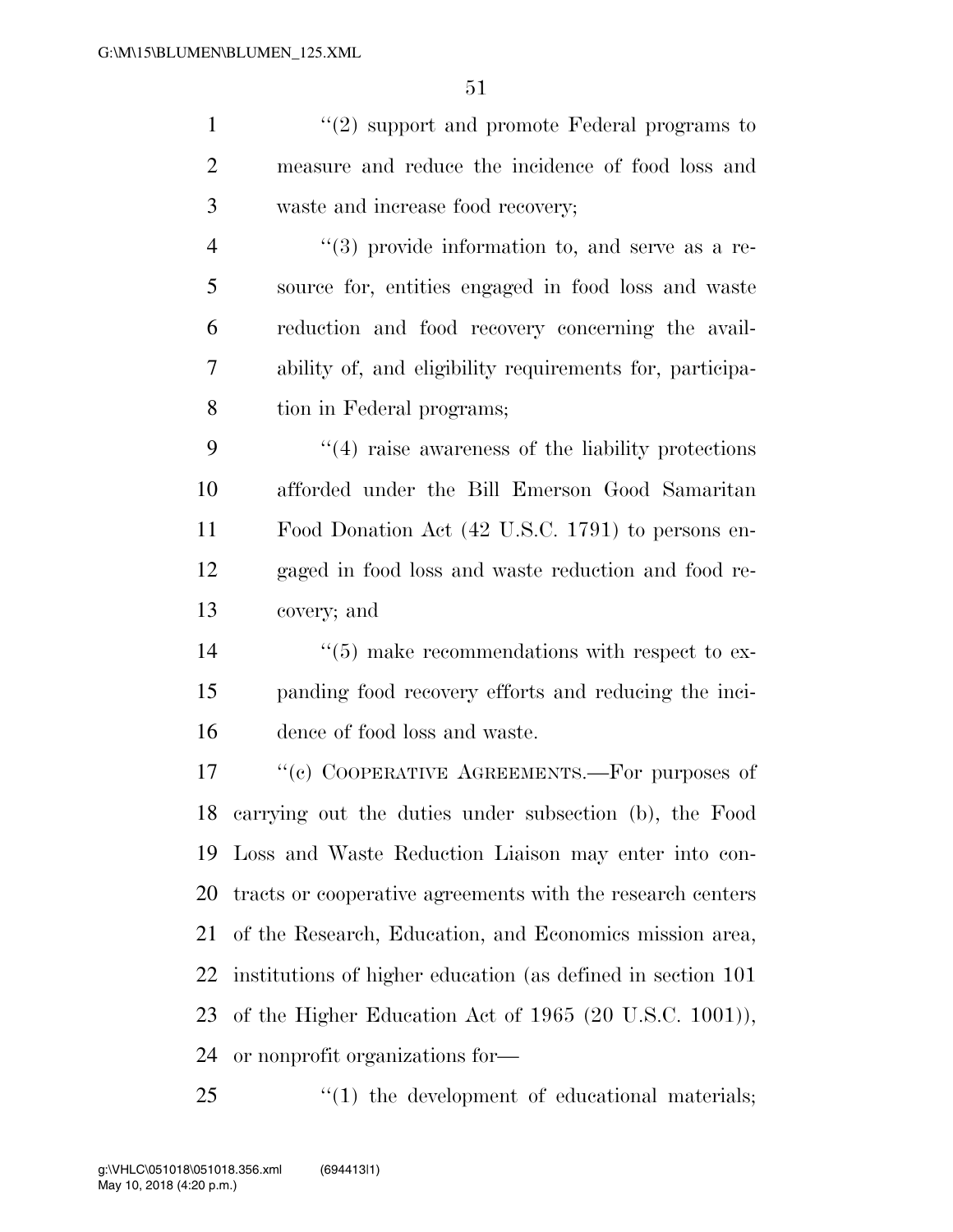1 ''(2) the conduct of workshops and courses; or 2 ''(3) the conduct of research on best practices with respect to food loss and waste reduction and food recovery.''.

### **SEC. 12005. STANDARDIZING, AGGREGATING, AND PUB-LISHING FOOD WASTE DATA.**

 (a) METHODOLOGY FOR MEASURING FOOD WASTE.—Not later than 18 months after the date of the enactment of this Act, the Secretary of Agriculture shall establish, through a rule made in accordance with section 553 of title 5, United States Code, a standardized method- ology for consistently measuring food waste in the United States economy, such as—

### (1) on-farm losses during agricultural produc-tion and harvesting;

- (2) losses during processing and distribution;
- (3) kitchen waste and post-consumer waste from the restaurant and hospitality industries;
- (4) food waste occurring in schools and other institutions; and
- (5) food waste occurring in other industries.

 (b) METHODOLOGY FOR AGGREGATING AND DIS- SEMINATING DATA.—The methodology established under subsection (a) shall include aggregating and disseminating any data or information collected with respect to food